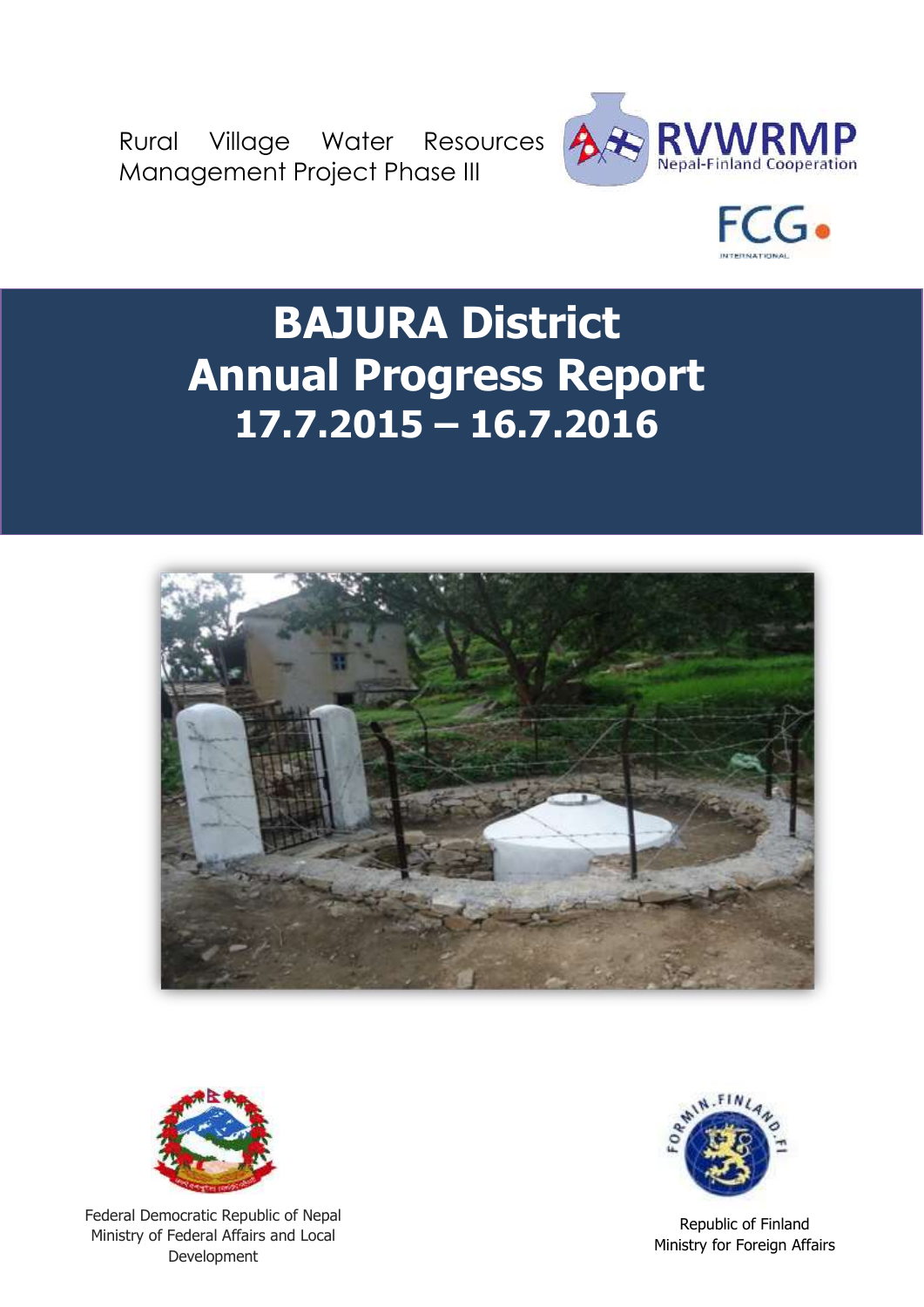# <span id="page-1-0"></span>**LIST OF ABBREVIATIONS**

| AB             | <b>Actual Beneficiary</b>                                             |
|----------------|-----------------------------------------------------------------------|
| <b>AEPC</b>    | Alternative Energy Promotion Centre                                   |
| AWP            | Annual Work Plan                                                      |
| <b>BCRWME</b>  | <b>Building Climate Resilient Water Sheds in Mountain Eco-Region</b>  |
| BE             | <b>Beneficiary Equivalent</b>                                         |
| CA             | <b>Constituent Assembly</b>                                           |
| CB             | Capacity Building                                                     |
| <b>CBMS</b>    | Capacity Building and Monitoring Specialist                           |
| Cl             | Conventional Irrigation                                               |
| CO             | Community Organization                                                |
| <b>CSIDB</b>   | Cottage and Small Industry Development Board                          |
| <b>CY</b>      | Calendar Year                                                         |
| <b>DADO</b>    | District Agriculture Development Office                               |
| <b>DDC</b>     | <b>District Development Committee</b>                                 |
| <b>DIDC</b>    | <b>District Information Development Centre</b>                        |
| <b>DLS</b>     | Department of Livestock Services                                      |
| <b>DMC</b>     | <b>District Management Committee</b>                                  |
| <b>DoC</b>     | Department of Cooperatives                                            |
| Dol            | Department of Irrigation                                              |
| <b>DoLIDAR</b> | Department of Local Infrastructure Development and Agricultural Roads |
| <b>DTO</b>     | <b>District Technical Office</b>                                      |
| D-WASH-CC      | <b>District WASH Coordination Committee</b>                           |
|                |                                                                       |
| <b>DWRDF</b>   | District Water Resource Development Fund                              |
| <b>DWS</b>     | Drinking Water Supply/Scheme                                          |
| <b>DWSS</b>    | Department of Water Supply and Sewerage                               |
| <b>ESAP</b>    | Energy Sector Assistance Programme                                    |
| <b>EUR</b>     | Euro                                                                  |
| <b>FCG</b>     | <b>FCG International Ltd</b>                                          |
| FY.            | <b>Fiscal Year</b>                                                    |
| <b>GDI</b>     | Gender Development Index                                              |
| <b>GESI</b>    | Gender Equality and Social Inclusion                                  |
| <b>GGR</b>     | <b>Gravity Goods Ropeway</b>                                          |
| <b>GOF</b>     | Government of Finland                                                 |
| <b>GON</b>     | Government of Nepal                                                   |
| HG             | Headquarter                                                           |
| <b>HRBA</b>    | Human Rights Based Approach                                           |
| <b>ICA</b>     | International Cooperative Alliance                                    |
| ICS            | <b>Improved Cooking Stove</b>                                         |
| ILO            | International Labor Organization                                      |
| <b>IPO</b>     | Implementation on-going                                               |
| <b>LDO</b>     | Local Development Officer                                             |
| <b>LSGA</b>    | Local Self Governance Act                                             |
| M              | Million                                                               |
| <b>MDG</b>     | Millennium Development Goal                                           |
| <b>MFA</b>     | Ministry for Foreign Affairs (of Finland)                             |
| MH             | Microhydro                                                            |
| <b>MHP</b>     | Microhydro project                                                    |
| <b>MIS</b>     | Management Information System                                         |
| <b>MoFALD</b>  | Ministry of Federal Affairs and Local Development                     |
| MoU            | Memorandum of Understanding                                           |
| MoUD           | Ministry of Urban Development                                         |
| <b>MTR</b>     | Mid-Term Review                                                       |
| <b>MUS</b>     | Multiple Use System                                                   |
| <b>NCF</b>     | Nordic Climate Fund                                                   |
| <b>NCCSP</b>   | Nepal Climate Change Support Program                                  |
| <b>NPR</b>     | Nepalese rupee                                                        |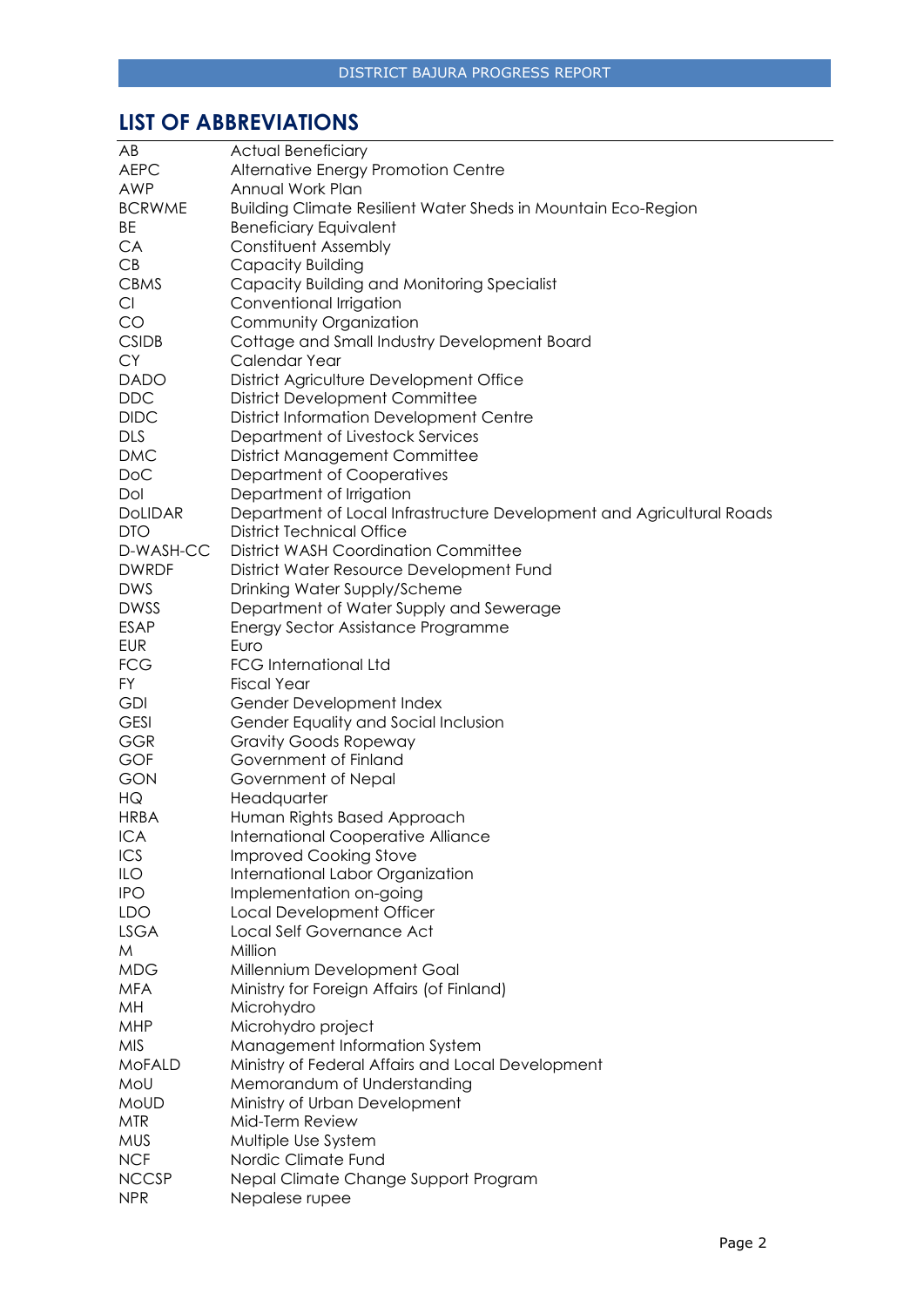| <b>NRREP</b>   | National Rural Renewable Energy Project                       |
|----------------|---------------------------------------------------------------|
| <b>NSHMP</b>   | National Sanitation and Hygiene Master Plan                   |
| <b>ODF</b>     | Open Defecation Free                                          |
| <b>O&amp;M</b> | Operation and Maintenance                                     |
| p/m            | Person month                                                  |
| <b>PAF</b>     | Poverty Alleviation Fund                                      |
| <b>PDNA</b>    | Post Disaster Needs Assessment                                |
| <b>PCO</b>     | <b>Project Coordination Office</b>                            |
| PoCo           | <b>Post Construction</b>                                      |
| <b>PSU</b>     | Project Support Unit                                          |
| <b>RADC</b>    | Remote Area Development Committee                             |
| <b>REDP</b>    | Rural Energy Development Programme                            |
| <b>REFEL</b>   | Renewable Energy Technologies for Enhancing Rural Livelihoods |
| <b>RVWRMP</b>  | Rural Village Water Resources Management Project              |
| <b>RWH</b>     | Rainwater Harvesting                                          |
| RWSSP-WN       | Rural Water Supply and Sanitation Project, West Nepal         |
| SbS            | <b>Step by Step Guidelines</b>                                |
| SC             | <b>Steering Committee</b>                                     |
| SDP            | Sector Development Plan                                       |
| SEIU           | Sector Efficiency Improvement Unit                            |
| SNV            | Netherland's Development Organization                         |
| SO             | <b>Support Organisation</b>                                   |
| SP             | Support Person (individual hired by DDC)                      |
| SvB            | <b>Supervisory Board</b>                                      |
| SWAP           | Sector Wide Approach Programme                                |
| T              | Trimester of Nepalese Fiscal Year                             |
| TA             | <b>Technical Assistance</b>                                   |
| <b>TSSP</b>    | <b>Total Sanitation Strategy Plan</b>                         |
| UC             | <b>User Committee</b>                                         |
| <b>VDC</b>     | Village Development Committee                                 |
| <b>VMW</b>     | Village Maintenance Worker                                    |
| V-WASH-CC      | <b>VDC WASH Coordination Committee</b>                        |
| WASH           | Water Supply, Sanitation and Hygiene                          |
| WBRS           | Web-based Reporting System                                    |
| <b>WSP</b>     | Water Safety Plan                                             |
| WSSDO          | Water Supply and Sanitation Division Office                   |
| <b>WUMP</b>    | Water Use Master Plan                                         |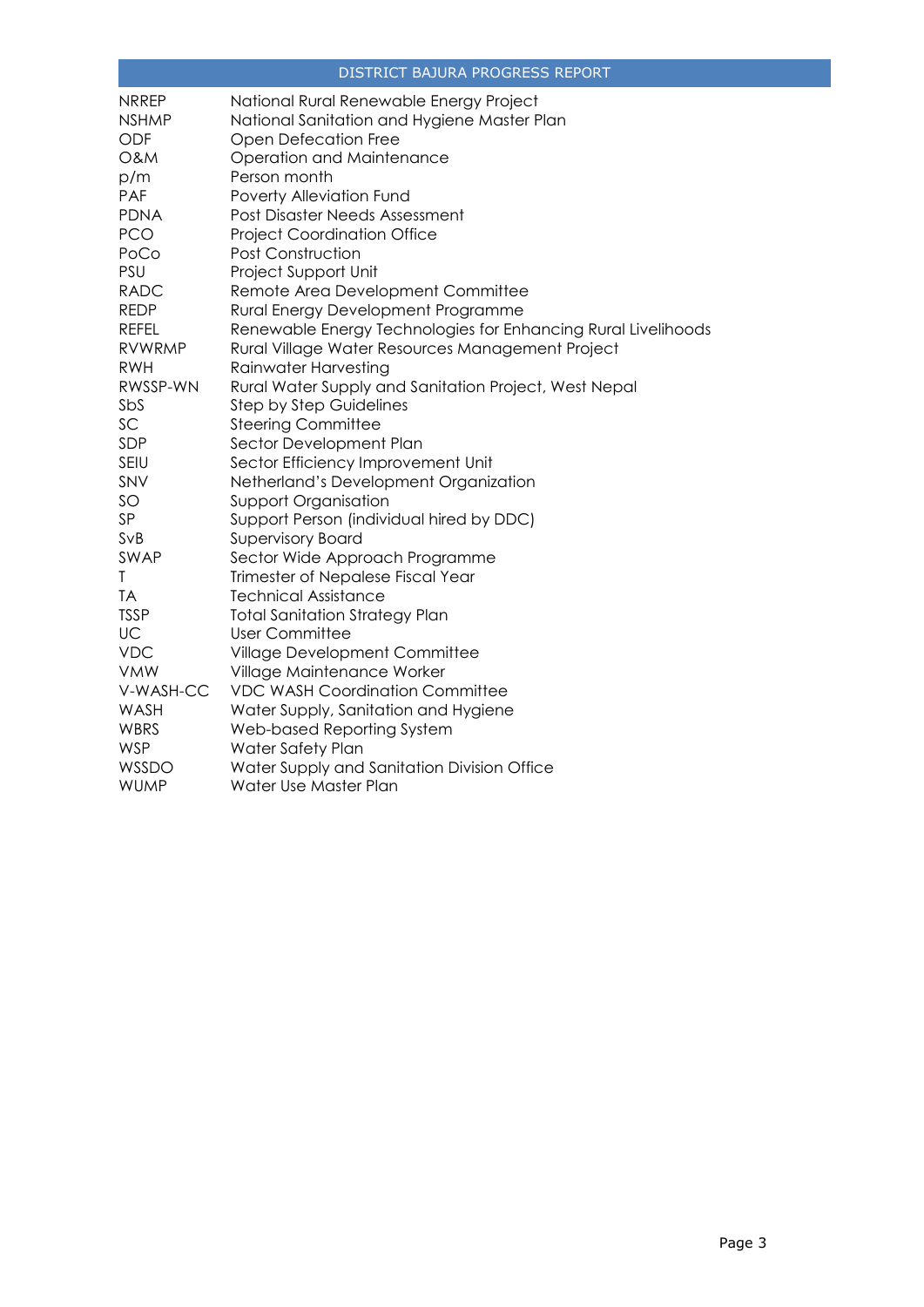#### **Index**

| 1. |     |  |
|----|-----|--|
| 2. |     |  |
| 3. |     |  |
|    |     |  |
|    |     |  |
|    |     |  |
|    |     |  |
|    |     |  |
|    |     |  |
|    |     |  |
|    |     |  |
|    |     |  |
|    |     |  |
|    |     |  |
|    |     |  |
|    |     |  |
|    |     |  |
|    |     |  |
|    |     |  |
| 4. |     |  |
| 5. |     |  |
|    | 5.1 |  |
|    | 5.2 |  |
|    | 5.3 |  |
| 6. |     |  |
| 7. |     |  |
|    | 7.1 |  |
|    | 7.2 |  |
|    | 7.3 |  |
|    |     |  |
|    |     |  |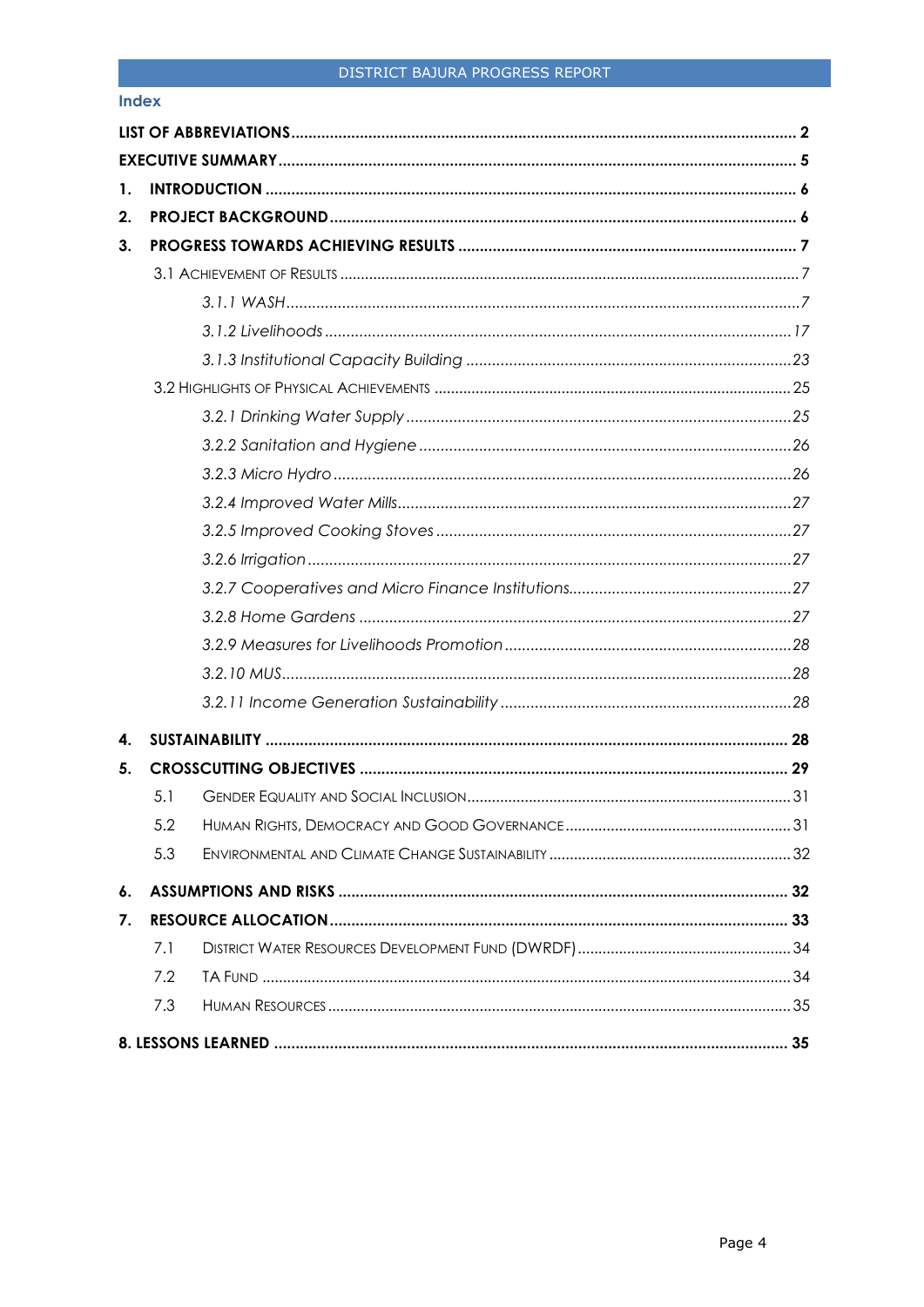# <span id="page-4-0"></span>EXECUTIVE SUMMARY

This is the annual progress report of the first fiscal year (FY01) of the Rural Village Water Resources Management Project (RVWRMP) Phase III. It covers the period of Nepali Fiscal Year 2072/073 (July 17, 2015 to July 16, 2016). This report presents the district progress funded through the District Water Resources Development Fund (DWRDF) by Government of Nepal (GoN), Government of Finland (GoF) and contributed by District Development Committee (DDC) Bajura as matching fund. In Bajura district RVWRMP works in 6 remotest VDCs as core VDC and providing support to 3 VDCs for Water Use Master Plan (WUMP) preparation process.

The overall (long-term) objective of RVWRMP is" improved public health and reduced poverty within the project working area". The purpose of The Project Purpose is to achieve universal coverage of water supply and sanitation, and establishment of functional planning and implementation frameworks for all water uses in the project districts and working VDCs through the interventions in safe drinking water supply systems, sanitation & hygiene promotion, livelihoods and strengthen the capacity of micro saving credit institutions and enhance the capacity at local, district, regional and central level as results.

At the beginning of the FY01, there were targeted 12 different schemes with a population outreach of 5155 of 811 households and due to delayed on Phase transaction, delayed on UC agreement for implementation phase and also market shortage of non-local materials, only 2 schemes were completed with benefited 207 people.

In FY01, the Bajura district organized a range of capacity building events at schemes, community, VDC and district level with total 7180 participants (50.83% female, 23.69% Dalits). In addition there were involved 6 participants in local resources person development training which was conducted directly through TA fund and organized by project support unit (PSU). Similarly as result-2, all together 21 home garden groups were formed and conducted basic HGM trainings. The total participants were 663 (89.29% female, 32.12% dalits).

The estimated budget of FY01 for Bajura district was NPR. 35,563,000.00. The contribution of Government of Nepal was NPR. 17,784,000.00 (50.1%) and contribution from Government of Finland was NPR. 17,779,000.00 (49.99%) and expected contribution from DDC was NPR. 500,000.00. Similarly, the additional contributions expected from VDCs was 6% and user's contribution (cash+kind) was 20%. The actual expenditure during the fiscal year was NPR. 24,775,387.75 (69.66%% in allocation) excluding DDC expenditures. Of these the 61.98 % expenditure was under capital heading and 83.91% was in recurrent heading.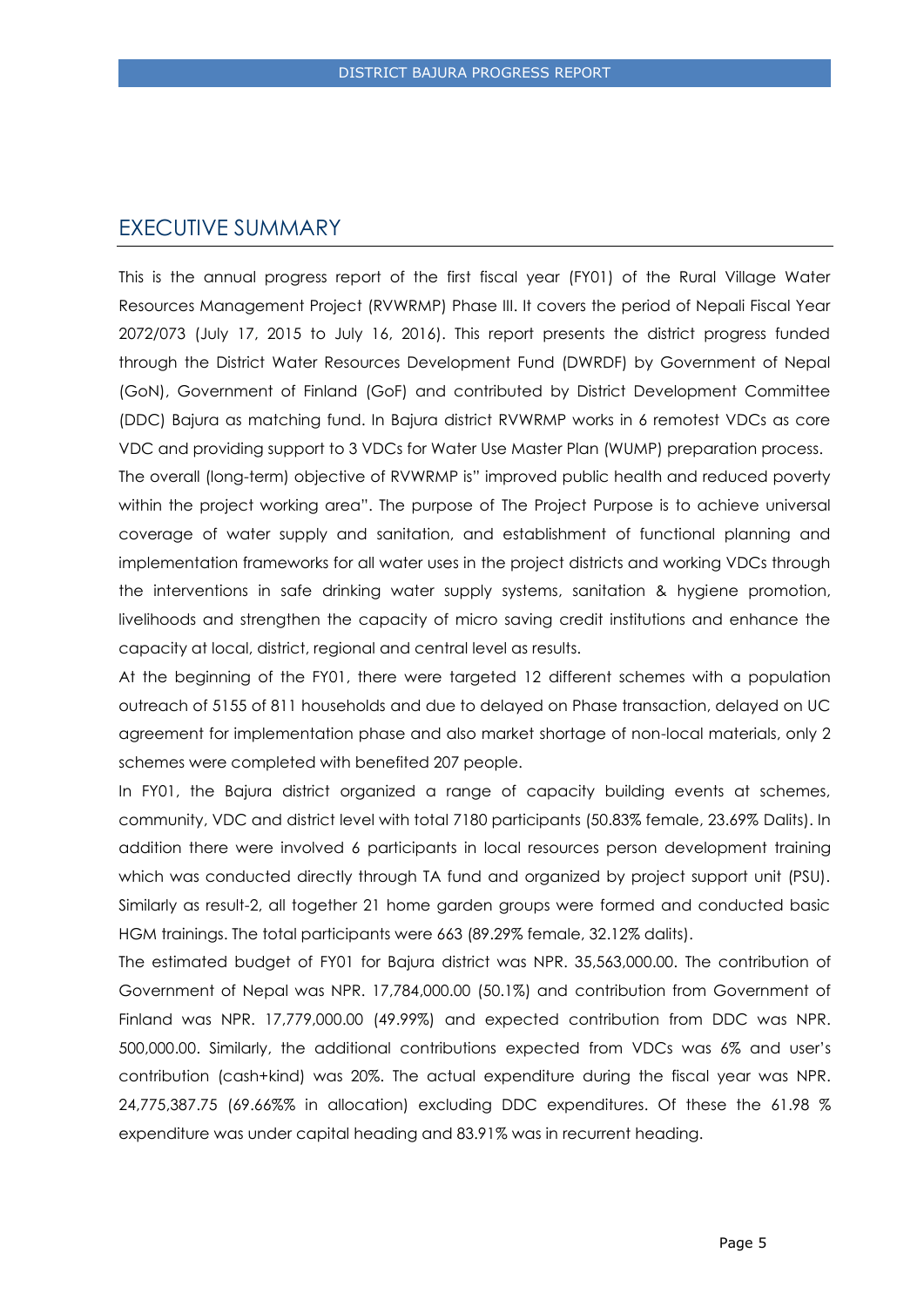#### <span id="page-5-0"></span>1.Introduction

Bajura is one of the remote hilly districts situated in the far western development region of Nepal. Martadi is the districts headquarter of Bajura district and which is still not connected by all weather road networks as compare to others districts. It covers an area of 2,188 km² and has a population **(Housing & population census-2011)** of 134,912 and total households are 24908. The topography varies from 300 to 6400 meter from mean sea level. Mugu and Kalikot lies in the eastern part, Bajhang in western, Humla in northern and Achham and Kalikot in southern parts of Bajura districts. Life expectancy of Bajureli is expected 45.67 years (Male: 45.16 Female: 46.24). Bajura lies in the 75th position in the country as per Poverty Index 2012. Literacy rate in Bajura is 34.1 % (Male literacy 51.2 % Female literacy 17.3 %). Around 86.82 % people in Bajura are getting drinking water from pipeline but sustainability is poor and sanitation facilities are 100 % after declared district ODF on 28 Dec. 2014. In the total land available in Bajura, occupies 9.21 % by Agriculture land, 43.03 % by forest, 17.41% by pasture and 30.35 % by others.

# <span id="page-5-1"></span>2.Project Background

DDC/RVWRMP III has been working in Bajura district after successfully completion of Phase I & II, the Memorandum of Understanding (MoU) between Department of Local Infrastructures Development & Agricultural Roads (DoLIDAR) & District Development Committee (DDC) Bajura was signed on 3rd April 2016 (21 Chaitra 2072) for implemention of Phase III.

Currently, the project is working in 6 VDCs of Bajura district named; Toli, Kailashmandu (from Phase II), Kuldevmandu, Manakot, Dahakot & Jukot as core VDCs and project is also supporting to Wai, Kotila & Jagannath VDCs for Water Use Master Plan (WUMP) preparation process.

In this FY01, DDC/RVWRMP Bajura have been planned to support 10 rural drinking water supply schemes, 1 conventional irrigation, 1 MUWS, and 5 bio-gas promotion under the investment fund and a range of activities for schemes sustainability, adopt climate/disaster risks, sanitation & hygiene promotion, sustainable livelihoods and cooperatives and activities for capacity building at different level were planned and implemented under recurrent heading. The detail of project VDCs since Phase I &II phased-out VDCs, core VDCs in Phase III, new WUMP VDCs and BCRWME VDCs are given below.

**Number of phased out VDCs:** 5 VDCs namely; Bichchhaya, Gotri, Sapatta, Rugin (terminated the project due to huge political conflict) & Chhatara are phased out VDCs implemented project activities from Phase I to Phase II. As per VDC phased-out strategy developed by project, these above mentioned VDCs were phased-out in FY2071/072.

**Number of active VDCs:** Currently, DDC/RVWRMP is implementing project activities in 6 VDCs. Out of which Toli & Kailashmandu VDCs are continuous VDCs from Phase II and remaining 4 VDCs- Kuldevmandu, Manakot, Dahakot and Jukot were selected in Phase II for WUMP and implementation phase have been started since FY2072/073.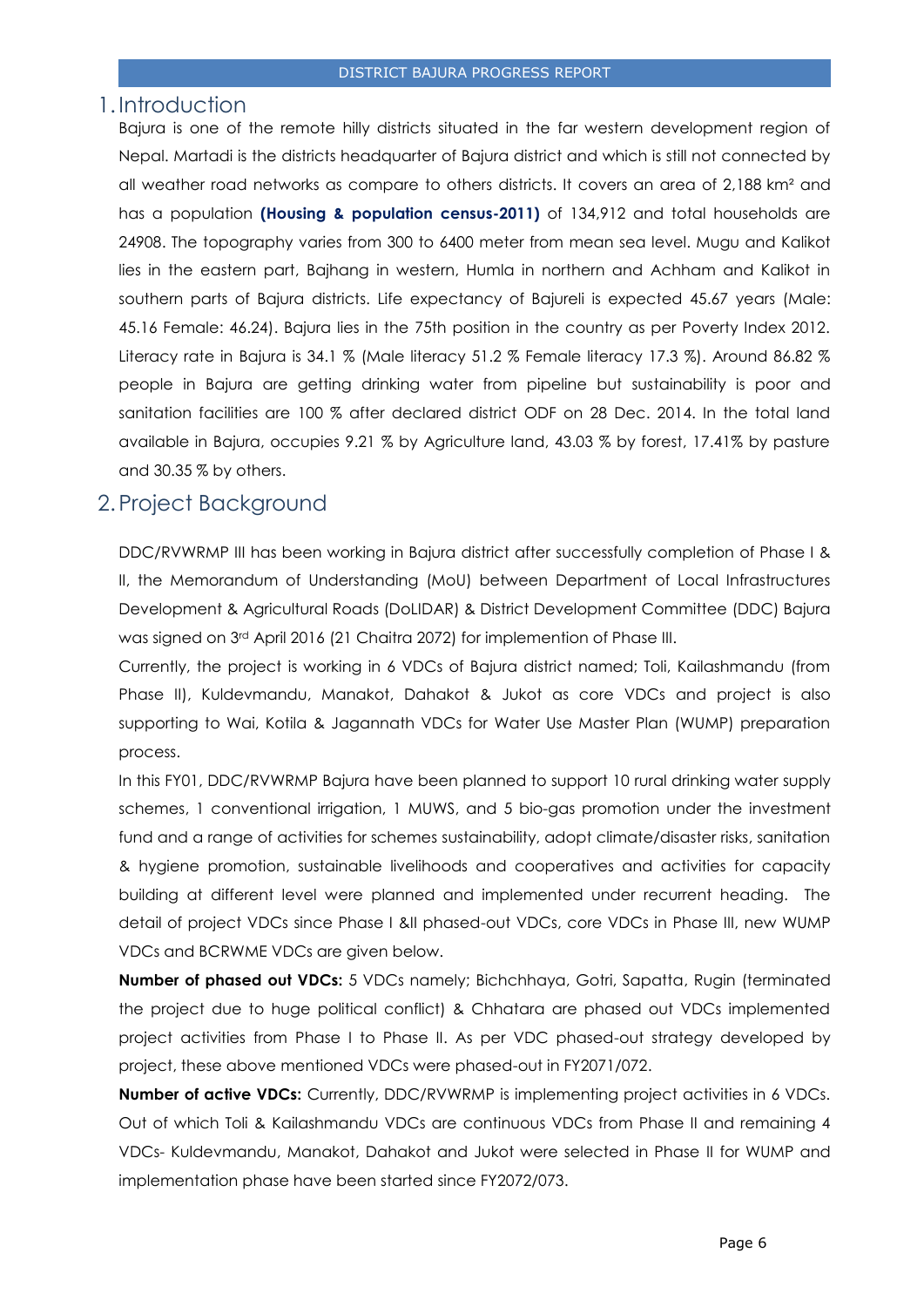**Number of WUMP VDCs:** As decided by DMC meeting, project have been supported to preparation of WUMP in 3 VDCs namely; Wai, Jagannath and Kotila VDC respectively. At the present, all field level steps have been completed and data entry in WUMP software is ongoing.

**BCRWME VDCs:** Building Climate Resilient Watersheds in Mountaineering Eco-region (BCRWME) project is also working in Bajura district. This project covers 15 VDCs namely; Barhbise, Kuldevmandu, Brahmtola, Dahakot, Manakot, Aatichaur, Gudukhati (Batch I VDCs), Kanda, Jaibageswari, Toli, Kailashmandu, Dogadi and some wards of Badimalika Municipality ( Batch II) are selected for the project.

**Number of WARM-P (Helvetas) VDCs:** The WRMP-P(Helvetas) is not working in Bajura district.

# <span id="page-6-0"></span>3.Progress towards Achieving results

The first year of the Phase III covers whole 12 months cycle from 17 July 2015-16 July 2016. During the first and second trimester in FY01, the Bajura district was unable to start implementation phase in the proposed schemes due to some delayed on MoU between counter parts, DOliDAR & DDC. The agreement for implementation phase was conducted between DDC and UCs in third trimester of the fiscal year. Besides this, some obstacles were faced due to market shortage of non-local materials.

As a result achieved in FY01, Bajura district was planned 12 different schemes (DWSS-10, CI-1, MUS-1) in 5 project VDCs with actual benefiting population of 5155. Of which 2 DWSS were completed by end of FY01 and 207 people are benefiting from IPC schemes. Similarly, the total sanitation activities were also initiated in the project VDCs.

# <span id="page-6-1"></span>3.1 Achievement of Results

## <span id="page-6-2"></span>3.1.1 WASH

To achieve Result 1, first priority should be given to institutionalize community capacity, which supports to construct and maintain community managed water supply and adopt appropriate technologies and behavior change related to safe drinking water and towards total sanitation. This result area focuses on drinking water supply, sanitation and hygiene related structures, practices and behaviors through quality construction, enhancing capacity at different level and through various awareness campaigns.

| <b>Result 1:</b> | Institutionalised community capacity to construct and maintain community   |
|------------------|----------------------------------------------------------------------------|
|                  | managed water supply and adopt appropriate technologies and sanitation and |
|                  | hygiene behaviour                                                          |

Indicators 1.1: 97% of community members in the Project VDCs have improved water supply systems

As mentioned in Table-1, total population of the core project working VDCs is 34859. Of which, only 23.41% population was benefited with basic improved water supply as per baseline established during VDC level WUMP. Since started the project activities in the core VDCs, additional 2722 population in Toli and Kailashmandu VDC were benefited through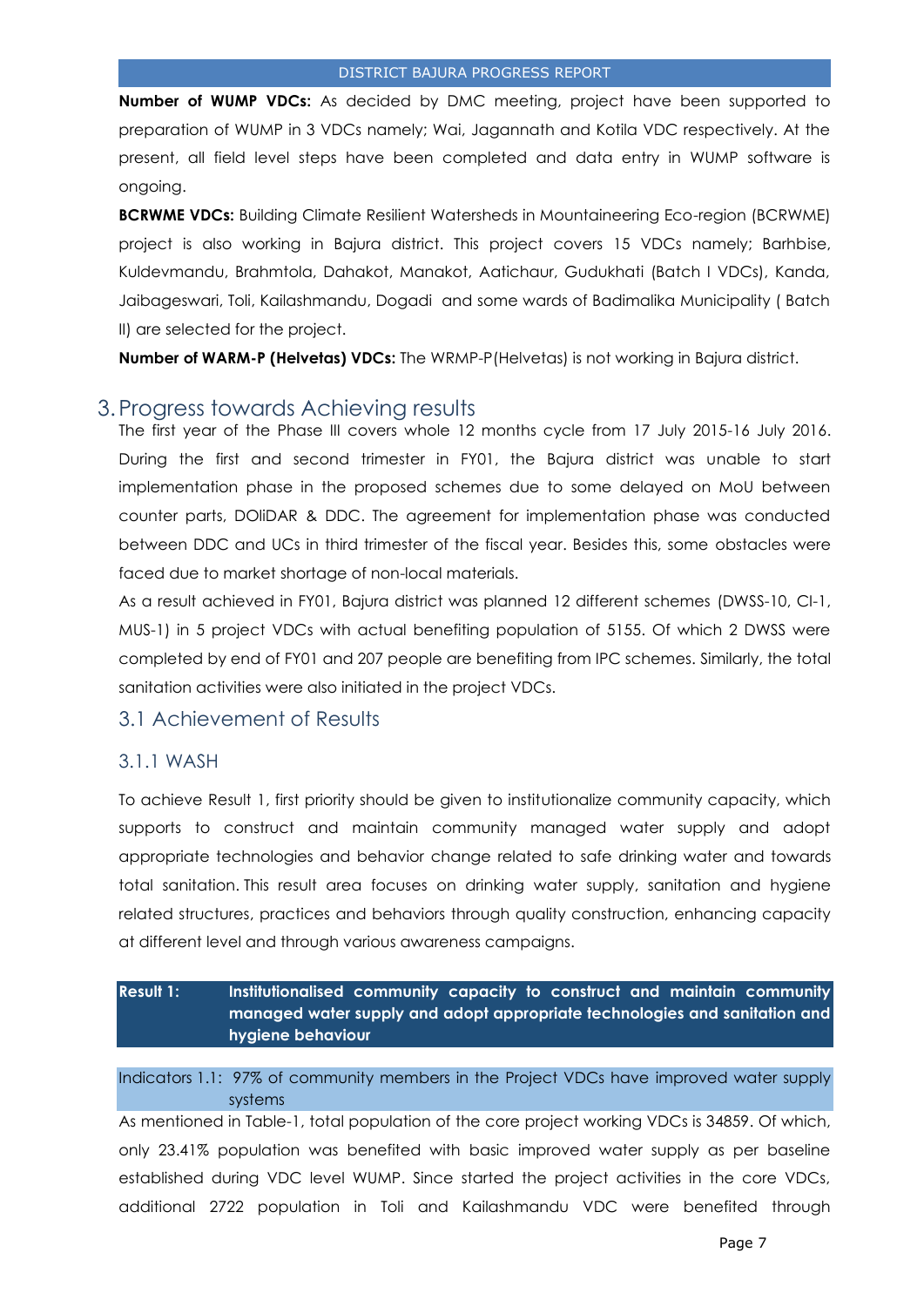construction of 9 schemes (6 WS and 3 MUS) in Phase II. Similarly, 207 populations in Dahakot and Kailashmandu were benefited through 2 WS schemes in FY01 of Phase III. As mentioned in Table-1, as end of FY01 (2072/073) the overall benefited population through improved water supply as WUMP baselines are 1881 and an additional population benefited through project is 2952. At the end of FY01 (2072/073), the cumulative population with improved water supply is only 13.86%. As an estimation, after completion of carried over IPO schemes from FY01, the additional 4986 people will be benefited and it can be expected that the overall percentage of benefiting population will 28.16%. So, as mentioned in result indicator, the number of schemes and population coverage should be increased in coming fiscal years to achieve the result indicator.

| Indicator 1.1            | <b>Dahakot</b> | <b>Manakot</b> | Kuldevmandu | Kailashmandu | Toli     | Jukot    |
|--------------------------|----------------|----------------|-------------|--------------|----------|----------|
| Total population in the  |                |                |             |              |          |          |
| <b>VDC</b>               | 4438           | 3249           | 6872        | 10973        | 5065     | 4322     |
| Population with basic    |                |                |             |              |          |          |
| improved water supply in |                |                |             |              |          |          |
| <b>Baseline</b>          | 0              | 0              | $\Omega$    | 1608         | 144      | 129      |
| Additional population    |                |                |             |              |          |          |
| benefitted from project  |                |                |             |              |          |          |
| in Phase II              | $\Omega$       | 0              | $\Omega$    | 1239         | 1506     | $\Omega$ |
| Additional population    |                |                |             |              |          |          |
| benefitted from project  |                |                |             |              |          |          |
| in FY01 (2072/073)       | 117            | 0              | $\Omega$    | 90           | $\Omega$ | O        |
| Cumulative population    |                |                |             |              |          |          |
| with improved water      |                |                |             |              |          |          |
| supply                   | 117            | 0              | $\Omega$    | 2937         | 1650     | 129      |
| % of population with     |                |                |             |              |          |          |
| improved water supply    | 2.63%          | 0%             | 0%          | 26.76%       | 32.57%   | $3\%$    |

#### **Table 1: Access to improved water supply in core VDCs**

Indicator 1.3: Community ownership demonstrated by communities having contributed in cash and kind at least 25% towards construction

RVWRMP is a bi-lateral project providing support in multi-sectoral water resources management. The project is demand-based guided by inclusive and participative VDC level WUMPs. This means that there are several options for water resources management. The project implementation guideline provides expected contributions from all stakeholders including community contributions both cash and kind depending on the type of scheme to be implemented. During the first fiscal year of phase III, due to delayed approval of project documents/guidelines for Phase III by the supervisory board, the contribution pattern was implemented same as from the Phase II. So that, expected contribution from users/community was 20% (1% cash & 19% kind). But in actual, community contribution in IPC scheme is 24.35% in Dahakot & 20% in Kailshmandu. Hopefully, the contribution pattern will be as guided by project document after completion of IPO schemes carried over from the FY01. See below **table-2** for details community contribution in completed IPC schemes.

#### **Table 2: Community contribution on WASH**

| Indicator 1.3 | <b>Dahakot</b> | <b>Manakot</b> | Kuldevmandu   Kailashmandu |  | Toli | Jukot |
|---------------|----------------|----------------|----------------------------|--|------|-------|
|---------------|----------------|----------------|----------------------------|--|------|-------|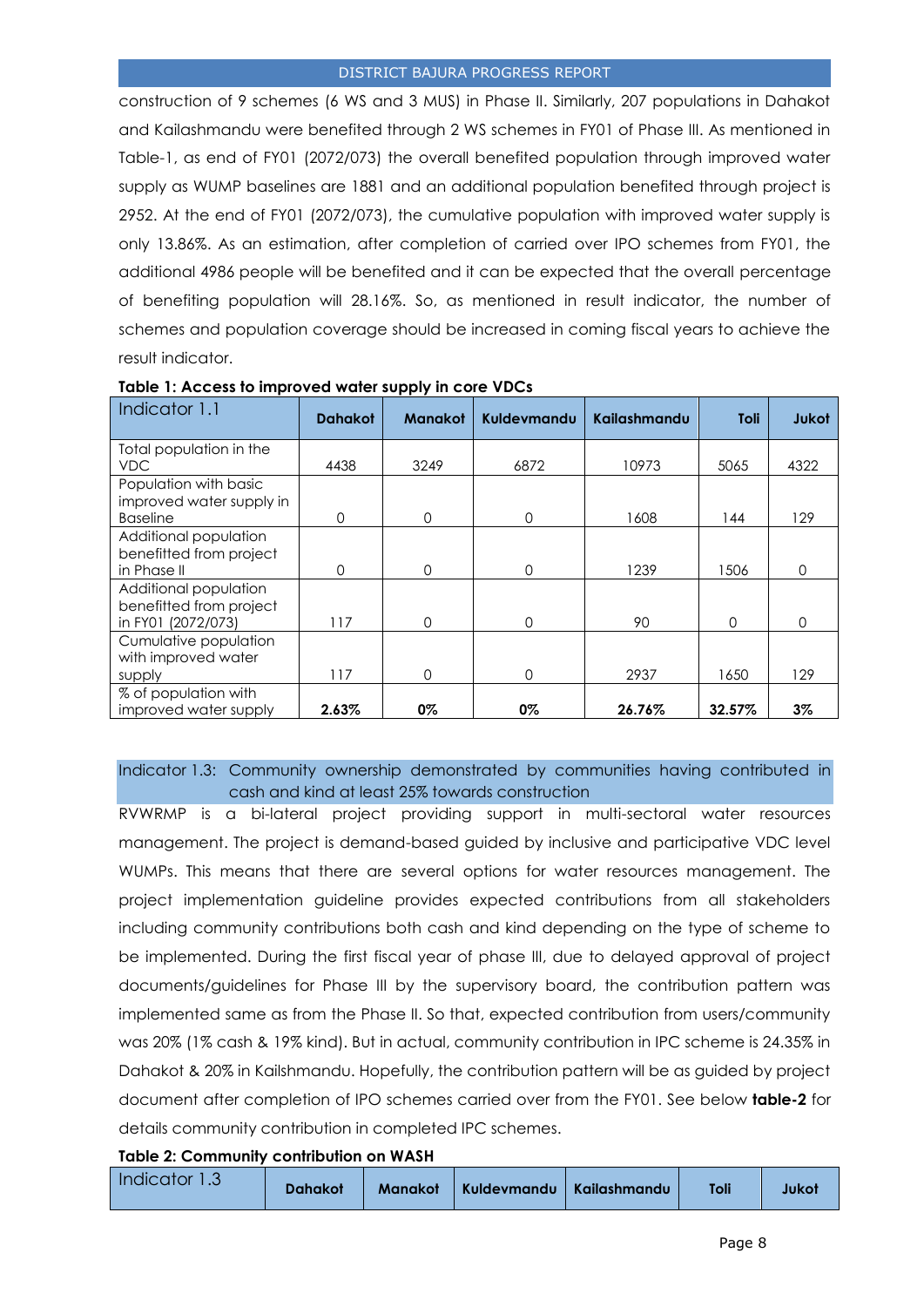| DISTRICT BAJURA PROGRESS REPORT |              |         |            |            |         |         |  |  |  |
|---------------------------------|--------------|---------|------------|------------|---------|---------|--|--|--|
| <b>Total WASH</b>               |              | 1Scheme | IScheme in |            | Schemes | Schemes |  |  |  |
| Investment Cost                 | 1.154.247.77 | in IPO  | <b>IPO</b> | 770,995.85 | are IPO | are PPO |  |  |  |
| <b>Actual Cost</b>              |              |         |            |            |         |         |  |  |  |
| Contribution                    | 281,137      |         |            | 154,159    |         |         |  |  |  |
| o In Cash                       | 14056        |         |            | 9471       |         |         |  |  |  |
| o In Kind                       | 216792       |         |            | 44688      |         |         |  |  |  |
| % Cost Contribution             | 24.35%       |         |            | 20%        |         |         |  |  |  |

Indicator 1.4: 70% of critical water resources identified in WUMP (yield less than 45l/person/day) and protected with climate resilience and/ or water recharge initiatives

Disaster Risks Management (DRM) & Climate Change Adaption (CCA) is one of the very important cross cutting themes of the project. At the present, disaster risks & effects of climate changes are the crucial issue in Bajura district to sustain the water resources related activities. In Bajura district, the project have been initiated various activities to minimize the disaster risks and adopt climate change effects in water resources. The major tasks initiated during the fiscal year (FY01) are; construction of recharge ponds above the critical sources, construction of recharge pits above the all proposed schemes source and some scheme sources catchment areas are declared as " No grazing areas".

As per the detail feasibility survey, design and estimates done in FY01, total 7 sources were identified as critical water sources in project core VDCs. Out of which 1 scheme source area was protected through climate resilience methods, I.e; plantation above the source catchment areas, declared no grazing areas. Similarly, 5 scheme sources are protected through water recharge initiatives I.e; recharge ponds, recharge pits. See below **table 3** for VDC wise percentage initiated the source protection activities.

| Indicator 1.4            | <b>Dahakot</b> | <b>Manakot</b> | Kuldevmandu | Kailashmandu   | Toli | <b>Jukot</b> |
|--------------------------|----------------|----------------|-------------|----------------|------|--------------|
| Total number of critical |                |                |             |                |      |              |
| water sources            |                |                |             |                |      |              |
| (identified by WUMP)     |                | $\mathbf 0$    |             | $\overline{2}$ | 2    |              |
| Number of protected      |                |                |             |                |      |              |
| sources through climate  |                |                |             |                |      |              |
| resilience               | 0              | $\mathbf 0$    | 0           | O              |      | 0            |
| Number of protected      |                |                |             |                |      |              |
| sources through water    |                |                |             |                |      |              |
| recharge                 |                | $\Omega$       |             | $\overline{2}$ |      | 0            |
| Total number of sources  |                |                |             |                |      |              |
| protected                |                | 0              |             | $\overline{2}$ | 2    | 0            |
| % of critical water      |                |                |             |                |      |              |
| sources protected        | 100%           | 0%             | 100%        | 100%           | 100% | 0%           |

| Table 3: Critical water source protection in core VDCs |  |
|--------------------------------------------------------|--|
|--------------------------------------------------------|--|

Indicator 1.5: 100% coverage of water supply schemes with Water Safety Plan

Water Safety Plan (WSP) was already introduced in project supported schemes since phase I & it was continued more effectively and easily in Phase II too. As concerned and provisioned by Nepal Drinking Water Quality Standards (NDWQS)-2064, the project has been simplified the WSP implementation process, which is very effectively implemented by the WSP team at scheme level.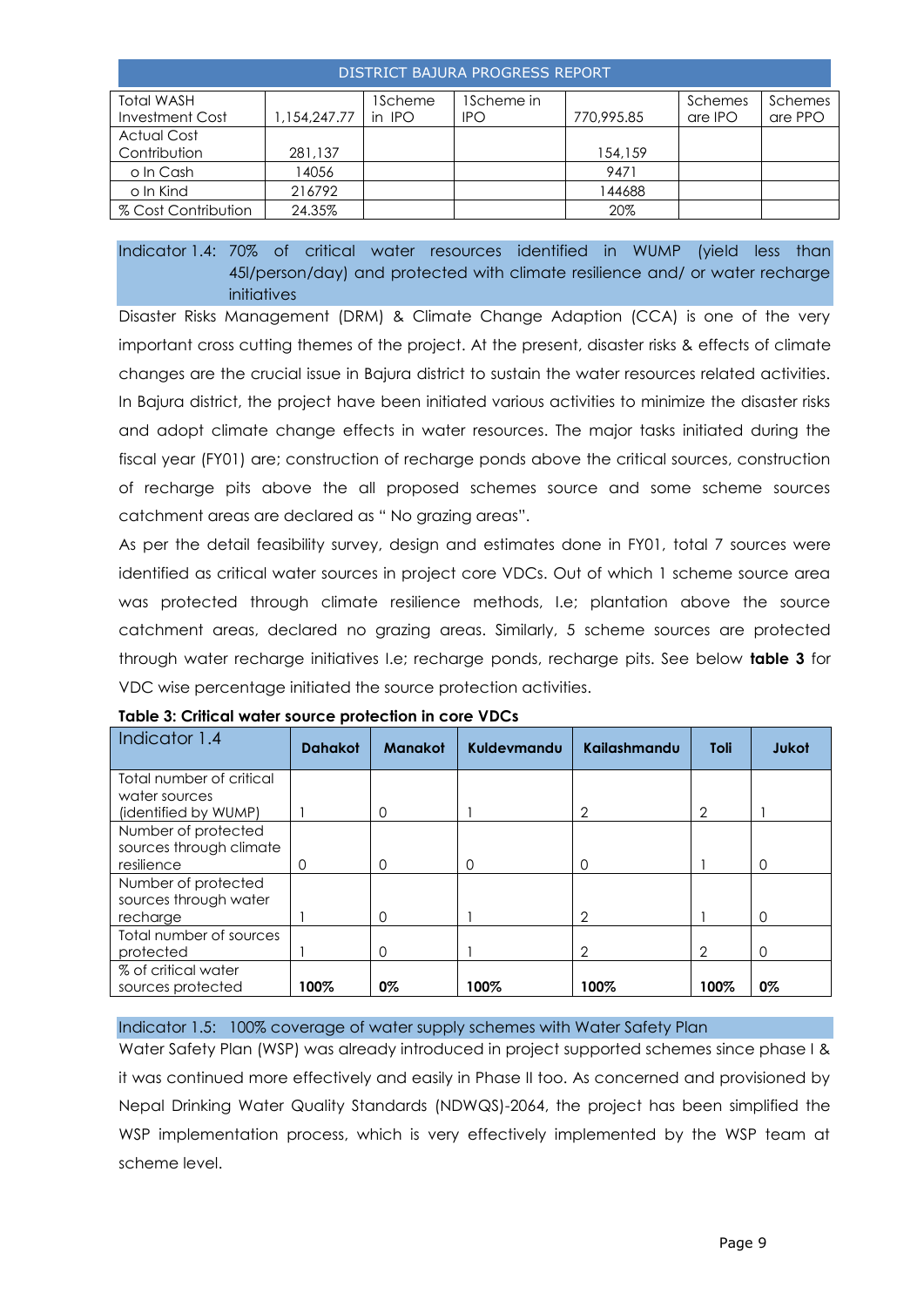As lessons learned during phase II, DDC/RVWRMP Bajura is initiated the water safety plan preparation process since very beginning. In the fiscal year 2072/073, the project have been conducted 2 days WSP orientation in all IPO schemes, fully implemented the WSP and reviewed in 10 WS schemes completed in Phase II in Toli & Kailashmandu VDC. Similarly, the WSP have been fully implemented in 1 IPC scheme in Dahakot and 1 Scheme in Kailashmandu completed in FY01 (Phase III). As a part of water safety, the water qualities have been tested in all proposed sources of schemes.

| Indicator 1.5          | <b>Dahakot</b> | <b>Manakot</b> | Kuldevmandu | Kailashmandu | <b>Toli</b> | Jukot |
|------------------------|----------------|----------------|-------------|--------------|-------------|-------|
| Number of water supply |                |                |             |              |             |       |
| scheme implemented     |                | (IPO)          | (IPO)       |              |             |       |
| Number of water supply |                |                |             |              |             |       |
| scheme with WSP        |                |                |             |              |             |       |
| % of water supply      |                |                |             |              |             |       |
| schemes with WSP       | 100%           | 0%             | 0%          | 100%         | 100%        | 0%    |

#### **Table 4: Water supply schemes with WSP in core VDCs**

**Note:** In Kailshamandu & Toli VDC, there are 9 WS schemes of Phase II, where WSP have been implemented in phase II and reviewed regularly in FY01 (Phase III).

#### Indicators 1.6: 95% of User Committees of improved water supply schemes in the supported VDC are active and able to maintain service level

Sustainability of the constructed scheme is one of the crucial issues in the context of rural water supply, irrigation systems due to lack of proper operation & maintenance (O&M). However, the RVWRMP is enhancing capacity of users through various trainings, orientation, learning and sharing visits and also supporting income generating activities to enhance the financial capacity of users where they can be able to pay water tariffs to sustain their schemes and selfsufficiency since phase I. As a continuation of these leanings, DDC/RVWRMP have been started the activities for the schemes sustainability since very beginning. In FY01, there were 12 scheme's done agreement with UCs for the implementation phase and these all schemes have started the O&M fund collection, prepared O&M regulations, selected & trained VMWs, and also they have regular monthly meetings of UCs as a part of sustainability. Similarly, some existing schemes in Kailashmandu VDC have established UC office and all schemes have managed stores to keep necessary equipments safely. The VDC wise status of UC activeness in numerical figures is presented in Table-5.

| Indicator 1.6              | <b>Dahakot</b> | <b>Manakot</b> | Kuldevmandu | Kailashmandu | Toli | Jukot |
|----------------------------|----------------|----------------|-------------|--------------|------|-------|
| Number of water supply     |                |                |             |              |      |       |
| scheme implemented         |                |                |             | 9            | 8    |       |
| <b>Number of schemes</b>   |                |                |             |              |      |       |
| having: O&M<br>regulations |                |                |             |              |      |       |
| implemented +              |                |                |             |              |      |       |
| Functional status: fully   |                |                |             |              |      |       |
| functional + O&M fund      |                |                |             |              |      |       |
| available + VMW            |                |                |             |              |      |       |
| mobilized +                |                |                |             |              |      |       |
| UCs having meetings        |                |                |             |              |      |       |
| regularly                  |                |                |             | 9            | 8    |       |

#### **Table 5: Active water supply UCs maintaining service level.**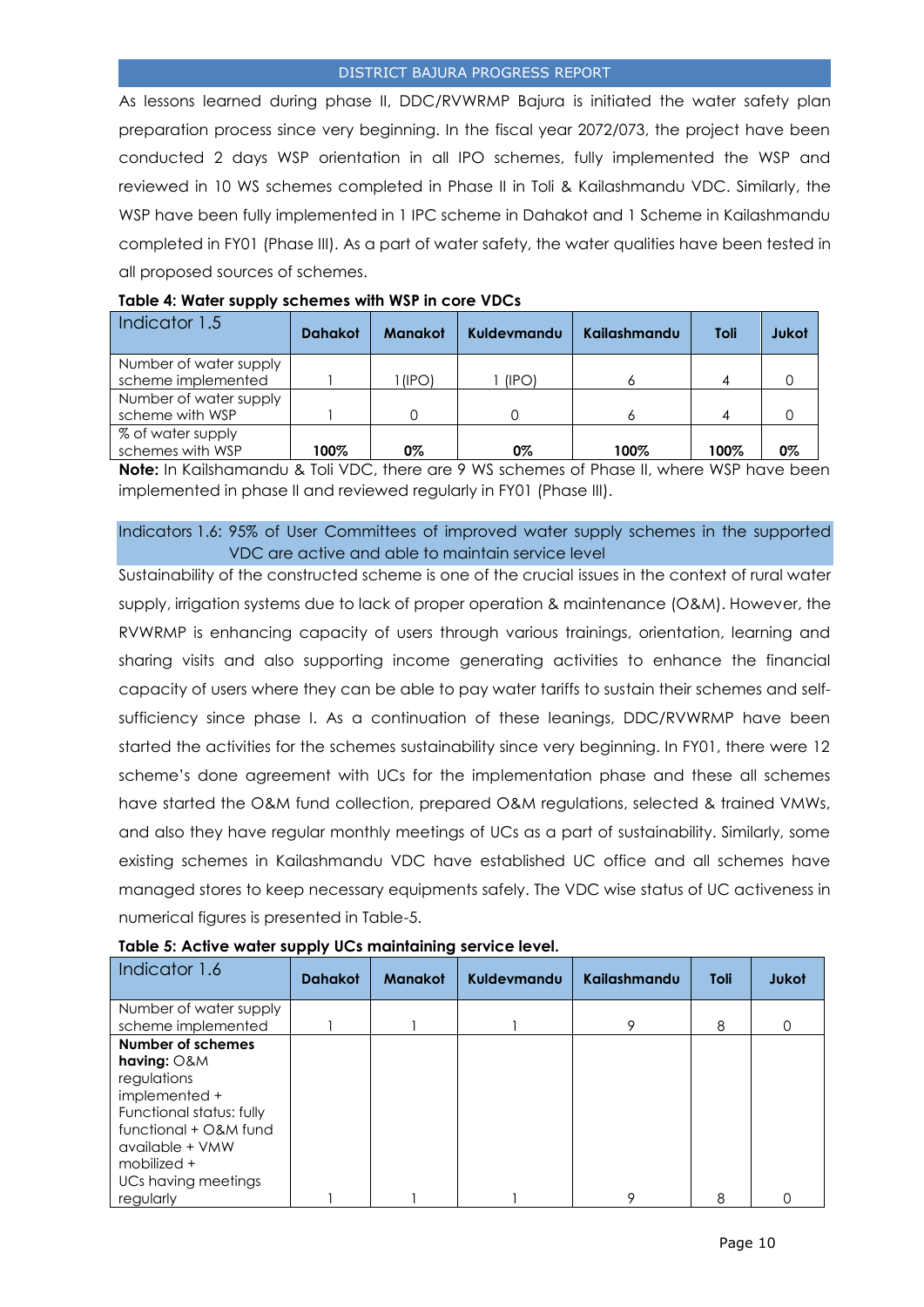| DISTRICT BAJURA PROGRESS REPORT                           |        |        |        |      |      |  |
|-----------------------------------------------------------|--------|--------|--------|------|------|--|
| % of UCs: active and<br>able to maintain<br>service level | $00\%$ | $00\%$ | $00\%$ | 100% | 100% |  |

Indicator 1.7: At least three public audits conducted in each constructed drinking water scheme with participation of women and minority populations

Users' committee members have the prime responsibility to implement the schemes supported by project. Thus, schemes sustainability depends on transparency and governance systems governed by key users' committee members. So that, DDC/RVWRMP Bajura is proving facilitation support to users' committees to conduct at least 3 public auditing during the scheme implementation with much participation of female, dalits and other DAG communities represent in the community. As a result of fiscal year (FY01) 2072/2073, two public auditing have been conducted in 9 IPO schemes and 3 public audits were conducted in 2 IPC schemes. Similarly, the public auditing of 9 schemes of Toli & Kailashmandu VDC have been linked with UCs general assembly.

As a part of transparency, good governance and follow the human rights based approach, the RVWRMP, Bajura is trying to increase the participation of female, dalits and other disadvantaged group in each events but it is still lacking due to illiteracy, social norms, rituals and cultures. However, during the FY01, the overall female participation in schemes public hearing is found 43.11% and dalit participation is found 32.37%. As comparing previous status, it's found an increasing trend. See the table-6 below for VDC wise details.

| Indicator 1.7            | <b>Dahakot</b> | <b>Manakot</b> | Kuldevmandu | <b>Kailashmandu</b> | <b>Toli</b>    | Jukot        |
|--------------------------|----------------|----------------|-------------|---------------------|----------------|--------------|
|                          |                |                |             |                     | 8(4)           |              |
|                          |                |                |             |                     | schemes        |              |
| Number of water supply   |                |                |             | 9 (5 schemes        | are            |              |
| scheme implemented       |                |                |             | are Phase II)       | Phasell        | $\mathbf{0}$ |
| Number of schemes        |                |                |             |                     |                |              |
| having at-least 3 public |                |                |             |                     |                |              |
| audit                    |                | $\Omega$       | $\mathbf 0$ | 6                   | 4              | $\mathbf 0$  |
| % of WS schemes with     |                |                |             |                     |                |              |
| at-least 3 public audits | 100%           | 0%             | 0%          | 66.66%              | 50%            | 0%           |
| Number of participation  |                |                |             |                     |                |              |
| in public audit          | 32             | 99             | 55          | 305                 | 272            |              |
| Number of female         |                |                |             |                     |                |              |
| participation            | 10             | 52             | 17          | 125                 | 125            |              |
| Number of Dalit          |                |                |             |                     |                |              |
| participation            | 0              | 34             | 26          | 76                  | 111            |              |
| Number of Janajati       |                |                |             |                     |                |              |
| participation            | <b>NA</b>      | <b>NA</b>      | <b>NA</b>   | <b>NA</b>           | <b>NA</b>      | <b>NA</b>    |
| % of Female              |                |                |             |                     |                |              |
| participation            | 31.25%         | 52.52%         | 30.90%      | 41%                 | 46%            |              |
| % of Dalit participation | <b>NA</b>      | 34.34%         | 47.27%      | 24.91%              | 40.80%         |              |
| % of Janajati            |                |                |             |                     |                |              |
| participation            | <b>NA</b>      | <b>NA</b>      | <b>NA</b>   | <b>NA</b>           | <b>NA</b>      |              |
|                          |                |                |             |                     | $\overline{4}$ |              |
|                          |                | <b>IPO</b>     | <b>IPO</b>  | 3 schemes           | schemes        | <b>PPO</b>   |
| Remarks                  |                | scheme         | scheme      | are IPO             | are IPO        | schemes      |

#### **Table 6: WS Schemes with at-least three public audits**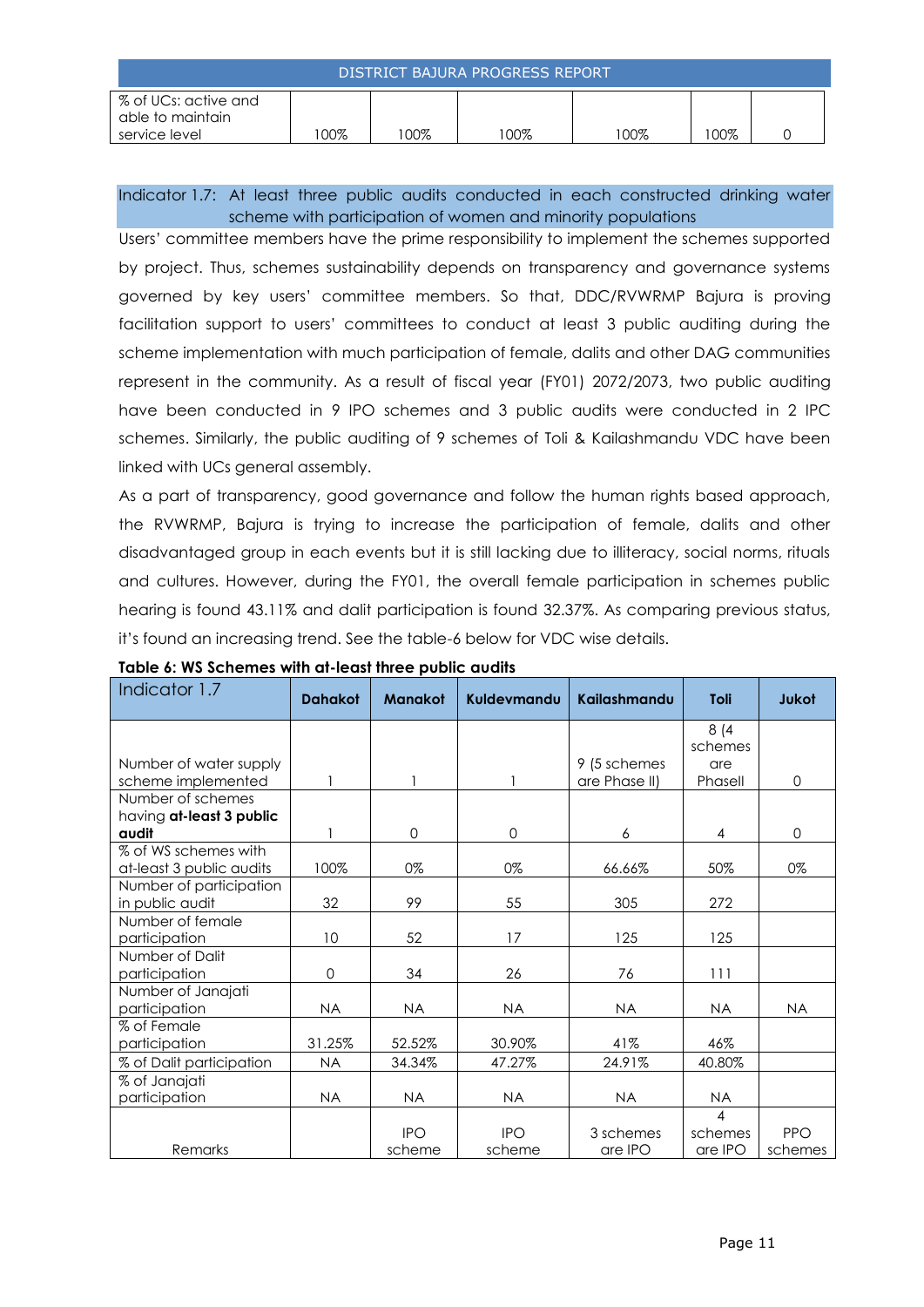Indicator 1.8: At least 50% of key positions (chair, vice chair, secretary, joint secretary and treasurer) in UCs of improved water supply schemes in the Project VDCs are held by women and a proportionate share (25%) held by minority populations

Social inclusion and gender sensitivity promotes fair & full participation of people in the sustainable management of the scheme. Discrimination oftentimes results to social conflicts, destroys social harmony and cohesiveness in the UC/organization, hence affecting the operational sustainability of scheme. The GESI strategy of RVWRMP has been strongly advocate as a cross cutting issues across the all result areas and special focuses in UC composition, training/workshop and leadership position to develop self-reliance. In the context of RVWRMP Bajura, the GESI strategy has been fully applied in all UCs as per the result indicators. In FY01 ( 2072/073), the total key positions in 12 schemes are 47 and out of which 24 (51%) positions are holding by female and 10 (21.27%) positions are proportionately holding by Dalits. Regarding the Janajatis there are no Janajati communities in the project working VDCs. See table-7 for VDC wise composition of UC's key position.

| Indicator 1.8                 | <b>Dahakot</b> | <b>Manakot</b> | Kuldevmandu   | Kailashmandu | <b>Toli</b> | <b>Jukot</b>   |
|-------------------------------|----------------|----------------|---------------|--------------|-------------|----------------|
| <b>Total UC Key Positions</b> | 4              | 4              | 3             | 16           | 16          | 4              |
| Female Key Positions          | $\mathcal{P}$  | $\overline{2}$ | $\mathcal{P}$ | 8            | 8           | $\overline{2}$ |
| <b>Dalit Key Positions</b>    | ი              | $\overline{2}$ |               | 2            | 4           |                |
| Janajati Key Positions        | 0              | $\Omega$       | 0             | 0            | 0           | 0              |
| % Female Key                  |                |                |               |              |             |                |
| Positions                     | 50%            | 50%            | 75%           | 50%          | 50%         | 50%            |
| % Dalit Key Positions         | <b>NA</b>      | 50%            | 33%           | 12.5%        | 25%         | 25%            |
| % Janajati Key                |                |                |               |              |             |                |
| Positions                     | <b>NA</b>      | <b>NA</b>      | <b>NA</b>     | <b>NA</b>    | <b>NA</b>   | <b>NA</b>      |
|                               | No dalits      |                |               |              |             |                |
| Remarks                       | <b>Hhs</b>     |                |               |              |             |                |

**Table 7: Composition of UC's key positions in implemented Water Supply schemes**

Indicators 1.9: 100% of schools and health posts have child, gender and disabled (CGD) friendly WASH facilities

The practice of sanitation & hygiene in school always associated with availability of excess to water. In the context, DDC/RVWRMP Bajura is facilitating & advocating the promotion of both school led total sanitation (SLTS) & community led total sanitation to achieve the results. In the school led total sanitation approach, total sanitation campaign, rally, support for school WASH plan preparation, orientation on total sanitation & hygiene at school level is being initiated in school and the involvement of project in all core VDC is significant. As per WUMP baseline data, there were only 51 schools have separate cabin of toilets for boys and girls, 48 schools have water supply in school yards and only 4 schools have hand washing facilities with soap out of total 75 schools in the 6 core VDCs. But as end of the reporting period of FY01, the number of schools having separate toilet cabin for boys & girls are 59, water supply facilities are in 63/75, number of school having hand washing practice with soaps are 16. As comparing to the baseline data, the CGD friendly toilet facility is increased by 68% to 78.66%, drinking water supply facility is increased by 64% to 84% and hand washing practice is increased by 5.33% to 21.33%. As compared the all relevant data, the school sanitation and hygiene status is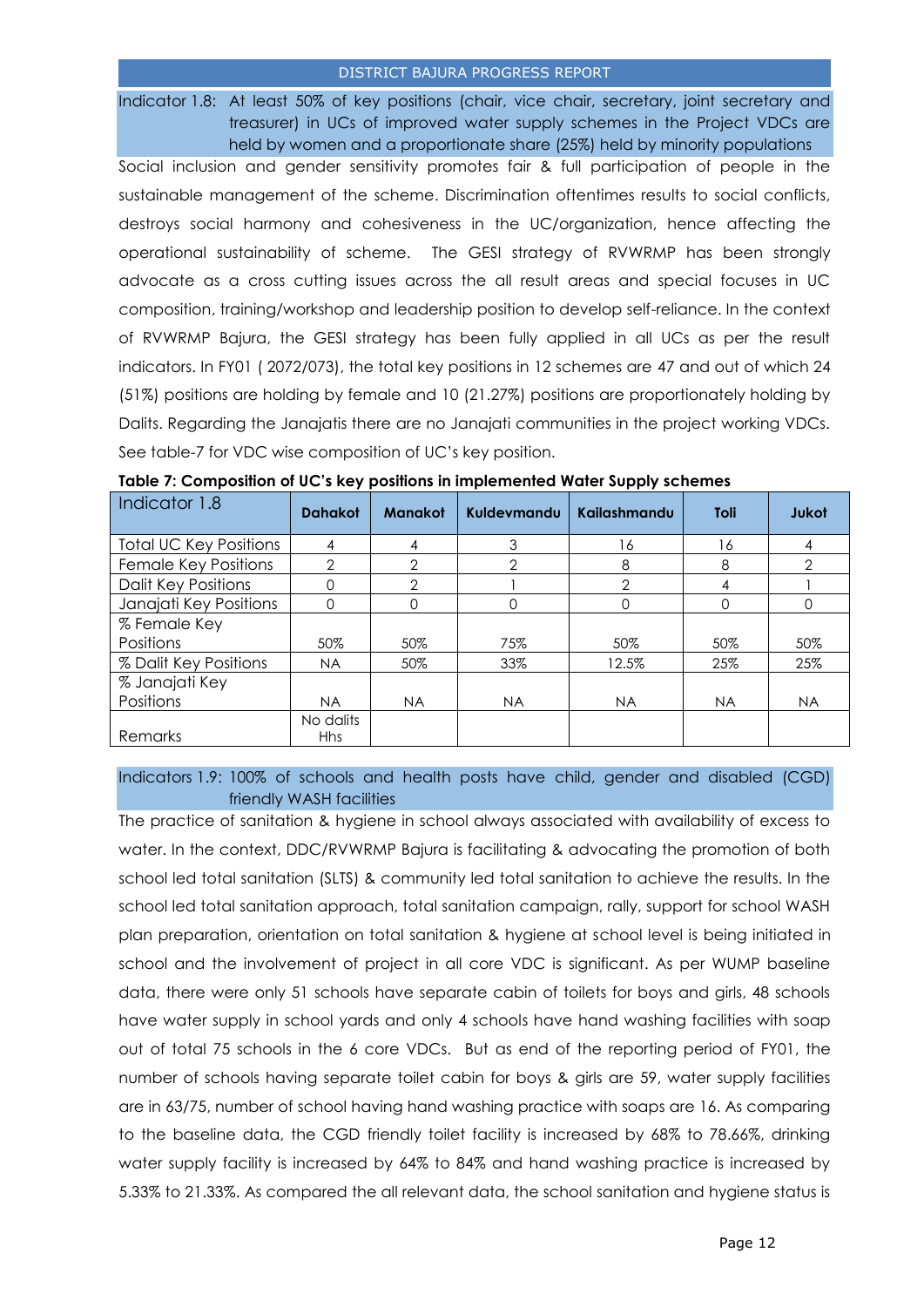being improved, however, the status of treatment of drinking water, menstrual hygiene management in lower, secondary and higher secondary school and appropriate WASH facilities for disable students is still challenging to achieve. See below table-8.1. for VDC wise details and WASH facilities in school.

| Indicator 1.9                                                                          | <b>Dahakot</b> | <b>Manakot</b> | Kuldevmandu    | Kailashmandu        | Toli           | <b>Jukot</b>   |
|----------------------------------------------------------------------------------------|----------------|----------------|----------------|---------------------|----------------|----------------|
| <b>Total Number of Schools</b>                                                         | 14             | 5              | 17             | 24                  | 8              | 7              |
| Schools<br>having<br>child<br>club                                                     | 14             | 3              | 1              | 12                  | 8              | $\overline{2}$ |
| Schools having<br>functional Water<br>facilities within school<br>yard                 | 10             | 5              | 15             | 24                  | $\overline{7}$ | 2              |
| Schools having low cost<br>water treatment<br>practices for drinking<br>water service. | 3              | $\mathbf 0$    | $\mathbf 0$    | $\mathbf{1}$        | $\mathbf 0$    | $\mathbf 0$    |
| Schools having<br>functional toilet (1:50<br>student) cabin & urinal.                  | 4              | $\overline{0}$ | 1              | 15                  | $\overline{4}$ | $\Omega$       |
| Schools having child &<br>gender friendly toilet                                       | 5              | 5              | 17             | 22                  | 8              | $\overline{2}$ |
| School<br>having<br><b>MHM</b><br>facilities                                           | $\mathbf{1}$   | $\overline{0}$ | $\overline{0}$ | $\mathbf{1}$        | $\overline{0}$ | $\overline{0}$ |
| Schools with disable<br>students (crutches,<br>wheel chair user).                      | $\mathbf 0$    | $\mathbf 0$    | $\overline{O}$ | $\mathsf{O}\xspace$ | $\overline{0}$ | $\overline{0}$ |
| Schools having disable<br>friendly toilet (Ram+++)                                     | $\overline{0}$ | $\overline{0}$ | $\mathbf 0$    | $\overline{0}$      | $\overline{0}$ | $\Omega$       |
| Schools<br>having<br>hand<br>washing<br>with<br>soap<br>facilities                     | 4              | $\overline{2}$ | 1              | $\overline{7}$      | $\overline{2}$ | $\Omega$       |
| solid<br>Schools<br>having<br>waste<br>management<br>practices                         | 5              | $\overline{2}$ | $\overline{2}$ | 13                  | $\overline{2}$ | $\Omega$       |
| having<br>Schools<br>O&M<br>fund for sustaining the<br><b>WASH</b> facilities          | $\overline{2}$ | $\mathbf{1}$   | 1              | 4                   | 1              | $\Omega$       |
| Schools having garden                                                                  | $\mathbf 0$    | $\mathbf 0$    | $\mathbf 0$    | 4                   | $\mathbf{1}$   | $\mathbf 0$    |

#### **Table 8.1: Status of CGD friendly WASH facilities in schools**

As per WUMP baseline data, altogether 35 health posts and public institutions/offices are in the project core VDCs. The status of water supply and sanitation facilities are very crucial. The reason behind no WASH facility may be they don't have their own office building and those running offices in rental houses and also the staffs are also not regular in VDCs. Some offices have their own buildings but there are also not proper management of water supply and toilets. See the status in table-8.2 below for details.

**Table 8.2: Status of CGD friendly WASH facilities in other institutions (health-post, public offices)**

| Indicator 1.9                          | <b>Dahakot</b> | Manakot | Kuldevmandu   Kailashmandu | Toli | Jukot |
|----------------------------------------|----------------|---------|----------------------------|------|-------|
| Total<br>Number<br>of.<br>institutions |                |         |                            |      |       |
| Institutions<br>having                 |                |         |                            |      |       |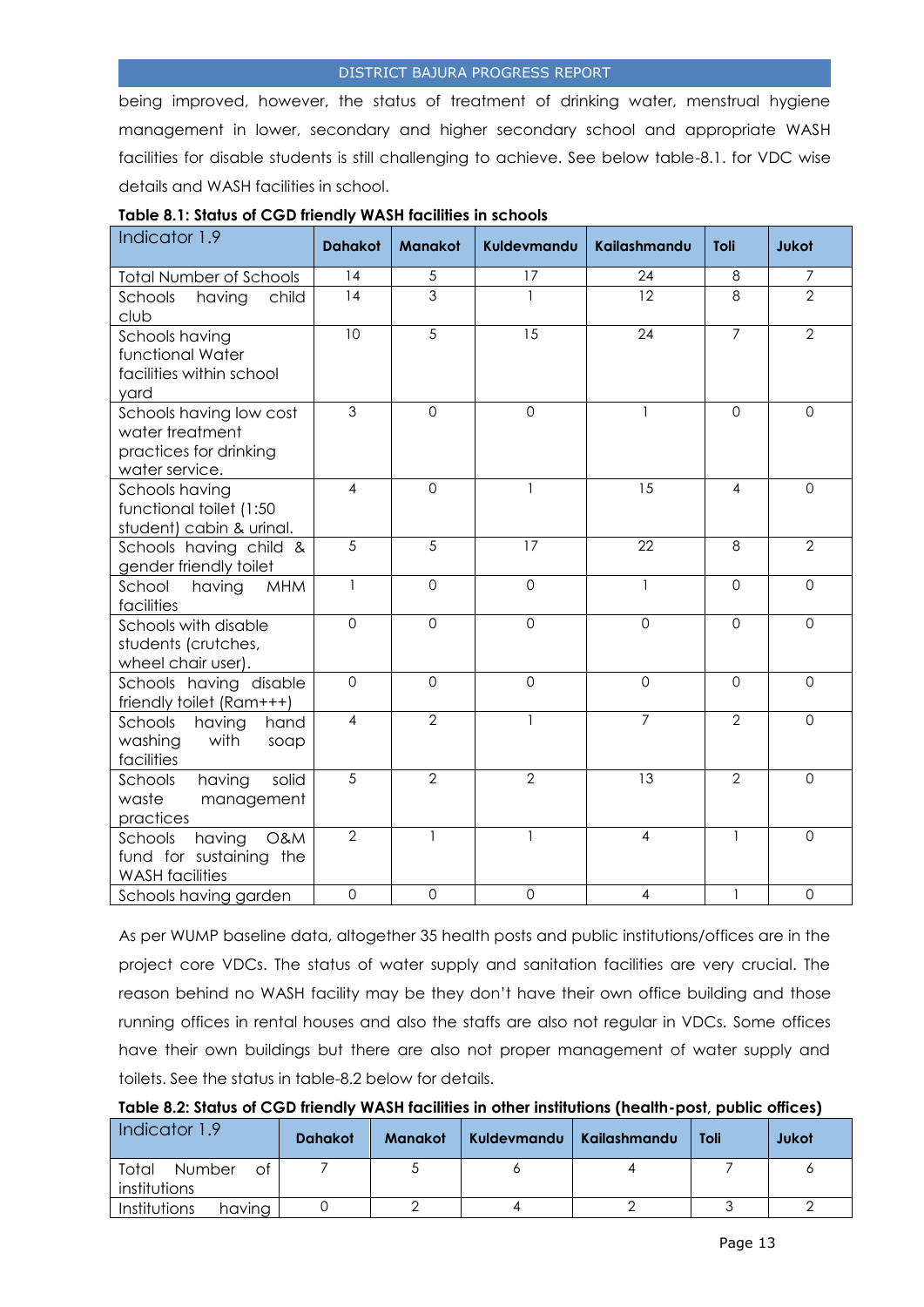|                                                                                                         |                     |                | DISTRICT BAJURA PROGRESS REPORT |              |                |                |
|---------------------------------------------------------------------------------------------------------|---------------------|----------------|---------------------------------|--------------|----------------|----------------|
| functional<br>Water<br>facilities                                                                       |                     |                |                                 |              |                |                |
| Institutions<br>having<br>water<br>cost<br>low<br>treatment practices<br>for drinking water<br>service. | $\mathbf{1}$        | $\mathbf{1}$   | $\overline{2}$                  | $\mathbf{1}$ | $\overline{2}$ | $\Omega$       |
| having<br>Institutions<br>functional toilet.                                                            | 5                   | $\overline{4}$ | 5                               | 3            | $\overline{7}$ | 6              |
| Institutions<br>having<br>gender<br>friendly<br>toilet                                                  | $\overline{0}$      | $\overline{2}$ | $\overline{2}$                  | $\mathbf{1}$ | 1              |                |
| Institutions<br>having<br>(crutch,<br>disable<br>wheel chair user)<br>friendly toilet.                  | $\mathsf{O}\xspace$ | $\mathbf 0$    | $\mathbf 0$                     | $\mathbf 0$  | $\mathbf 0$    | $\mathbf 0$    |
| Institutions<br>having<br>hand washing with<br>soap facilities                                          | $\mathbf{O}$        | $\overline{2}$ | $\overline{2}$                  |              | $\overline{3}$ | $\Omega$       |
| Institutions<br>having<br>solid<br>waste<br>management<br>practices                                     | $\overline{2}$      | $\overline{4}$ | $\overline{2}$                  | $\mathbf{1}$ | $\overline{4}$ | $\overline{0}$ |
| Sub/Health<br>post<br>hospital<br>having<br>waste<br>management<br>facilities                           | $\mathbf{1}$        | $\mathbf{1}$   | $\mathbf{1}$                    | $\mathbf{1}$ | $\mathbf{1}$   | $\Omega$       |

Indicator 1.10: More than 50% of RV-supported drinking water services schemes in core VDCs shall have affiliation with cooperative to proliferate their capital

RVWRMP is providing its intensifying support to the VDC level cooperatives with aiming to sustain the socio-economic status at community level. At the same time to take over the operation and management of various schemes for long-term sustainability and selfdependency of the UCs. During phase II, RVWRMP have been provided support to 10 cooperatives and various users committees of schemes were affiliated in the cooperatives. In phase III, there are 17 cooperatives formed by various line agencies in project core VDCs but some existing cooperatives are passive and some cooperatives don't have such provisions to affiliate the UCs and schemes. To address the issues and enhance the capacities of these existing cooperatives, project has been carried-out assessment of existing cooperatives in all core VDCs to provide further support. During the reporting period, no any WS schemes UCs were affiliated in the cooperative. But, after project support in cooperatives, all scheme's UCs will be affiliated in the cooperatives.

| Indicator 1.10      | <b>Dahakot</b> | <b>Manakot</b> | <b>Kuldevmandu</b> | Kailashmandu | Toli | Jukot |
|---------------------|----------------|----------------|--------------------|--------------|------|-------|
| Total number of WS  |                |                |                    |              |      |       |
| schemes             |                |                |                    |              |      |       |
| Number of schemes   |                |                |                    |              |      |       |
| having account in   |                |                |                    |              |      |       |
| cooperative         |                |                |                    |              |      |       |
| Amount of total O&M |                |                |                    |              |      |       |

#### **Table 9: Affiliation of WS schemes in cooperatives in core VDCs**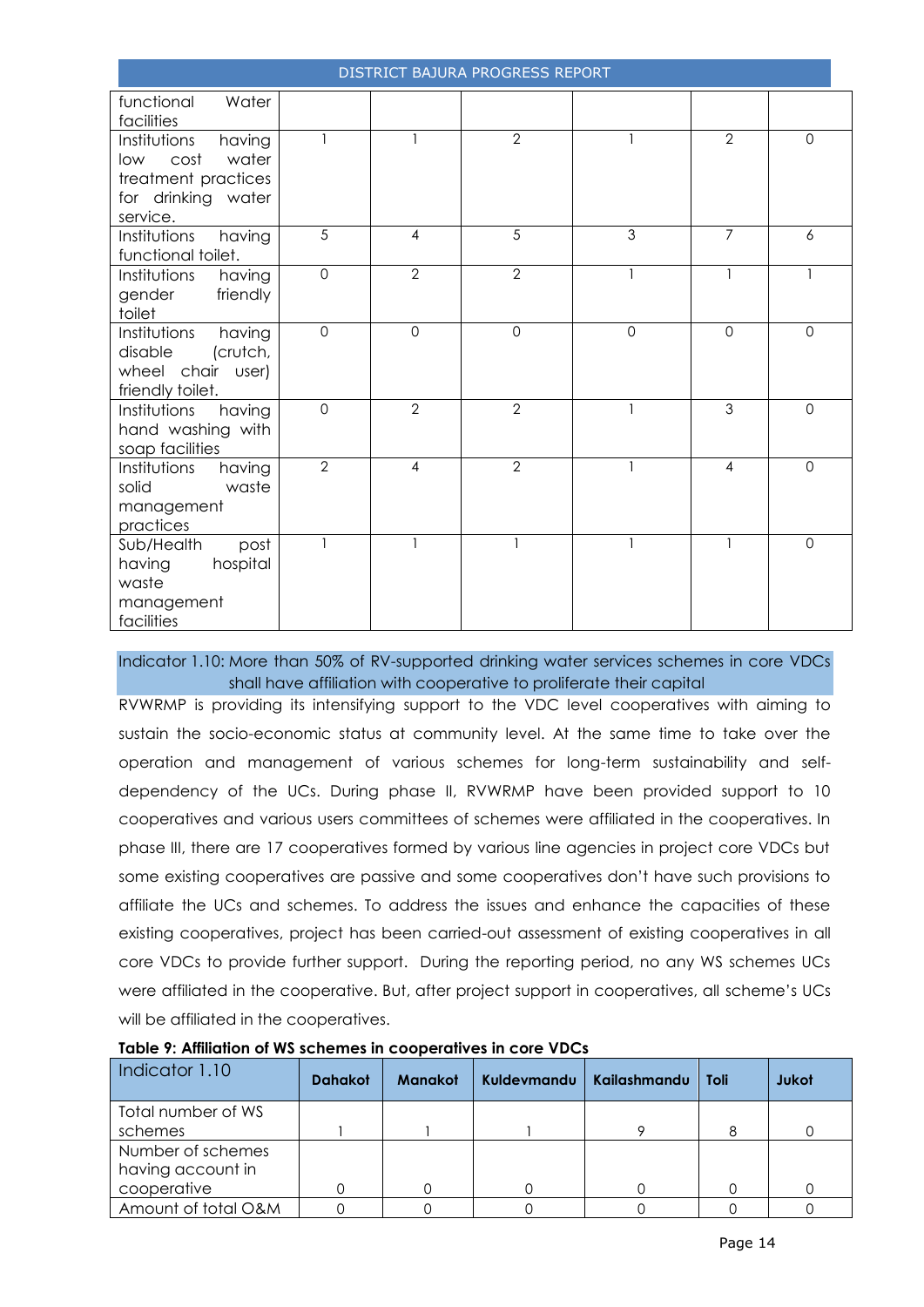| fund of WS schemes in |  |  |  |
|-----------------------|--|--|--|
| cooperatives          |  |  |  |
| % of WS schemes       |  |  |  |
| affiliated in         |  |  |  |
| cooperatives          |  |  |  |
| Remarks               |  |  |  |

## Indicator 1.11: 50% of VDCs is able to declare Total Sanitation, by achieving 4 out of 5 of the key do-able action indicators

RVWRMP's sanitation & hygiene activities are aligned to the provisions of the National Sanitation & Hygiene Master Plan (NSHMP) of the GoN. RVWRMP's Phase I & II provided a huge contribution to the VDCs and district to declare ODF. As the result, the Bajura district was declared 16th ODF district on 12 Mangsir, 2071 (November 28, 2014). Since having district ODF, RVWRMP is assisting support to D-WASH-CC and V-WASH-CCs to prepare total sanitation strategy plans, enhancing capacities of V-WASH-CC, D-WASH-CC & sectors like; education, health to gear up total sanitation movements as indicated by NSHMP. At the present, the district level total sanitation strategy plan have been prepared jointly with other partners and VDC level total sanitation strategy plan have been prepared and approved in 3 VDCs. As a result of project efforts in core VDCs, the sanitation and hygiene behaviors are well practicing and being behavioral. As end of the FY01, the measurable progress on total sanitation indicators are; 100% households have access to toilet and using properly, 37.68% households have hand washing practices in critical stages, about 32.39% households have access to safe drinking water (both structural chlorination + using low cost treatments at HH level), 30.65% HHs have save food intakes, 29.66% households have managed utensil drying racks (Changs). But more challenging indicator is management of farm year manures (FYM) which is only in 12.26% households. Similarly, other do-able actions like; utilization waste water in home gardens, management of solid/liquid waste garbage pits are in place and indicators are to be achieved during Phase III. During the reporting period, there are no any VDCs achieved 4 doable actions, however, ward-6,7 of Manakot VDC & ward-8 (Nuwakot) of Kailashmandu VDCs have achieved the indicator. See table-10 for VDC wise details.

| Indicator 1.11                                                                                     | <b>Dahakot</b> | <b>Manakot</b> | Kuldevmandu | Kailashmandu | Toli | <b>Jukot</b> |
|----------------------------------------------------------------------------------------------------|----------------|----------------|-------------|--------------|------|--------------|
| Total household in<br><b>VDC</b>                                                                   | 743            | 504            | 1241        | 1918         | 907  | 663          |
| HHs having access to<br>toilet to all at all time                                                  | 743            | 504            | 1241        | 1918         | 907  | 663          |
| HHs having hand<br>washing with soap<br>facilities                                                 | 127            | 285            | 88          | 1194         | 529  | 29           |
| HHs having access to<br>safe drinking water<br>(practicing low cost<br>HH treatment<br>technology) | 74             | 107            | 62          | 1372         | 299  | 22           |
| HHs practicing safe<br>food intake.                                                                | 220            | 77             | 122         | 1341         | 63   | 9            |

#### **Table 10: Total sanitation status of core VDCs**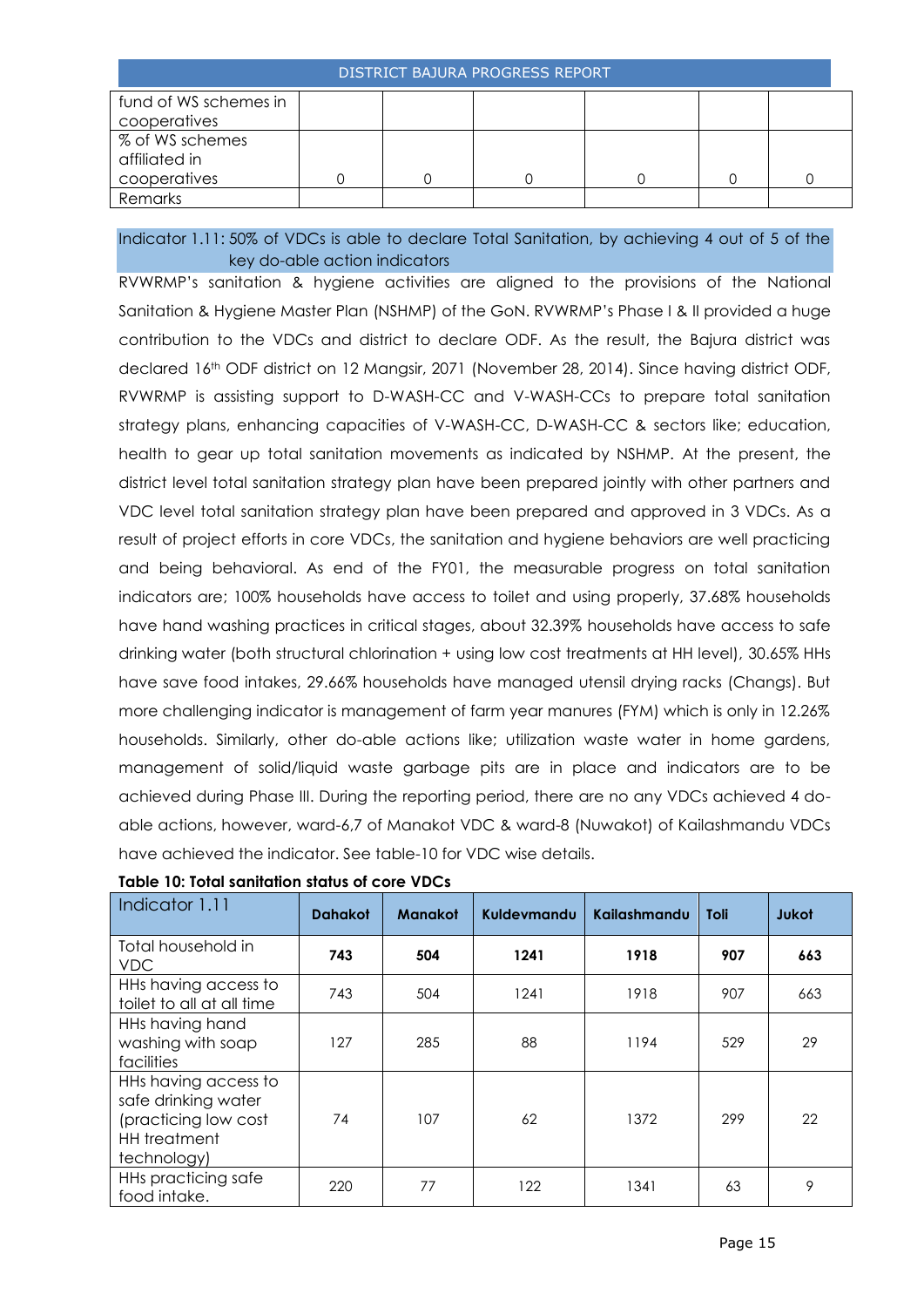| DISTRICT BAJURA PROGRESS REPORT                                                               |           |           |           |     |     |                |  |  |
|-----------------------------------------------------------------------------------------------|-----------|-----------|-----------|-----|-----|----------------|--|--|
| HH having ICS                                                                                 | 0         | 518       | 141       | 66  | 6   | $\overline{2}$ |  |  |
| HHs managing the<br><b>FYM</b>                                                                | 12        | 71        | 97        | 402 | 106 | 24             |  |  |
| HH having the Chang                                                                           | 513       | 373       | 68        | 539 | 238 | 42             |  |  |
| HHs having waste Pit                                                                          | 397       | 99        | 63        | 327 | 192 | 29             |  |  |
| HHs managing the<br>waste water in HG                                                         | 38        | 25        | 76        | 145 | 116 | 12             |  |  |
| Achieved VDCs with at<br>least 4 out of 5 of the key<br>do-able action indicators<br>(Yes/No) | <b>No</b> | <b>No</b> | <b>No</b> | No. | No. | <b>No</b>      |  |  |
| Declared Total Sanitation<br>VDC (Yes/No)                                                     | No.       | <b>No</b> | No        | No. | No. | No.            |  |  |

*Source: Hygiene Behavior Convenience Survey (HBCS) for Sanitation and Hygiene*

Indicator 1.12: 90% of menstruating women able to use the toilet in project VDCs

No allowed to toilet use, no allowed to use water taps, no allowed to stay inside the house and no proper caring and get nutritious food during menstruating are the major social issues in RVWRMP working districts and even those are the big social and human rights issues in Bajura district too. Since phase I, the project is advocating for elimination of such issues through intensive social mobilization, awareness campaigns and using various IEC materials. Even though, the issues are still deep rooted in rural communities and also obstructing to achieve the result towards sanitation and hygiene, better livelihoods etc. Due to faith, fate and fear (3F), victims are also not able to raise the voice against those social barriers. Recently, a behavior convenience survey (BCS) was carried-out in all 6 core VDC's and wards with sample households basis. As per BCS, it shows that, out of total 939 female respondents, 870 (92.65%) those respondents said they are able to use toilets and remaining 7.34% responds they are not able to use toilets. Similarly, as the questions are they allowed using public tap nearer the households during menstruation? Out of total 955 female respondents, only 802 (84%) female responds that they are allowed to use nearer public taps and 16% female respondents said that, they are not allowed to use nearer public taps during menstruating. As per the result of BCS, more challenging are in Manakot & Jukot VDC. See below table-11 for VDC wise details.

| Indicator 1.12                                                              | <b>Dahakot</b> | <b>Manakot</b> | Kuldevmandu | Kailashmandu | Toli   | Jukot  |
|-----------------------------------------------------------------------------|----------------|----------------|-------------|--------------|--------|--------|
| Total respondents of BCS                                                    | 213            | 28             | 170         | 227          | 128    | 173    |
| Number of respondents:<br>Do menstruating women<br>able to use toilet? with |                |                |             |              |        |        |
| answer "Yes"                                                                | 211            | 23             | 164         | 208          | 126    | 138    |
| % of menstruating<br>women able to use toilet                               | 99%            | 82.14%         | 96%         | 91.62%       | 98%    | 79.76% |
| Total respondents of BCS                                                    | 213            | 28             | 181         | 227          | 133    | 173    |
| Number of respondents:<br>Do menstruating women<br>able to use tap? with    |                |                |             |              |        |        |
| answer "Yes"                                                                | 188            | 24             | 165         | 210          | 126    | 89     |
| % of menstruating<br>women able to use tap                                  | 88%            | 85.71%         | 91%         | 92.50%       | 94.73% | 51%    |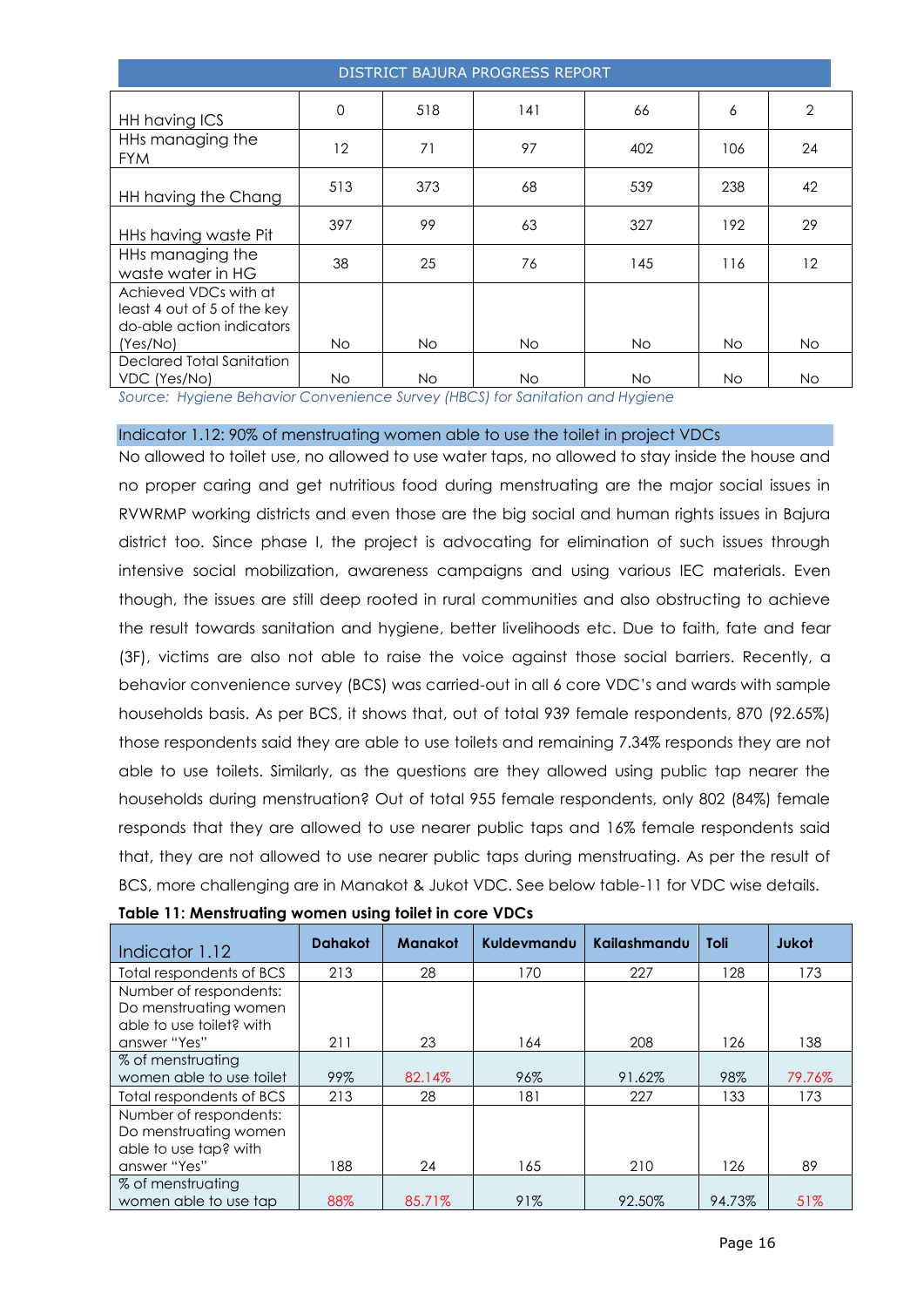*Source: Behavior Convenience Survey (BCS) for Sanitation and Hygiene*

#### <span id="page-16-0"></span>3.1.2 Livelihoods

The RVWRMP builds sustainable livelihoods approach since Phase I and it has been highly scaled-up during Phase II. During FY01 of Phase III, the livelihoods actions have been properly linked with water schemes. For FY01, some livelihoods interventions like; home garden management trainings, development and mobilization of local resources person (LRP) to support home garden groups were jointly conducted with District Agriculture Development Office (DADO). At the same, to scale up the basic livelihoods option is in advanced level livelihoods, the categorization of the project VDCs to high, medium and low potential categories was completed through sub-sector analysis (SSA).

**Result 2: Improved and sustainable nutrition, food security and sustainable income at community level through water resources based livelihoods development**

Indicator 2.1:At least 78% of the households provided with improved water supply, have a functional home garden

The concept of livelihood development emanated from availability of water where the resources are utilized for productive undertakings like establishment of home gardens to address food security & nutrition. The establishment of home gardens remains the major focus of RVWRMP to water beneficiaries in addressing food security and nutrition. The home garden establishment in water scheme area was well introduced in Phase II in Bajura and currently, altogether 1203 households are served by water supply, MUS schemes including schemes supported in Kailashmandu & Toli VDC since phase II. Out of those total water beneficiaries households, 913 (75.89%) households in 6 core VDCs have been established functional home gardens and remaining 1977 households are benefited by home garden activities. As comparing the home garden coverage in water beneficiaries' households, the highest coverage is in Kailashmandu VDC with 86% coverage, 84% in Dahakot, 73% in Toli, 62.90% in Manakot and 41% in Kuldevmandu VDC. There were no schemes implemented in Jukot VDC in FY01 but conducted home garden management training in 2 groups. As per the data analyzed, 3 VDCs are unable to meet the result indicator and 2 VDCs have achieved by end of FY01. See below table-12 for VDC wise details.

| Indicator 2.1                                                 | <b>Dahakot</b> | <b>Manakot</b> | Kuldevmandu | Kailashmandu | <b>Toli</b> | Jukot    |
|---------------------------------------------------------------|----------------|----------------|-------------|--------------|-------------|----------|
| Number of beneficiary<br>households of WS                     |                |                |             | 506          | 476         |          |
| schemes                                                       | 19             | 124            | 78          | $(240+266)$  | $(239+237)$ | $\Omega$ |
| Number of WS<br>beneficiary household<br>with functional home |                |                |             |              |             |          |
| garden*                                                       | 16             | 78             | 32          | 438          | 349         |          |
| Number of people<br>benefited by Home                         |                |                |             |              |             |          |
| Garden                                                        | 124            | 157            | 226         | 930          | 482         | 58       |
| % of WS beneficiary<br>households with                        |                |                |             |              |             |          |
| functional home garden                                        | 84%            | 62.90%         | 41%         | 86%          | 73%         | $0\%$    |

| Table 12: WS beneficiary households with functional home garden in core VDCs |
|------------------------------------------------------------------------------|
|------------------------------------------------------------------------------|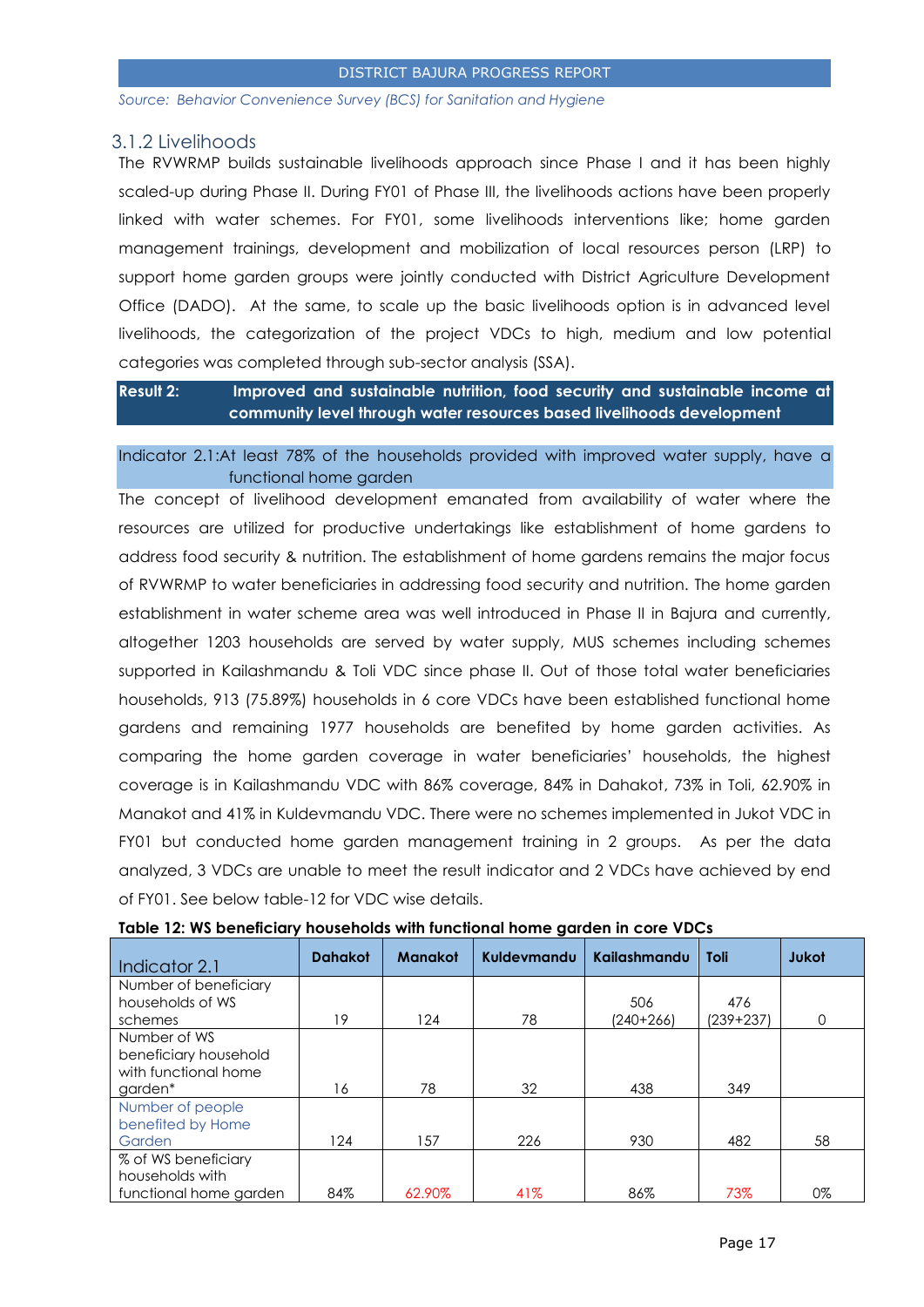\* Home garden means the household having 4 major crops in the garden: vegetables, spices, fodder, fruit and productive at least 6 months.

## Indicator 2.3: At least 50% of home garden training participants, TOTs and/or Lead Farmers are women

In RVWRMP, home garden activities are primarily focused on food security and nutrition. Regards to the food insecurity & malnutrition, most vulnerable target groups are female and children. So that, RVWRMP Bajura have more focused to female's involvement and participation in each income generating and livelihoods activities. Those focused activities are supporting to empowering them, their rights to livelihood means of additional income source and enable them feed & send their children to schools.

Since project working in Bajura district, the establishment of home garden attracted female to participate in livelihood training to enhance their skills in backyard food production. The result indicator above specifically quantifies the proportion of female's participation in home garden and other related trainings. As indicated in above indicator, the participation of women in home garden training found very impressive. Out of total 663 HGM basic training participants, 592 (89.29%) are female but the female participation in ToT and training to local resources person found only 42.30%. So, it should be improved with at least 50% of female participation in each livelihoods related activity for the coming fiscal year. As data analyzed in below table, there are increasing participation of female in home garden, ToT and LF training which is 82.45% in Dahakot, 92% in Manakot, 87.34% in Kuldevmandu, 84% in Kailashmandu, 90% in Toli & 92% in Jukot VDC. ( See below table-13 for details).

| Indicator 2.3             | <b>Dahakot</b> | <b>Manakot</b> | Kuldevmandu | Kailashmandu  | Toli | Jukot       |  |
|---------------------------|----------------|----------------|-------------|---------------|------|-------------|--|
| Number of participants in |                |                |             |               |      |             |  |
| <b>HG</b> training        | 53             | 77             | 75          | 219           | 189  | 50          |  |
| Number of women           |                |                |             |               |      |             |  |
| participated in HG        |                |                |             |               |      |             |  |
| training                  | 44             | 70             | 68          | 186           | 174  | 50          |  |
| Number of participants in |                |                |             |               |      |             |  |
| <b>TOT</b>                | $\mathbf{O}$   | $\mathbf 0$    | 0           |               | 2    | $\mathbf 0$ |  |
| Number of women           |                |                |             |               |      |             |  |
| participated in TOT       | 0              | $\mathbf 0$    | 0           | $\mathbf 0$   |      | $\mathbf 0$ |  |
| Number of participants in |                |                |             |               |      |             |  |
| Leader Farmer training    | 4              | 3              | 4           | 5             | 7    | 3           |  |
| Number of women           |                |                |             |               |      |             |  |
| participated in Leader    |                |                |             |               |      |             |  |
| Farmer training           | 3              |                |             | $\mathfrak 3$ | 3    |             |  |
| % of women                |                |                |             |               |      |             |  |
| participation in HG       | 83%            | 90.90%         | 90.66%      | 85%           | 92%  | 100%        |  |
| % of women                |                |                |             |               |      |             |  |
| participation in TOT      | 0%             | 0%             | 0%          | 0%            | 50%  | 0%          |  |
| % of women                |                |                |             |               |      |             |  |
| participation in LF       |                |                |             |               |      |             |  |
| training                  | 75%            | 33.33%         | 25%         | 60%           | 43%  | 33.33%      |  |
| % of women                |                |                |             |               |      |             |  |
| participated in HG        |                |                |             |               |      |             |  |
| and/or TOT and/or LF      |                |                |             |               |      |             |  |
| training (total)          | 82.45%         | 92%            | 87.34%      | 84%           | 90%  | 92%         |  |

**Table 13: Women participation in HG, TOT and/or LF training in core VDCs**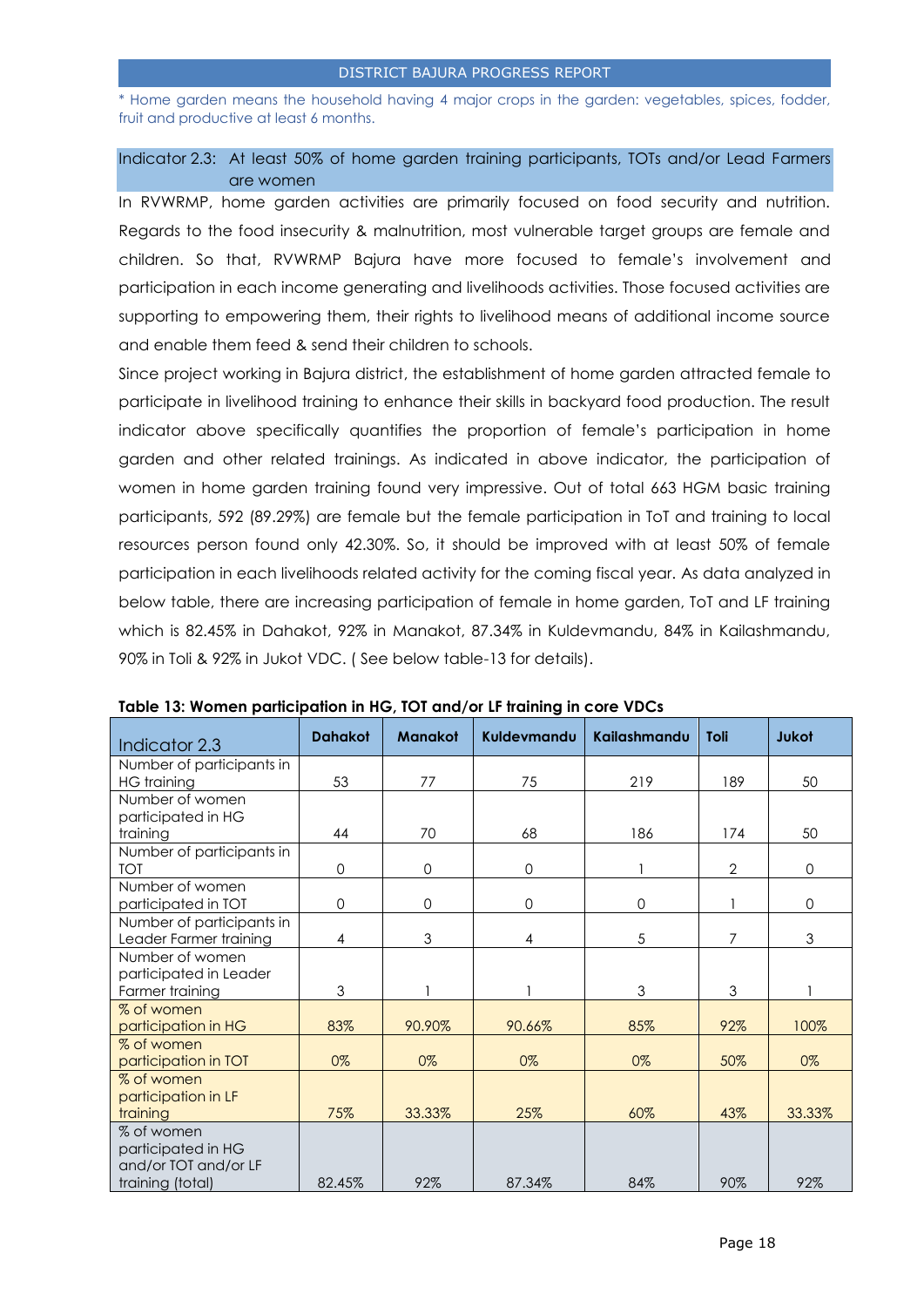Indicator 2.4: Dalit and other socially excluded groups have participated in home garden training at least to their representative proportion of community members.

The RVWRMP is very serious to enhance the capacity of minorities and disadvantaged groups with mainstreaming them in socio-economic activities through various interventions like; home garden & advance level livelihoods as per GESI strategy and GESI and HRBA approach. In relations to GESI strategy, the above result indicator specifies that the attendance of minority and DAG groups should be in proportionate to their population in water supply beneficiaries and equally should represent in livelihoods activities. As information gathered in FY01, the proportion of dalit groups in relation to their representation in WS beneficiaries is 31.92% and representation in home garden is found 32.12%. With the facts presented in below table, the result indicator to be achieved. In the context of Bajura district, however, it should be more focused in Kuldevmandu & Kailashmandu VDCs as compare proportionate participation of dalit in WS beneficiaries.

| Indicator 2.4               | <b>Dahakot</b> | <b>Manakot</b> | Kuldevmandu | Kailashmandu | <b>Toli</b> | <b>Jukot</b> |
|-----------------------------|----------------|----------------|-------------|--------------|-------------|--------------|
| Number of total WS          |                |                |             | 506          | 476         |              |
| beneficiary Households      | 19             | 124            | 78          | $(240+266)$  | $(239+237)$ | $\mathbf 0$  |
| Number of Dalit HH          | $\Omega$       | 43             | 55          | 208          | 78          | $\Omega$     |
| Number of Janajati HH       | <b>NA</b>      | <b>NA</b>      | <b>NA</b>   | <b>NA</b>    | <b>NA</b>   | <b>NA</b>    |
| % of Dalit HH in the        |                |                |             |              |             |              |
| beneficiary community       | 0%             | 34.67%         | 70.51%      | 41%          | 16.38%      | 0%           |
| % of Janajati HH in the     |                |                |             |              |             |              |
| beneficiary community       | <b>NA</b>      | <b>NA</b>      | <b>NA</b>   | <b>NA</b>    | <b>NA</b>   | <b>NA</b>    |
| Number of participants in   |                |                |             |              |             |              |
| <b>HG</b> training          | 53             | 77             | 75          | 219          | 189         | 50           |
| Number of Dalit             |                |                |             |              |             |              |
| participants                | 4              | 26             | 26          | 86           | 39          | 32           |
| Number of Janajati          |                |                |             |              |             |              |
| participants                | <b>NA</b>      | <b>NA</b>      | <b>NA</b>   | <b>NA</b>    | <b>NA</b>   | <b>NA</b>    |
| % of Dalit participation in |                |                |             |              |             |              |
| <b>HG</b> training          | 7.54%          | 33.76%         | 34.66%      | 39.26%       | 20.63%      | 64%          |
| % of Janajati               |                |                |             |              |             |              |
| participation in HG         |                |                |             |              |             |              |
| training                    | <b>NA</b>      | <b>NA</b>      | <b>NA</b>   | <b>NA</b>    | <b>NA</b>   | <b>NA</b>    |
| % Difference in             |                |                |             |              |             |              |
| proportionate               |                |                |             |              |             |              |
| participation of Dalit      | 7.54%          | 0.91%          | $-35.85%$   | $-1.74%$     | 4.25%       | 64%          |
| % Difference in             |                |                |             |              |             |              |
| proportionate               |                |                |             |              |             |              |
| participation of Janajati   | <b>NA</b>      | <b>NA</b>      | <b>NA</b>   | <b>NA</b>    | <b>NA</b>   | <b>NA</b>    |

**Table 14: Proportion of participants in Home garden training in core VDCs**

Indicator 2.5: 70% of irrigation scheme beneficiaries practicing double or triple cropping

There is only one convention irrigation (CI) under construction in Kailashmandu VDC, ward no-2. The CI scheme is IPO and expected command area is about 10.75 ha. The total 87 households will be benefited after completion of this scheme.

#### **Table 15: Irrigation beneficiaries<sup>1</sup> practicing double or triple cropping in core VDCs**

l

<sup>1</sup> Irrigation beneficiaries practicing double or triple cropping would be counted only after 12 months from completion of irrigation schemes.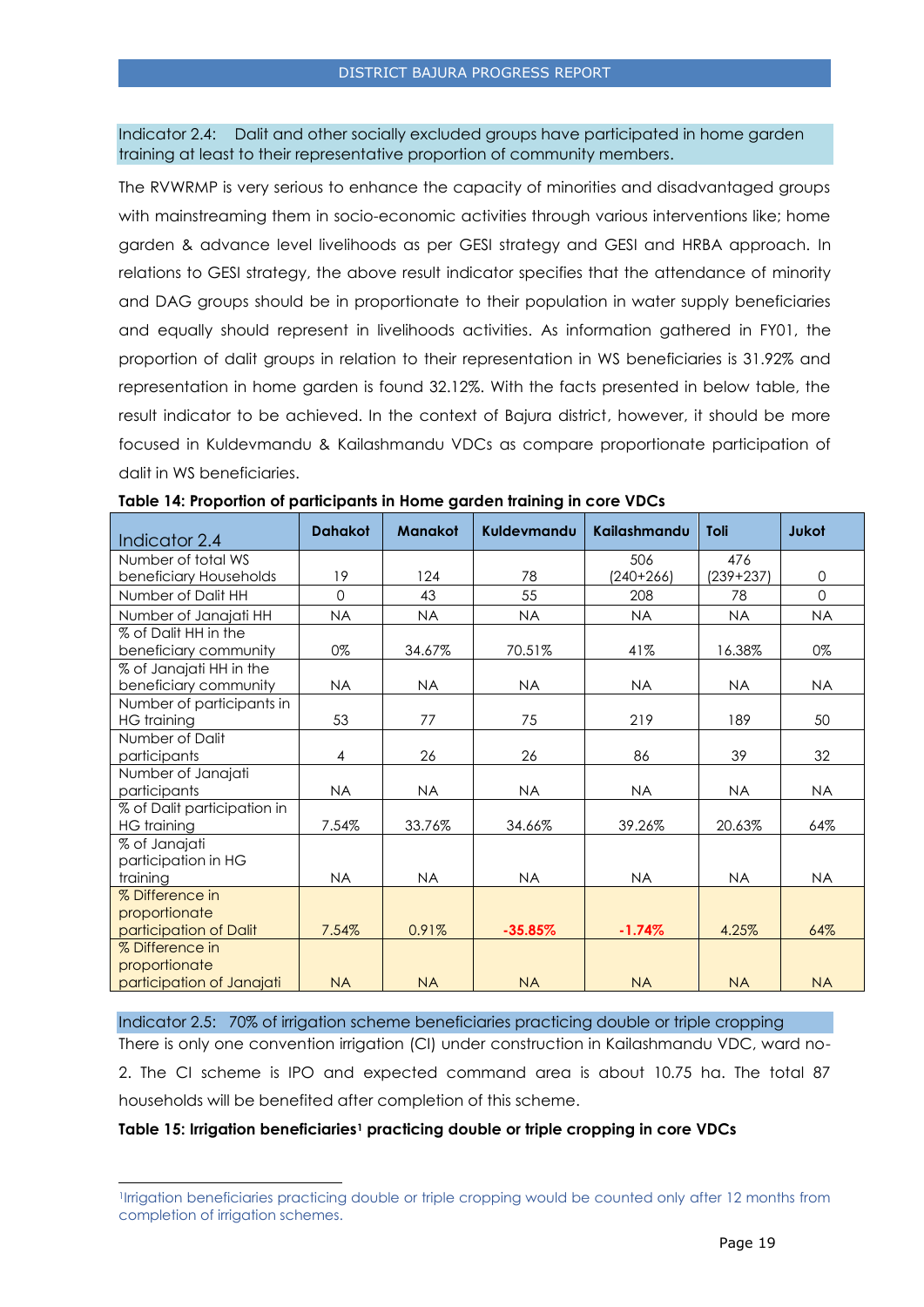| DISTRICT BAJURA PROGRESS REPORT |                               |                |                                                    |              |           |              |  |  |
|---------------------------------|-------------------------------|----------------|----------------------------------------------------|--------------|-----------|--------------|--|--|
| Indicator 2.1                   | <b>Dahakot</b>                | <b>Manakot</b> | Kuldevmandu                                        | Kailashmandu | Toli      | <b>Jukot</b> |  |  |
| Number of CI schemes            | $\Omega$                      | $\Omega$       | 0                                                  |              | $\Omega$  | $\Omega$     |  |  |
| Number of CI beneficiary        |                               |                |                                                    |              |           |              |  |  |
| <b>HHs</b>                      | <b>NA</b>                     | <b>NA</b>      | <b>NA</b>                                          | 87           | <b>NA</b> | <b>NA</b>    |  |  |
| Number of CI                    |                               |                |                                                    |              |           |              |  |  |
| beneficiaries                   | <b>NA</b>                     | <b>NA</b>      | <b>NA</b>                                          | $\mathbf 0$  | <b>NA</b> | <b>NA</b>    |  |  |
| Number of CI beneficiary        |                               |                |                                                    |              |           |              |  |  |
| HHs practicing double or        |                               |                |                                                    |              |           |              |  |  |
| triple cropping                 | NA.                           | <b>NA</b>      | <b>NA</b>                                          | $\Omega$     | <b>NA</b> | <b>NA</b>    |  |  |
| Number of MIT schemes           | <b>NA</b>                     | <b>NA</b>      | <b>NA</b>                                          | $\Omega$     | <b>NA</b> | <b>NA</b>    |  |  |
| Number of MIT                   |                               |                |                                                    |              |           |              |  |  |
| beneficiary HHs                 | <b>NA</b>                     | NA             | <b>NA</b>                                          | $\mathbf 0$  | <b>NA</b> | <b>NA</b>    |  |  |
| Number of MIT                   |                               |                |                                                    |              |           |              |  |  |
| beneficiaries                   | <b>NA</b>                     | <b>NA</b>      | <b>NA</b>                                          | $\Omega$     | <b>NA</b> | <b>NA</b>    |  |  |
| Number of MIT                   |                               |                |                                                    |              |           |              |  |  |
| beneficiary HHs                 |                               |                |                                                    |              |           |              |  |  |
| practicing double or            |                               |                |                                                    |              |           |              |  |  |
| triple cropping                 | <b>NA</b>                     | <b>NA</b>      | <b>NA</b>                                          | $\Omega$     | <b>NA</b> | <b>NA</b>    |  |  |
| % of total irrigation           |                               |                |                                                    |              |           |              |  |  |
| beneficiary HHs                 |                               |                |                                                    |              |           |              |  |  |
| practicing double or            |                               |                |                                                    |              |           |              |  |  |
| triple cropping**               | <b>NA</b><br><b>THE R. P.</b> | <b>NA</b>      | <b>NA</b><br><b>LAND 10</b><br><b>CENT COMPANY</b> | $\Omega$     | <b>NA</b> | <b>NA</b>    |  |  |

\*Double or more crops could include cereals, vegetables and tuber-crops

#### Indicator 2.6: Estimated 50 000 beneficiaries receive irrigation support

In FY01 (2072/073), one irrigation scheme in Kailashmandu-2 & one MUS scheme in Toli-6 was proposed in annual work plan. Both schemes are under construction (IPO). After completion of Bhuwakhola CI, Kailashmandu-2, total 87 households with 491 populations will be benefited. Similarly, by Jukepaani multi use water system in Toli VDC, there will be benefited 152 populations from 20 households.

To achieve the above result indicator, there have been proposed 3 (2 CI and I MIT) irrigation schemes and those proposed schemes will cover 596 populations of 102 households.

# Indicator 2.7: At least 50% of the energy generated by micro-hydro schemes is utilized and paid

In FY01 (2072/073), there have been not planned any micro-hydro schemes in core VDCs. However, the Bhukakhola MHP in Gotri (Phase-out VDC) was supported in Phase II and remaining final installment to be paid was reflected in AWP FY01. But the scheme is still uncomplete and could not release the final installment.

| Indicator 2.7            | <b>Dahakot</b> | <b>Manakot</b> | Kuldevmandu | <b>Kailashmandu</b> | Toli      | <b>Jukot</b> |
|--------------------------|----------------|----------------|-------------|---------------------|-----------|--------------|
| Number of Energy         |                |                |             |                     |           |              |
| schemes                  | <b>NA</b>      | <b>NA</b>      | NA.         | NA.                 | NA.       | <b>NA</b>    |
| Number of energy         |                |                |             |                     |           |              |
| schemes through MUS      | <b>NA</b>      | <b>NA</b>      | <b>NA</b>   | <b>NA</b>           | <b>NA</b> | <b>NA</b>    |
| Total energy produced    |                |                |             |                     |           |              |
| (KWH)                    | <b>NA</b>      | <b>NA</b>      | <b>NA</b>   | NA.                 | <b>NA</b> | <b>NA</b>    |
| Total energy utilized    |                |                |             |                     |           |              |
| (KWH)                    | <b>NA</b>      | <b>NA</b>      | <b>NA</b>   | <b>NA</b>           | <b>NA</b> | <b>NA</b>    |
| Total revenue collected  | <b>NA</b>      | <b>NA</b>      | <b>NA</b>   | <b>NA</b>           | <b>NA</b> | <b>NA</b>    |
| % of energy utilized and |                |                |             |                     |           |              |
| paid                     | ΝA             | <b>NA</b>      | <b>NA</b>   | NA                  | <b>NA</b> | NA           |

|  | Table 16: Energy generation and utilization with revenue in core VDCs |  |  |  |
|--|-----------------------------------------------------------------------|--|--|--|
|  |                                                                       |  |  |  |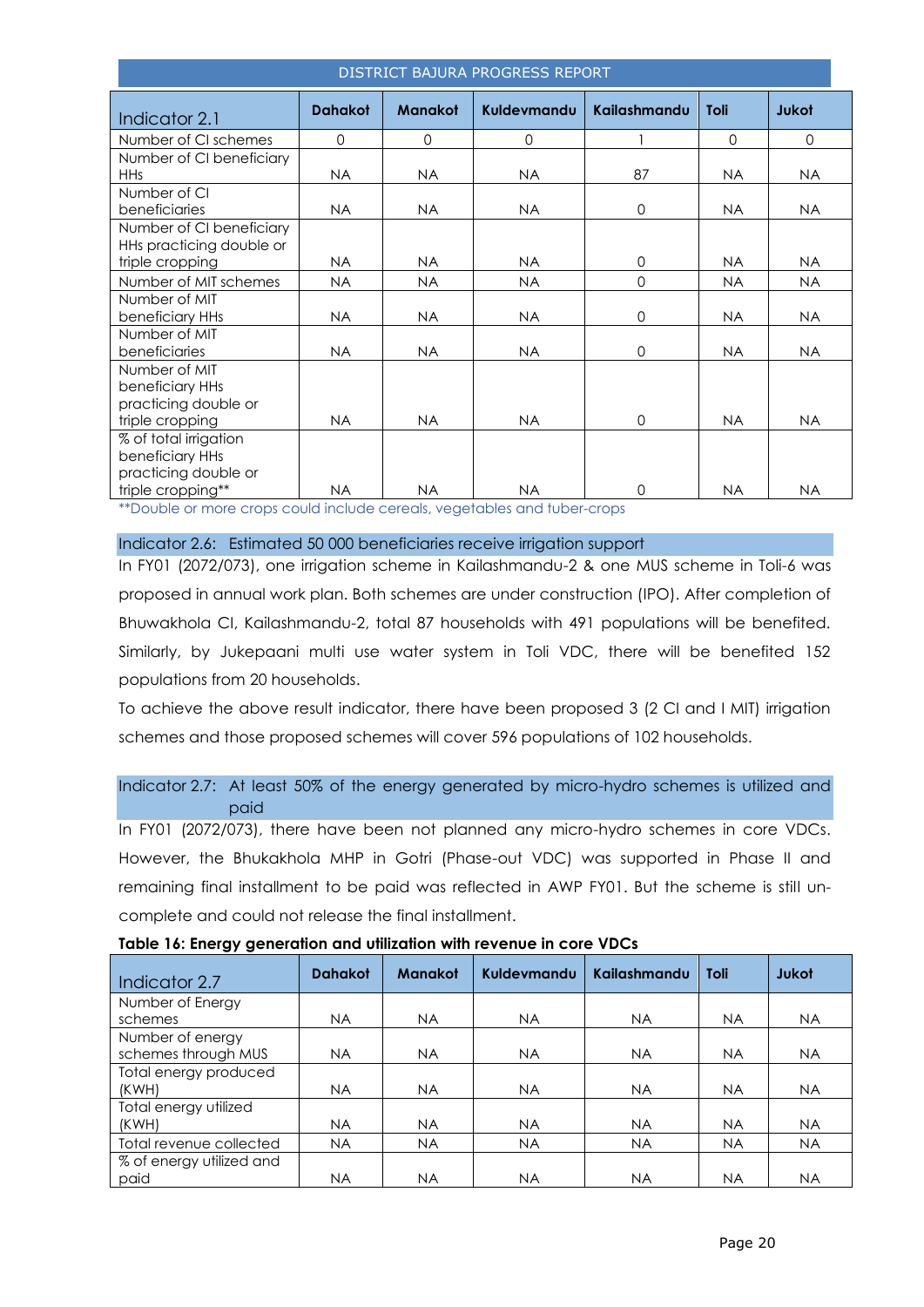Indicator 2.9: At least 90% of UCs for the Project- supported micro-hydro schemes are active and able to maintain service level as verified by presence of a paid maintenance worker, public audit at least once a year and an affiliation with cooperatives to accumulate its capital

The indicator is not applicable for Bajura district during the reporting period of FY01.

| Indicator 2.9                | <b>Dahakot</b> | <b>Manakot</b> | Kuldevmandu | <b>Kailashmandu</b> | <b>Toli</b> | <b>Jukot</b> |
|------------------------------|----------------|----------------|-------------|---------------------|-------------|--------------|
| Number of Micro-hydro        |                |                |             |                     |             |              |
| schemes (including MUS       |                |                |             |                     |             |              |
| with MHP)                    | NA.            | NA.            | NA.         | <b>NA</b>           | NA.         | <b>NA</b>    |
| Number of MH schemes having: |                |                |             |                     |             |              |
| Paid maintenance             |                |                |             |                     |             |              |
| worker                       | NA.            | NA             | <b>NA</b>   | <b>NA</b>           | <b>NA</b>   | <b>NA</b>    |
| Public audit at least        |                |                |             |                     |             |              |
| once a year                  | NA.            | NA.            | <b>NA</b>   | <b>NA</b>           | <b>NA</b>   | NA.          |
| Affiliated with              |                |                |             |                     |             |              |
| cooperatives                 | NA.            | NA.            | NA.         | <b>NA</b>           | NA.         | <b>NA</b>    |
| Number of schemes            |                |                |             |                     |             |              |
| having composition:          |                |                |             |                     |             |              |
| paid maintenance             |                |                |             |                     |             |              |
| worker +                     |                |                |             |                     |             |              |
| conducted public audit       |                |                |             |                     |             |              |
| at least once a year +       |                |                |             |                     |             |              |
| affiliated with              |                |                |             |                     |             |              |
| cooperatives                 | NA.            | NA.            | NA.         | NA.                 | NA.         | <b>NA</b>    |
| % of MHP UCs: active         |                |                |             |                     |             |              |
| and able to maintain         |                |                |             |                     |             |              |
| service level                | <b>NA</b>      | <b>NA</b>      | <b>NA</b>   | <b>NA</b>           | <b>NA</b>   | <b>NA</b>    |

#### **Table 17: Active Micro-hydro UCs with capacity to maintain service level in core VDCs**

#### **Indicator 2.10: At least 12 000 families trained in income generating activities**

During the FY01 phase III, Bajura district have been conducted only 3 trainings, which ultimately supporting to income generating. There were conducted, leader farmers training, participated leader farmers in LF ToT in Doti event organized by RVWRMP/PSU and conducted Village Maintenance Worker's training in Bajura. The total 49 people were participated in those training. Out of which 10 participants are female and 6 people are from Dalit community. To achieve the target as quantifies in above indicator, the activities have been planned in FY02 and it will be continued in coming FYs too.

| Type of Income***<br>Generating<br>Training | <b>Number</b><br>of VDC<br><b>involved</b> | Women<br>participant | <b>Dalit</b><br>participant | Janajati<br><b>Participant</b> | Other male<br>participant | Total<br>Participant |
|---------------------------------------------|--------------------------------------------|----------------------|-----------------------------|--------------------------------|---------------------------|----------------------|
| Leader Farmers training                     | Ô                                          |                      |                             |                                | 15                        | 21                   |
| Leader Farmer ToT                           | $\Omega$                                   |                      |                             |                                |                           | o                    |
| VMW training &<br>mobilization              | 6                                          |                      |                             | O                              | 16                        | 22                   |
|                                             |                                            |                      |                             |                                |                           |                      |
| Total                                       |                                            | 10                   |                             |                                | 33                        | 49                   |

#### **Table 18: Detail of participation in Income Generating Activities**

\*\* Note: Agro-vets, LRPs, Leader Farmers, Small Enterprises. This should also include all commercial farmers having been trained.

**Indicator 2.11: At least 50% women in the leadership posts of project supported cooperatives** RVWRMP is proving strengthening support to cooperatives since phase I and it has been more intensified in Phase II. During Phase II, one cooperative was formed and strengthened in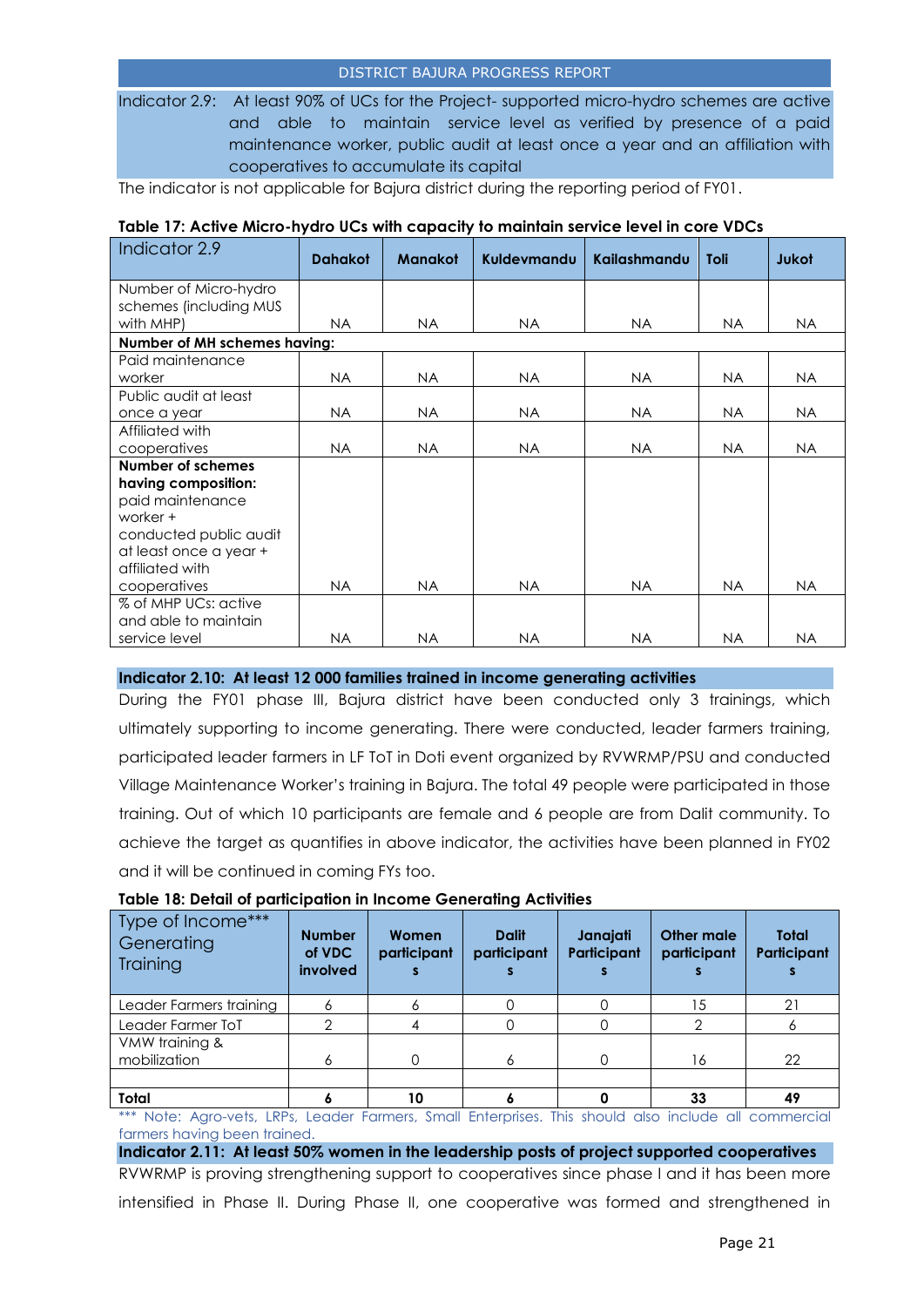Chhatara VDC. In the remote villages of Bajura district, it's very difficult to access easily in micro-finance institutions/banks. Through the various income generating activities supporting by project, community people, especially female members are involving in home gardens and semi-commercial based income generating activities. But due to lack of systematic and easily accessible micro-finance services, they are unable to engage in income generating activities for the long-term. So, the project has been promoted one cooperative in Chhatara; Chhatara Agriculture Cooperative Ltd. in Phase II. In Phase III, the project has been carried-out the assessment of existing cooperatives in 6 VDCs and planning to support feasible cooperative in FY02. So, the above indicator can be achieved by end of Phase III.

| Indicator 2.11          | <b>Dahakot</b> | <b>Manakot</b> | Kuldevmandu | Kailashmandu | <b>Toli</b> | Jukot       |
|-------------------------|----------------|----------------|-------------|--------------|-------------|-------------|
| <b>Total leadership</b> |                |                |             |              |             |             |
| position of             | NA for         | NA for         | NA for      | NA for       | NA for      | NA for      |
| cooperatives            | FY01           | FY01           | FY01        | FY01         | FY01        | FY01        |
| Female leadership       | NA for         | NA for         | NA for      | NA for       | NA for      | NA for      |
| position                | FY01           | FY01           | FY01        | FY01         | FY01        | FY01        |
| Dalit leadership        | NA for         | NA for         | NA for      | NA for       | NA for      | NA for      |
| position                | FY01           | FY01           | FY01        | FY01         | FY01        | FY01        |
| Janajati leadership     | NA for         | NA for         | NA for      | NA for       | NA for      | NA for      |
| position                | FY01           | FY01           | FY01        | FY01         | FY01        | FY01        |
| % Female leadership     | NA for         | NA for         | NA for      | NA for       | NA for      | NA for      |
| position                | FY01           | FY01           | FY01        | FY01         | FY01        | FY01        |
| % Dalit leadership      | NA for         | NA for         | NA for      | NA for       | NA for      | NA for      |
| position                | FY01           | FY01           | FY01        | FY01         | FY01        | FY01        |
| % Janajati leadership   | NA for         | NA for         | NA for      | NA for       | NA for      | NA for      |
| position                | FY01           | FY01           | FY01        | <b>FY01</b>  | FY01        | <b>FY01</b> |

**Table 19: Composition of leadership<sup>2</sup> posts of project supported cooperatives.**

Indicator 2.12: 90% of developed cooperatives shall achieve operational self-sufficiency, which should be greater than 110%.

The assessment of existing cooperatives has been done in in FY01. The progress on indicator will be quantifies from FY02.

#### **Table 20: Operational self-sufficiency of project supported cooperatives**

| Name of<br>cooperative | <b>Interest</b><br>Income (in<br>NPR)<br>(A) | <b>Operational</b><br>Cost (in<br>NPR)<br>(B) | <b>Interest</b><br>Paid (in<br>NPR)<br>(C) | Loan Loss<br><b>Provision (in NPR)</b><br>(D) | Operational<br><b>Self</b><br><b>Sufficiency</b><br>(OSS) <sup>3</sup><br>(in %) |
|------------------------|----------------------------------------------|-----------------------------------------------|--------------------------------------------|-----------------------------------------------|----------------------------------------------------------------------------------|
|                        |                                              |                                               |                                            |                                               |                                                                                  |
|                        |                                              |                                               |                                            |                                               |                                                                                  |
|                        |                                              |                                               |                                            |                                               |                                                                                  |
|                        |                                              |                                               |                                            |                                               |                                                                                  |
|                        |                                              |                                               |                                            |                                               |                                                                                  |
|                        |                                              |                                               |                                            |                                               |                                                                                  |

#### Indicator 2.13: Estimated 40 000 cooperative members

The indicator shall be reported from FY02.

l

<sup>3</sup> Here, Operational Self Sufficiency is: 
$$
0SS = \left[\frac{A}{(B+C+D)}\right] * 100
$$

<sup>2</sup>Leadership position includes: Board of directors, Managers (not Assistant Manager), Account Committee. m.  $\overline{a}$ - 7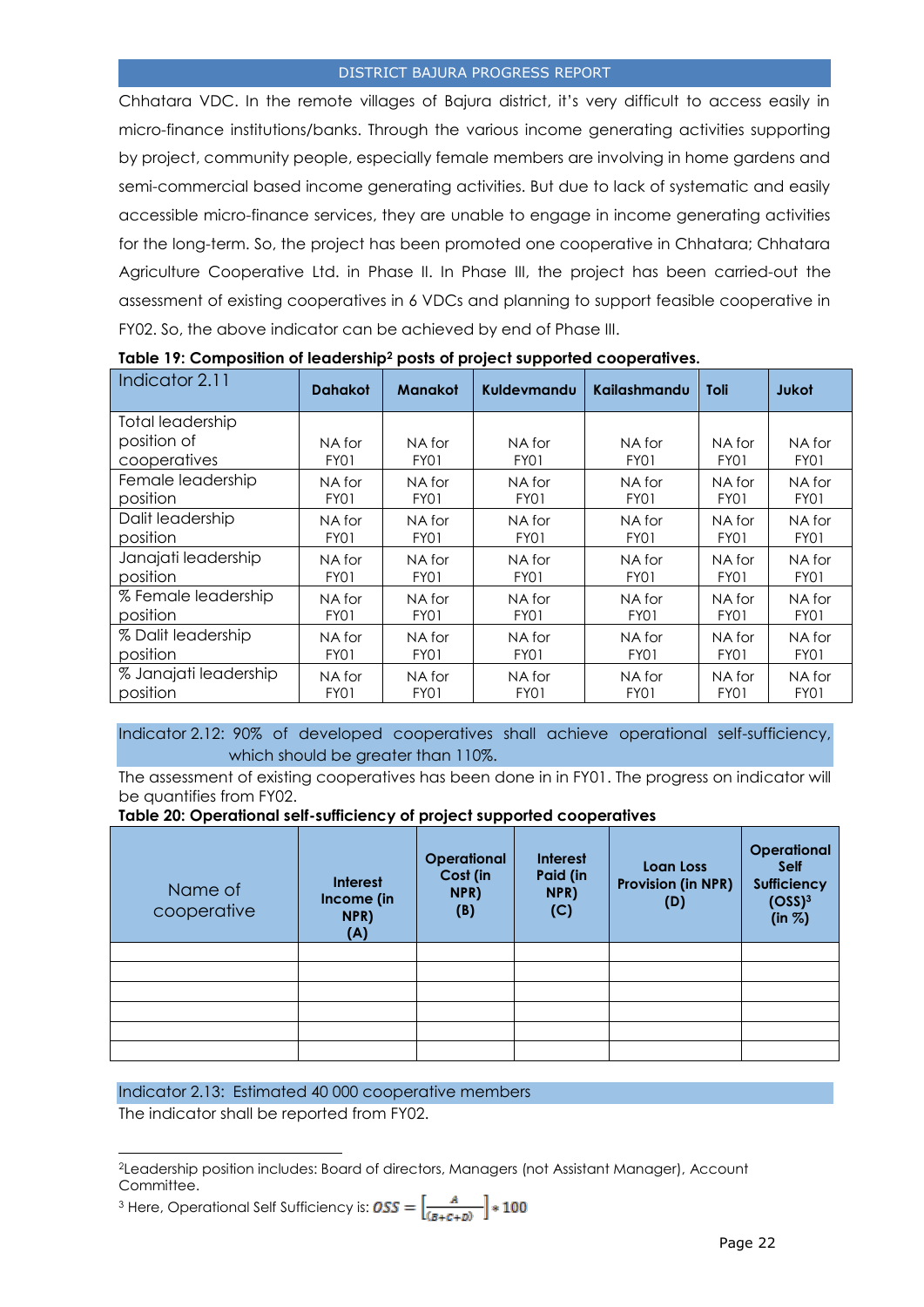| <b>Name of</b><br>cooperative | <b>Total</b>        |      | <b>Shareholders by sex</b> |       | <b>Shareholders by ethnicity</b> |               |
|-------------------------------|---------------------|------|----------------------------|-------|----------------------------------|---------------|
|                               | <b>Shareholders</b> | Male | Female                     | Dalit | Janajati                         | <b>Others</b> |
|                               |                     |      |                            |       |                                  |               |
|                               |                     |      |                            |       |                                  |               |
|                               |                     |      |                            |       |                                  |               |
|                               |                     |      |                            |       |                                  |               |
|                               |                     |      |                            |       |                                  |               |
|                               |                     |      |                            |       |                                  |               |

#### **Table 21: Composition of shareholders of project supported cooperatives**

# <span id="page-22-0"></span>3.1.3 Institutional Capacity Building

## **Result 3: GoN institutional capacity to continue integrated water resources planning and support communities in implementing and maintaining WASH and livelihood activities**

## Indicator 3.1: Policy Advocacy approach approved and dissemination program prepared to ensure that RVWRMPs experiences are reflected in provincial and national policy planning

As defined in project document and logical frame work, few RVWRMP's good experiences have been adopted by VDC and district level line agencies. The VDCs have been adopted water use master plans (WUMPs) as major planning tools to plan and implementation of water resources related activities. Similarly, VDC level strategies developed by project towards total sanitation have been endorsed in VDC council and implementing.

## Indicator 3.2: National and Provincial authorities in WASH, agriculture and small industries sectors informed on RVWRMP experiences

Above indicator is not applicable for this FY in the context of Bajura district.

Indicator 3.3: Ownership strengthened, as demonstrated by minimum 1% contribution to scheme costs by DDC or corresponding future body

The project document specifies that the contribution of District Development Committee (DDC) should at least 1% as per Phase II. In FY01, the annual work plan (AWP) has been prepared on that basis. The main objective having contribution from DDC is aiming to instill DDC's ownership towards project investment. IN FY01, as per AWP, FY01, the actual contribution expected from DDC was NPR. 464,286.00, which is the 1% of total annual budget), however, the DDC have been contributed NPR.500,000.00, which is 1.69% among the investment budget.

# Indicator 3.4: Necessary technical and administrative support is provided without delays by DTO, DADO and other relevant offices, as verified by at least 10 annual DMC meetings in each Project district

District Management Committee (DMC) is responsible for planning, administration and implementation of RVWRMP's activities in Bajura district. During the Fiscal Year 2072/073, the DMC meetings have been conducted monthly basis as per project document. During the fiscal year, total 11 DMC meeting were conducted with full participation of the members. There were unable to conduct monthly DMC meeting on Shravan and Poush month during the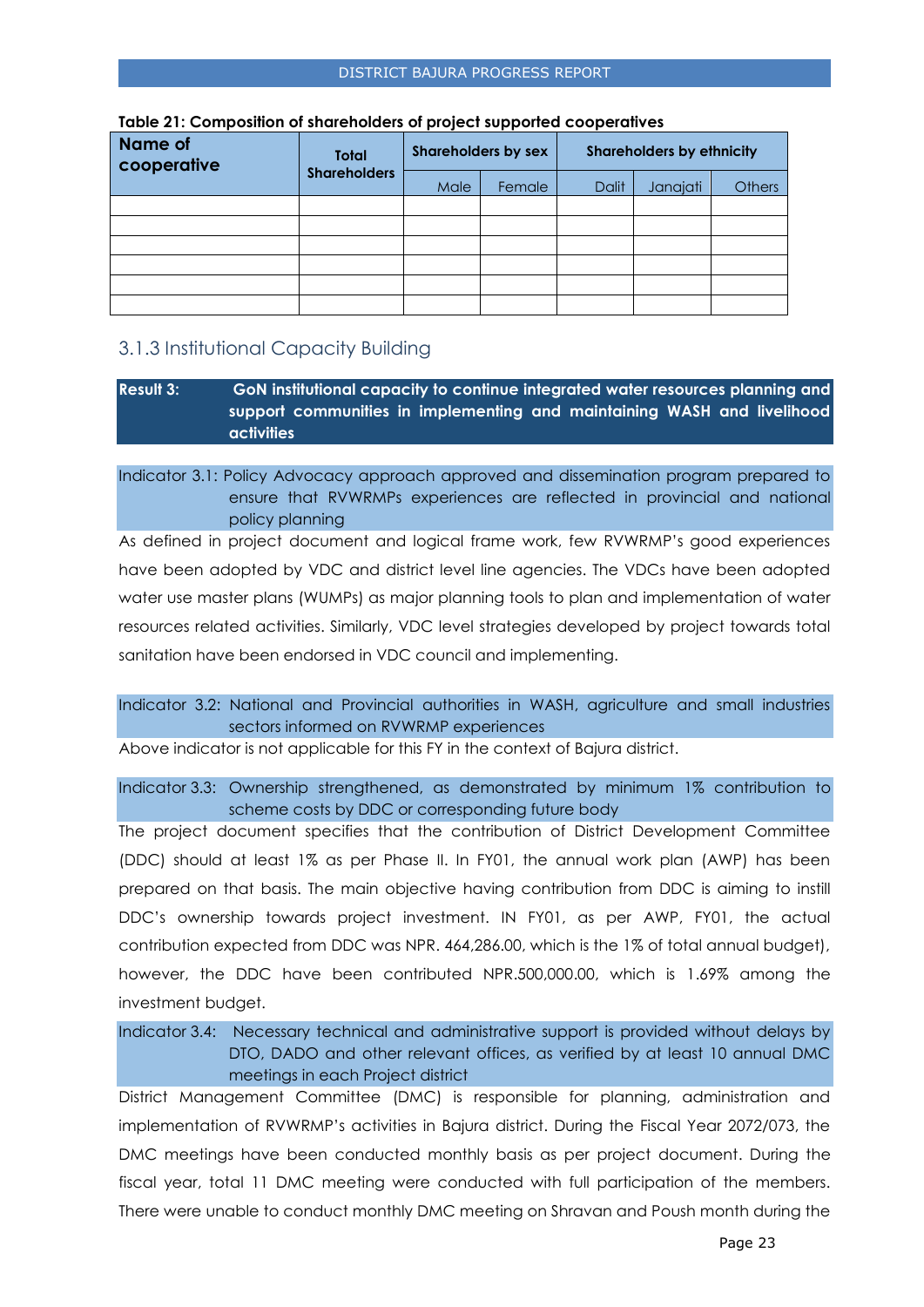fiscal year. As stated in project document, the DTO office has the major responsibility to provide technical support. However, due to lack of technical staffs in DTO office, the support in scheme level monitoring, scheme feasibility and final monitoring was not as expected. At the same time, the technical support from DADO in livelihood sector was very good and they have provided facilitation support in district and community level trainings, selection of LRPs and provided support in field level monitoring too.

Indicator 3.5:At least 80% of the annual budget allocated by CSIDB and DADO for joint LH activities in the Project VDCs has been utilized

In the Fiscal Year (FY01), the collaborative amount was very small. RVWRMP Bajura has no any planned activities jointly with CSIDB in the fiscal year but the some collaboration with DADO office has been made and that was as expected. The major activities jointly conducted are given below in table-22.

| Table 22: LH activities conducted through coordination / collaboration with CSIDB / DADO |  |
|------------------------------------------------------------------------------------------|--|
|------------------------------------------------------------------------------------------|--|

| Name of activities               | $\circ$ f<br><b>Number</b><br><b>RVWRMP</b><br>working<br><b>VDCs</b><br>involved | Supporting<br><i>agency</i><br>(CSIDB<br>DADO) | <b>Total</b><br>allocated<br><b>Budget</b><br>for<br><b>Joint</b><br>LH<br>activities | Actual<br>utilized<br>amount | $\%$<br>utilized<br>against<br>planned |
|----------------------------------|-----------------------------------------------------------------------------------|------------------------------------------------|---------------------------------------------------------------------------------------|------------------------------|----------------------------------------|
| HGM basic training               | 6                                                                                 | <b>DADO</b>                                    |                                                                                       |                              |                                        |
| <b>District</b><br>I RP<br>level | 6                                                                                 | <b>DADO</b>                                    | 18,000.00                                                                             | 12,000.00                    | 67%                                    |
| development training             |                                                                                   |                                                |                                                                                       |                              |                                        |
| FYM management                   | ↷                                                                                 | <b>DADO</b>                                    | 16,000.00                                                                             | 16,000.00                    | 100%                                   |
| LRP review meeting               | ∩                                                                                 | <b>DADO</b>                                    | 12,000.00                                                                             | 12,000.00                    | 100%                                   |
|                                  |                                                                                   |                                                |                                                                                       |                              |                                        |
|                                  |                                                                                   |                                                |                                                                                       |                              |                                        |
| <b>Total</b>                     |                                                                                   |                                                | 46,000.00                                                                             | 40,000.00                    | 87%                                    |

#### Indicator 3.6: At least 85% of DWRDF funds are expended against the budget

The estimated budget through District Water Resources Development (DWRDF) was NPR. 23,103,000.00 (Twenty Three Million, One Hundred Three Thousands Nepali Rupees) as investment and NPR. 12,460,000.00 (Twelve million, Four hundred Sixty Thousands Nepali Rupees) was allocated and authorized for recurrent heading. But due to delay on transition of Phase III, delay agreement with UCs and shortage of non-local materials in markets have been obstructed the financial progress in the fiscal year. Out of total allocated budget, only 61.98% was actual expenditures in capital heading and 83.91% in recurrent heading. The overall expenditure is 69.66% (only central budget in DWRDF).

| IGDIG 20. UMILGIIUM OF PIINDI |               |                    |                                 |  |  |
|-------------------------------|---------------|--------------------|---------------------------------|--|--|
| <b>Budget heading</b>         | <b>Budget</b> | <b>Expenditure</b> | % expenditure against<br>budget |  |  |
| Capital                       | 23,103,000.00 | 14,320,112.00      | 61.98%                          |  |  |
| Recurrent                     | 12,460,000.00 | 10,455,275.97      | 83.91%                          |  |  |
| <b>Total</b>                  | 35,563,000.00 | 24,775,387.97      | 69.66%                          |  |  |

## **Table 23: Utilization of DWRDF**

# Indicator 3.7: Project schemes' status updated annually in all Project DDCs, and data on WUMP reports and baseline are updated

Since Phase II, the DDC planning section has been started to update the status of schemes. Similarly, project has been implemented to handover ownership certificates to all completed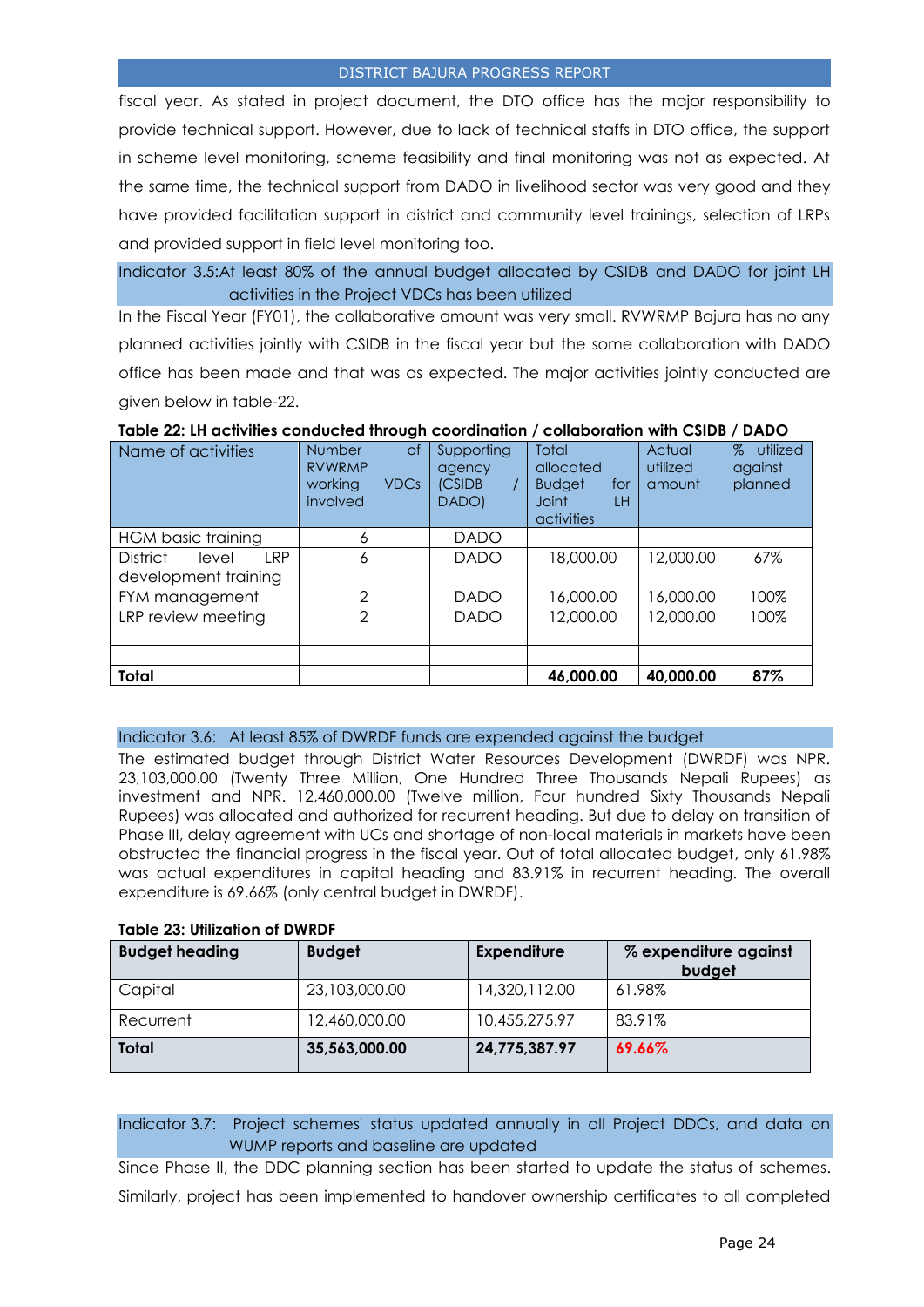schemes. One copy of ownership certificates are kept in DDC information section for record purpose. Apart from this, DDC has been applied Web Based Reporting System (WBRS) and it has been updating quarterly and annually for systematic planning and reporting. At the same time, the WASH information section has been established in WSSDO, Bajura to minimize the duplications and harmonize the approaches, WASH techniques and models. Recently in last fiscal year, the DDC have been prepared 5 years District Period Plan (DPP) and the WUMP baselines and prioritize were reflected in DPP. Similarly, the scheme status and WUMP implementation process in project phased-out VDCs have been updated during VDC and district learning & sharing workshop.

#### Indicator 3.8: 100 New WUMPS prepared

According to the project document of Phase III, the new WUMP preparation is ongoing in 3 VDCs of Bajura for FY01. In new selected 3 VDCs (Wai, Jagannath & Kotila) the ward and VDC level WUMP preparation process/steps have been completed and online WUMP data entry task has been started. Hopefully, the data entry task will be completed by 15<sup>th</sup> of August and then WUMP reports will be produced, sharing at VDC and district level for further improvements and approved by forthcoming VDC and DDC council meeting to legalize the WUMP reports.

Indicator 3.9: VDC ownership strengthened as demonstrated by minimum 6% contribution to scheme costs by VDC

VDCs are main counterpart in terms of contribution in all RVWRMP's activities. Since starting the project in Bajura district, VDCs are contributing more than provisioned as project documents. Since having absence of elected local body in the VDC, however VDCs are able to contribute as per agreement with UC and making all parties consensus towards fulfill the project obligation. In the FY01, the scheme design and estimates were prepared based on project documents of phase II. So, expected contribution from VDCs was 5%. As analyzed the VDC contribution in IPC schemes as end of FY01, the VDC contribution in Dahakot was 6% and VDC contribution was 5.26% in Kailashmandu VDC. In the context of remaining IPO schemes, the VDC contribution can be expected no less than 6% to meet up the above indicator's target.

| Indicator 3.9           | <b>Dahakot</b> | <b>Manakot</b> | Kuldevmandu | Kailashmandu | <b>Toli</b> | Jukot   |
|-------------------------|----------------|----------------|-------------|--------------|-------------|---------|
| Total actual            |                |                |             |              |             |         |
| expenditure in          |                | Scheme in      | Scheme in   |              | Schemes     | Schemes |
| investment cost         | 1,154,247.77   | <b>IPO</b>     | <b>IPO</b>  | 770,995.85   | are IPO     | are PPO |
| <b>VDC</b> contribution | 70.284.19      |                |             | 40,592.83    |             |         |
| % of VDC contribution   |                |                |             |              |             |         |
| against actual          |                |                |             |              |             |         |
| expenditure             | 6%             |                |             | 5.26%        |             |         |

#### **Table 24: VDC contribution on total actual investment**

# <span id="page-24-0"></span>**3.2 Highlights of Physical Achievements**

## <span id="page-24-1"></span>3.2.1 Drinking Water Supply

Support to construction of drinking water supply schemes in the project VDC is the prime focus activity of the project. During FY01 of phase III, the DDC/RVWRMP Bajura did the agreement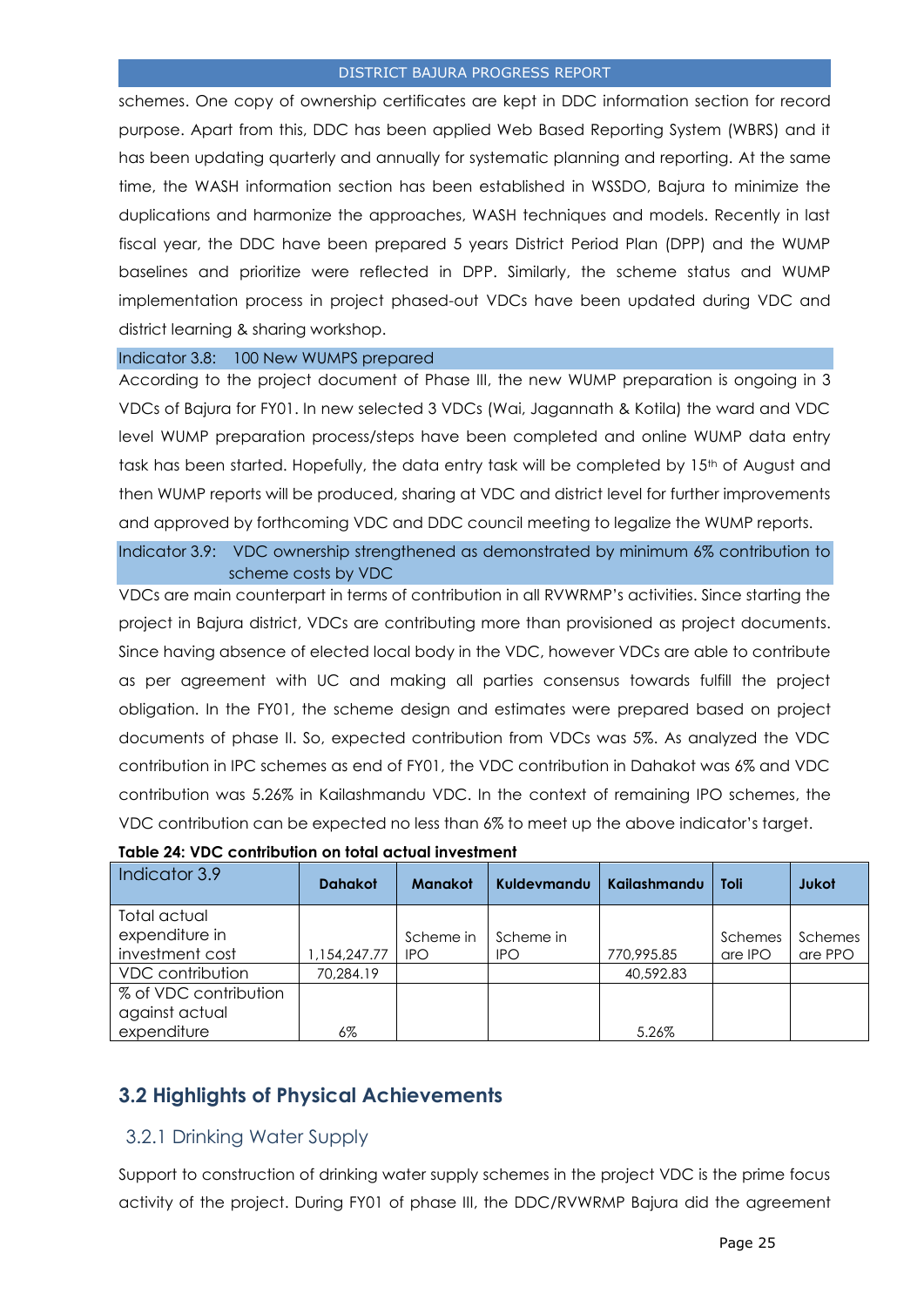with 10 UCs to implementation of water supply schemes. As a physical progress made by end of FY01, following are the major physical achievements in drinking water supply schemes.

- Implementation Phase Completed (IPC) schemes: Naule Drinking Water Supply Scheme, Dahakot-2 & Paanikhal Drinking Water Supply Scheme, Kailashmandu-2 were completed in this FY01. The beneficiaries HHs are 35 and people benefited are 207. The total number of structures completed are Intake-3, RVT-2, Tap stands-9, Pipeline – 2232 both transmission & distribution line.
- Implementation Phase Ongoing (IPO) schemes: A total 8 drinking water supply schemes are under construction as IPO schemes. About 60% construction works have been completed in all IPO schemes. Out of 8 IPO schemes, 5 schemes construction works will be completed by October 2016 and remaining 3 IPO schemes will be IPC by end of December 2016. Through the 8 IPO schemes, total 668 HHs and 4305 people will be expected to benefit. Similarly, 1287 number of students will be benefited from the same schemes.
- Trained VMWs in all schemes and initiated O&M fund collection, WSP orientation and constructed recharge pits and ponds in all scheme sources.
- Water quality has been tested in all proposed sources of IPC and IPO schemes.
- Completed scheme level III monitoring in all IPO scheme and final monitoring has been conducted in IPC scheme.

# <span id="page-25-0"></span>3.2.2 Sanitation and Hygiene

Regarding the sanitation & hygiene activities in the project core VDCs, series of capacity building trainings have been conducted for V-WASH-CC, WCF, school sectors and health sectors including district level activities. At the same time, various awareness activities were also conducted to mass awareness creation. Following are the major physical achievements made during the FY01.

- Support to D-WASH-CC for preparation of district Total Sanitation Strategy Plan (TSSP). The Bajura district total sanitation strategy plan ( FY2072/073-FY2080/081) have been prepared, approved by last DDC council and published. Now the strategy plan is in implementation.
- Support to prepare 3 VDCs total sanitation strategy plan. Manakot, Toli and Kailashmandu VDCs have been prepared, approved by VDC council and implemented.
- 3 schools in core VDCs are developed developed & supported as model school. ( Dahakot-1, Kailashmandu-1 and Toli-1).
- Out of total 5976 households in 6 core VDCs, all 100% households are using and cleaning toilets properly. 37.68% households have hand washing practices, 32.39% households are using low cost technologies for safe drinking water, 29.66% households have managed utensil drying racks and 12.26% households have managed farm yard manures (FYM), which was about 0% in WUMP baseline.

## <span id="page-25-1"></span>3.2.3 Micro Hydro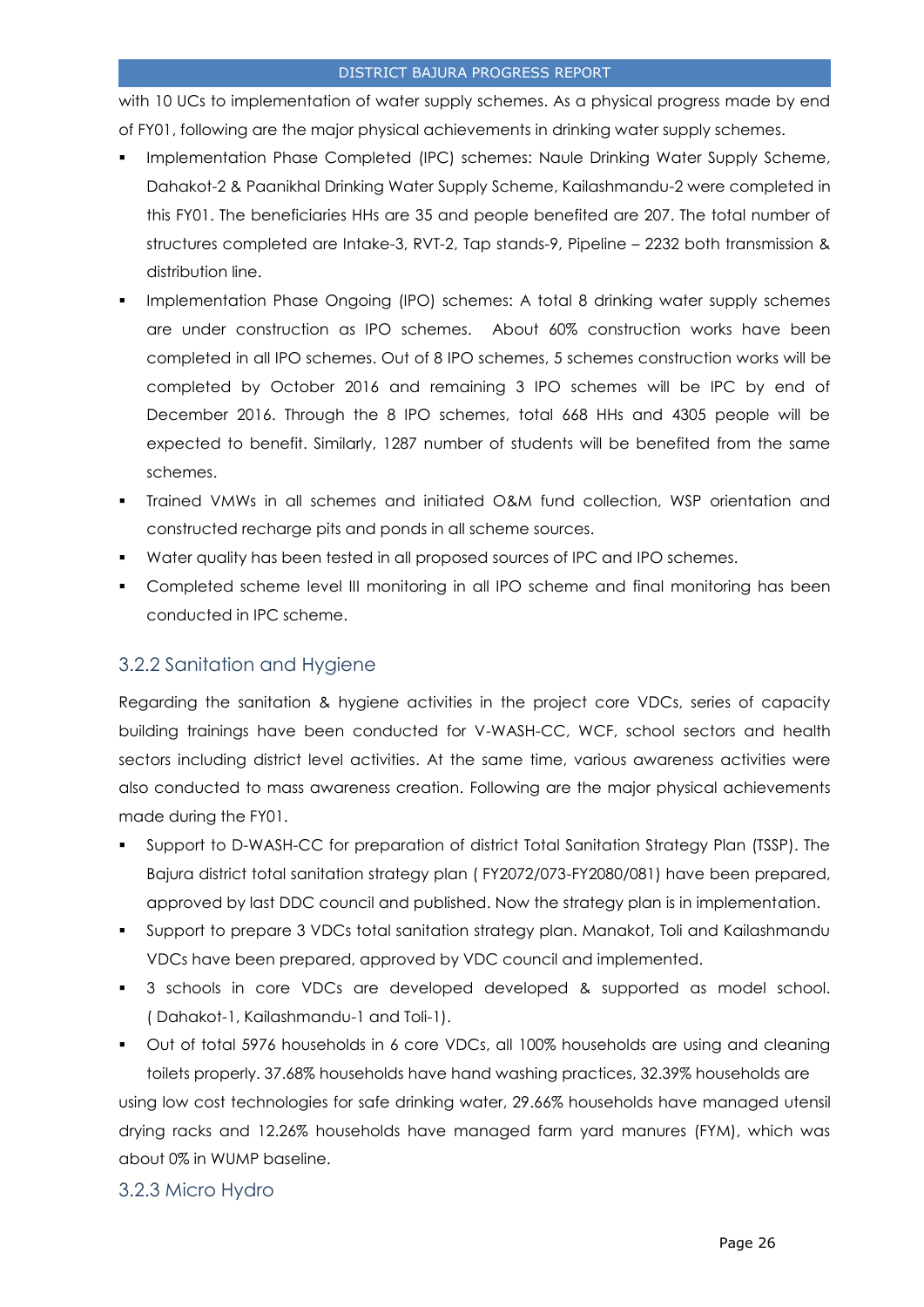During the FY01, there were no planned for Micro-hydro support. But one scheme in Gotri VDC was carried over in FY01 (Phase III), but the scheme is still uncompleted and under construction.

<span id="page-26-0"></span>3.2.4 Improved Water Mills Improved Water Mills were not planned in FY01.

## <span id="page-26-1"></span>3.2.5 Improved Cooking Stoves

Having Improved Cooking Stoves (ICS) in household is one of the key indicator of total sanitation under the environmental sanitation and hygiene. However, it was not in plan of FY01, but it has been planned in FY02 to support the households/settlements being ready for declaration of total sanitized. To increase the ICS coverage in project core VDCs, the coordination with Nepal Climate Change Support Program (NCCSP), DDC/ Energy, Climate Change and Environment Section will be done for the coming fiscal year.

# <span id="page-26-2"></span>3.2.6 Irrigation

During the FY01, one conventional Irrigation (CI) named; Bhuwakhola Conventional Irrigation, Kailashmandu-2/3 was planned and that conventional irrigation is under construction. As end of FY01, the 75% of canal construction works have been completed. So, the scheme will be expected to be IPC within August end. The command area of ongoing scheme is 10.4 hectors and will be benefited 87 households with 491 populations.

# <span id="page-26-3"></span>3.2.7 Cooperatives and Micro Finance Institutions

There are no any cooperatives directly supported by the project in FY01. However, there are 17 existing cooperatives formed and support by other line agencies working in the VDC. As indicated by the Project Document of Phase III, the project has been carried out the assessment of 17 existing cooperatives to support in Phase III. But, among the 17 existing cooperatives following 3 cooperatives are recommended for support in FY02.

- Janakalyan Multipurpose Cooperative Ltd. Kuldevmandu-9
- Milemato Saving & Cooperative Ltd. Dahakot-9
- New Vision Saving & Creadit Cooperative Ltd. Kailashmandu-8

# <span id="page-26-4"></span>3.2.8 Home Gardens

Home Garden Management support by the project is the main attraction for the community people to support in food security and nutrition. During the FY01, the DDC/RVWRMP Bajura was planned to basic home garden training for 18 groups. But, due to availability of financial resources, the HGM basic training was conducted in 21 groups. Following are the major physical achievements made during FY01.

- Basic home garden management training was conducted in 21 groups ( Kailashmandu-7, Toli-4, Kuldevmandu-3, Manakot-3, Dahakot-2 & Jukot-2)
- Total 563 participants were received training. Of which 87.92% were female and 36.23% were dalits.
- 8 HGM groups are registered in DADO for further linkages and support.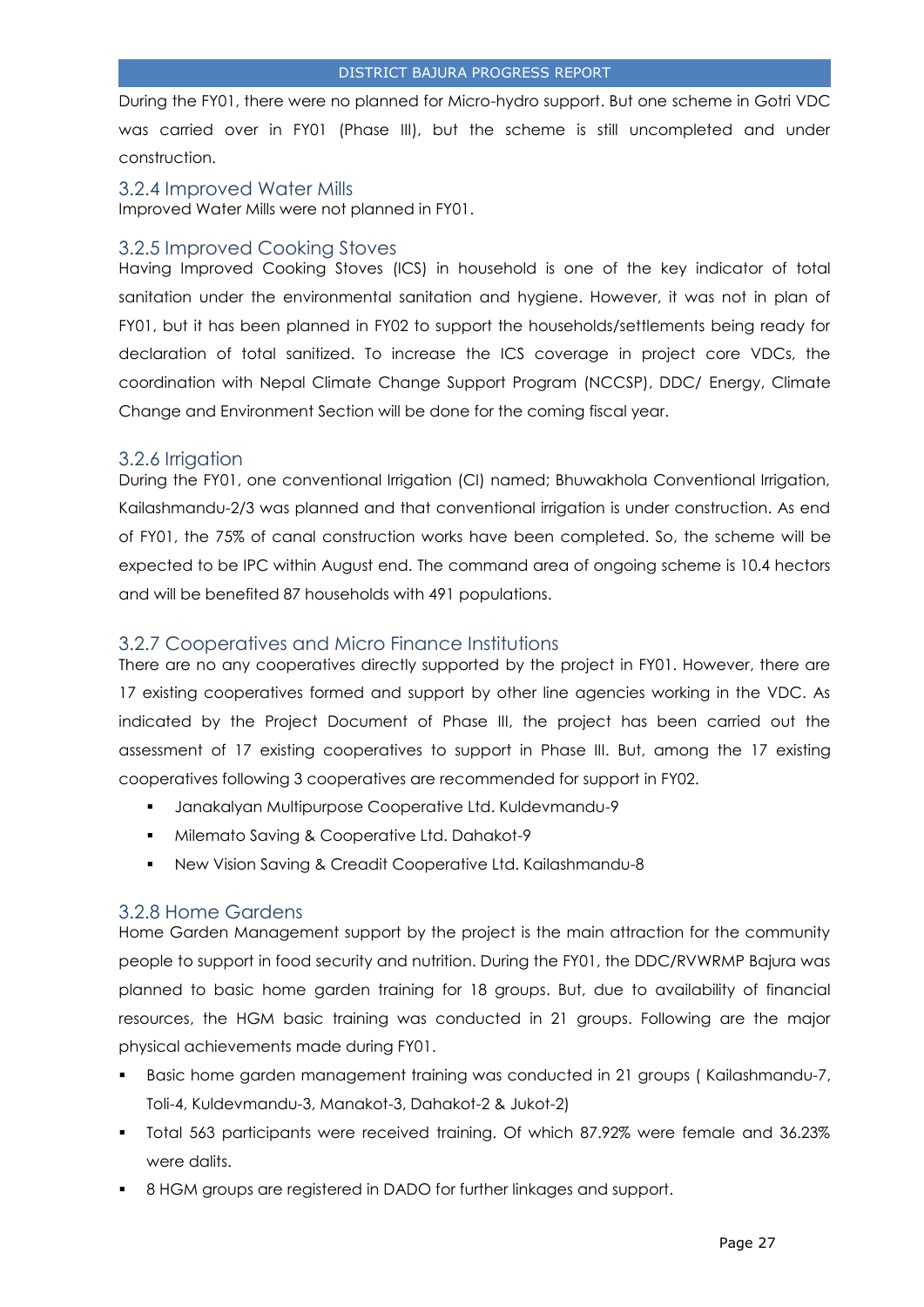Out of total water beneficiaries' households, 75.89% have managed functional home gardens.

# <span id="page-27-0"></span>3.2.9 Measures for Livelihoods Promotion

For the livelihoods promotion, 20 Local Resources Person (LRPs) were trained and 12 LRPs are mobilized for regular support in home gardeing groups to scale up the livelihoods interventions. Similarly, ToT for LRPs and VMW training has been conducted which will be utimately support to livelihoods promotion. As end of the FY01, the number of housholds involved in home gardens have been inreased. A part from this, the sub-sector analysis have been done in Kailashmandu, Toli and Kuldevmandu to identify the advance level interventions to be supported through project or other agencies active in the VDC.

# <span id="page-27-1"></span>3.2.10 MUS

There was one MUS scheme ( Water Supply + Micro-irrigation technology) proposed in AWP of FY01. The proposed scheme is under construction. After having IPC, the scheme will expected to benefits 20 household's 152 populations. This MUS scheme is technically designed for water supply and micro irrigation with water collection ponds from overflow of RVT. The proposed MUWS will support to scaling up the home gardens for income generation purpose.

## <span id="page-27-2"></span>3.2.11 Income Generation Sustainability

For the sustainability of income generation activities, sub-sector analyses have been done in 3 potential VDCs. Expected that, the analysis will give due consideration to all active agencies what would be the better income generation activity for particular settlements. Similarly, for the sustainability of the income generation, home garden groups/ commercial and semicommercial farmers would be linked in cooperatives, establishment of agro-vets, market committee formation and access to the market information would be done in coming fiscal year.

# <span id="page-27-3"></span>4. Sustainability

Sustainability of the scheme is very crucial issue in the context of rural villages in project working VDCs. However, project has been developed many strategies and guidelines implementing those towards sustainability of the schemes. Since lessons learned from previous phases in the project, following are the major activities conducted in this fiscal year for scheme sustainability.

- Technically, appropriate designs and estimates have been done and more concerns given in quality of construction materials (both local & non-local materials).
- Step-by-step process have been followed clearly and applied so far.
- Orientation to the UCs/users on operation & maintenance (O&M), water safety plans and disaster risks and climate change effects on water supply have been done.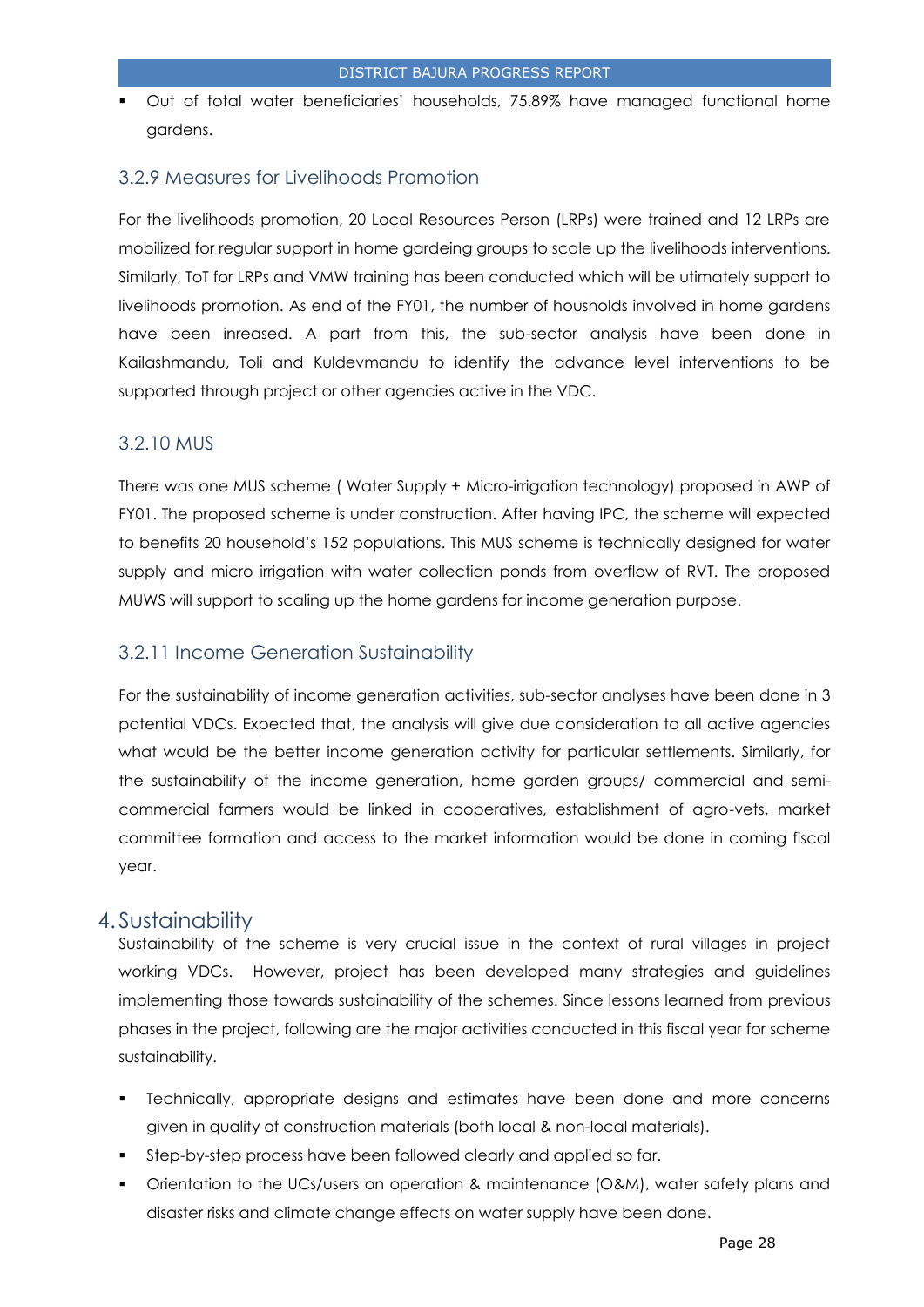- Started O&M collection for future possibilities of natural calamities and obstructions of water supply systems.
- Trained village maintenance workers (VMWs) and mobilized them with basic maintenance skills.
- Support to users committees for construction of recharge pits/ponds and source protection to recharge the ground water.

# <span id="page-28-0"></span>5.Crosscutting Objectives

During the reporting period the project emphasized the implementation of concrete activities which can support to mainstream to the GESI aspects in planning, implementation and benefits sharing in the project activities. A series of capacity building efforts were lunched to increase the awareness and accountability towards GESI sensitive implementation. Also climate change and environmental protection and human rights, good governance and democracy has been addressed through various capacity building activities.

*Ms. Belu BK (35 years) is treasurer of Sotesain DWS, Manakot-5, 6, 7. She was selected as a treasurer by women users of Sotesain DWS.* 

*The DDC/RVWRMP, Bajura was conducted a 3 days' workshop on "District level learning and sharing workshop for female UC members". She has been participated from Sotesain DWS, before joining the workshop; she never got chances to led in users committee even in any community level organization. During the workshop, female's rights and responsibilities towards sustainability of* 



*schemes, transparency and governance in UC were the major topics discussed.* 

*At the last day of workshop, she made her commitments for transparency and good governance in her scheme. So that, she have been visited to Dhagadhi for procurement of non-local materials and done procurements transparently and also she had organized public hearing right after the procurement, they have regular UC meetings and have started to collect operation & maintenance funds from the beginning. Due to Belu's commitments and contributions, the scheme construction work is going smoothly and there is no any conflict.* 

*For this change, Belu said "Before started the water supply scheme supported by RVWRMP, we (female) don't know how budget comes and where from it comes. But this project has been mandatory that there should be 50% women in UC key positions. As a result, I got the chance to led the UC as treasurer and after participate in workshop in Martadi, I have committed to do this all for the betterment of my village".* 

|             | TODIE 29. NUTTIVEL OF DUITICIDATIS III CD ACTIVILIES                                                      |                |                |             |              |      |       |
|-------------|-----------------------------------------------------------------------------------------------------------|----------------|----------------|-------------|--------------|------|-------|
| <b>S.N.</b> | <b>Trainina</b>                                                                                           | <b>Dahakot</b> | <b>Manakot</b> | Kuldevmandu | Kailashmandu | Toli | Jukot |
|             | $Step - By - Step$ (Water Supply<br>Sanitation Irrigation and Micro<br>Hydro Scheme UC level<br>Training) | 368            | 260            | 304         | 657          | 665  | 166   |
|             | Livelihood Promotion related<br><b>Trainina</b>                                                           | 53             | 77             | 75          | 219          | 189  | 50    |
|             | Cooperatives Development                                                                                  | 18             | 33             | 22          | 38           | 24   | ۱6    |

#### **Table 25: Number of participants in CB activities**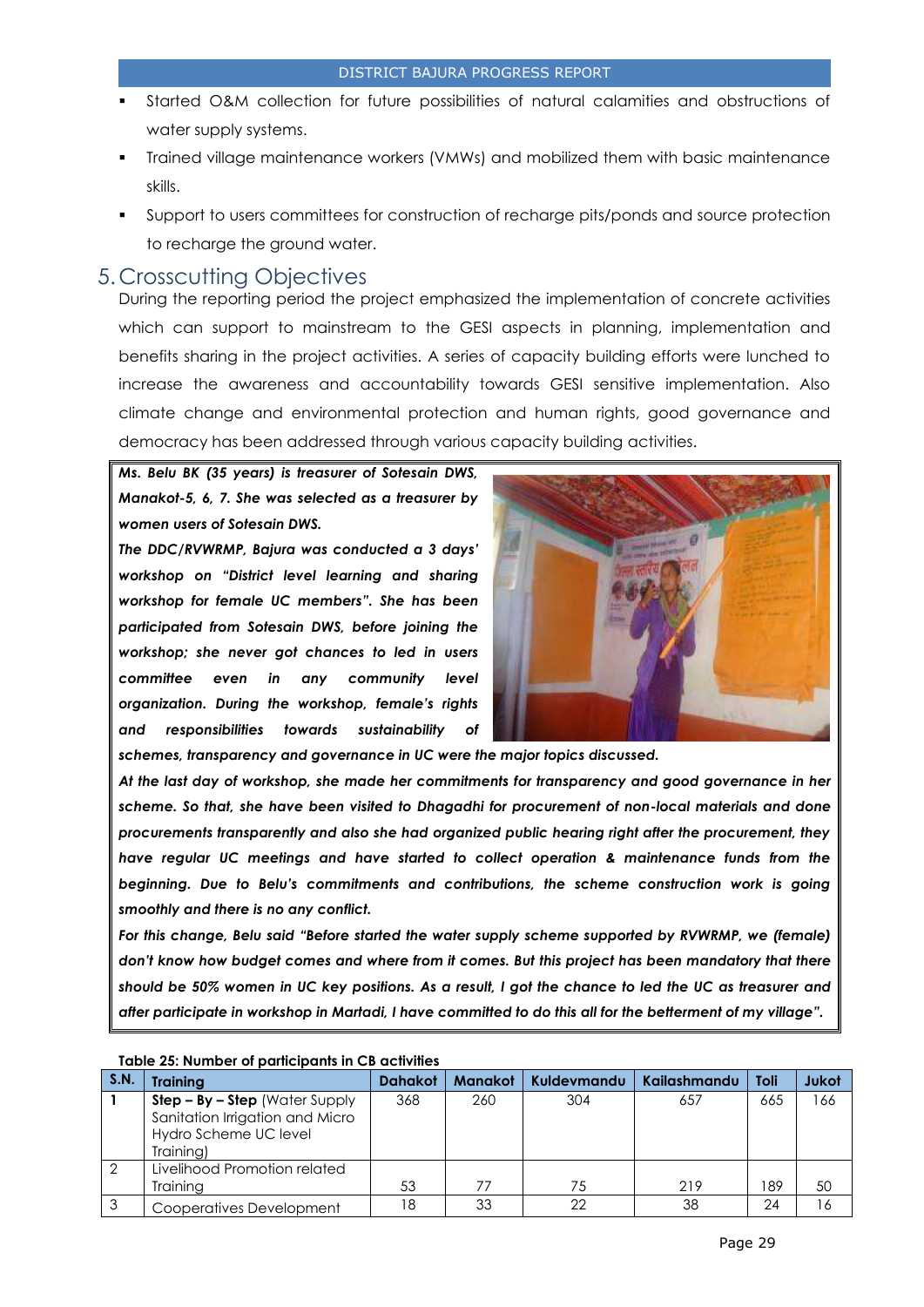|                | and Micro Finance Related<br>Training                                                                                  |      |      |                  |      |      |               |
|----------------|------------------------------------------------------------------------------------------------------------------------|------|------|------------------|------|------|---------------|
| $\overline{4}$ | Technical Trainings (VMW, LLB,<br>RWJM, Lead Farmers,<br>Agriculture Technician etc)                                   | 4    | 5    | 5                | 12   | 10   | 5             |
| 5              | SO/SP Capacity Building<br>(Including Thematic<br>Orientations during Bimonthly<br>Meeting)                            | 3    | 4    | 3                | 5    | .5   | $\mathcal{P}$ |
| 6              | District Level<br>Training/Workshop with<br>DMC/DWASHCC/Stakeholders<br>etc                                            |      |      | 90 (DMC, DWSHCC) |      |      |               |
| $\overline{7}$ | Water Use Master Plan Related<br>Training at VDC level (new<br>and updating)                                           |      |      |                  |      |      |               |
| 8              | Awareness Campaigns/Mass<br>meetings (Nutrition, HSE,<br>Environment, Sanitation Week,<br>public hearing/Auditing etc) | 773  | 714  | 334              | 989  | 838  | 153           |
| 9              | VDC level trainings for V-<br>WASH-CC                                                                                  | 34   | 111  | 110              | 119  | 122  | 68            |
|                | Total                                                                                                                  | 1554 | 1102 | 852              | 2012 | 1748 | 424           |

#### **Table 26: Disaggregated participants in CB activities**

| <b>Training</b>                                                                                                              | <b>Dalit</b><br>Male | <b>Dalit</b><br>Female | Janajat<br>i Male | Janajati<br>female | Other<br>Male | Other<br>Female | <b>Total</b><br>male | <b>Total</b><br>female | <b>Total</b> |
|------------------------------------------------------------------------------------------------------------------------------|----------------------|------------------------|-------------------|--------------------|---------------|-----------------|----------------------|------------------------|--------------|
| $Step - By - Step$ (Water<br>Supply Sanitation<br>Irrigation and Micro<br>Hydro Scheme UC level<br>Training)                 | 386                  | 239                    | $\Omega$          | $\Omega$           | 912           | 883             | 1298                 | 1122                   | 2420         |
| Livelihood Promotion<br>related Training                                                                                     | 19                   | 185                    | $\Omega$          | $\Omega$           | 49            | 410             | 68                   | 595                    | 663          |
| Cooperatives<br>Development and<br>Micro Finance Related<br>Training                                                         | 12                   | $\overline{7}$         | $\overline{0}$    | $\overline{0}$     | 88            | 44              | 100                  | 51                     | 151          |
| <b>Technical Trainings</b><br>(VMW, LLB, RWJM, Lead<br>Farmers, Agriculture<br>Technician etc)                               | $\overline{2}$       | 1                      | $\overline{0}$    | $\overline{0}$     | 28            | 10              | 30                   | 11                     | 41           |
| SO/SP Capacity Building<br>(Including Thematic<br>Orientations during<br><b>Bimonthly Meeting)</b>                           | $\overline{2}$       | 0                      | $\mathbf 0$       | $\mathbf 0$        | 17            | 3               | 19                   | 3                      | 22           |
| <b>District Level</b><br>Training/Workshop with<br>DMC/DWASHCC/Stakeh<br>olders etc                                          | $\overline{2}$       | 1                      | 3                 | $\Omega$           | 49            | 35              | 54                   | 36                     | 90           |
| <b>WUMP Related Training</b><br>at VDC level (new and<br>updating)                                                           |                      |                        |                   |                    |               |                 |                      |                        |              |
| Awareness<br>Campaigns/Mass<br>meetings (Nutrition, HSE,<br>Environment, Sanitation<br>Week, public<br>hearing/Auditing etc) | 829                  | 872                    | $\mathbf 0$       | $\Omega$           | 1140          | 960             | 1969                 | 1832                   | 3801         |
| <b>VDC</b> level<br>training/orientation to V-<br>WASH-CC                                                                    | 92                   | 27                     | $\mathbf 0$       | $\Omega$           | 348           | 97              | 440                  | 124                    | 564          |
| <b>Total</b>                                                                                                                 | 1344                 | 1331                   | 3                 | $\mathbf 0$        | 2631          | 2442            | 3978                 | 3774                   | 7752         |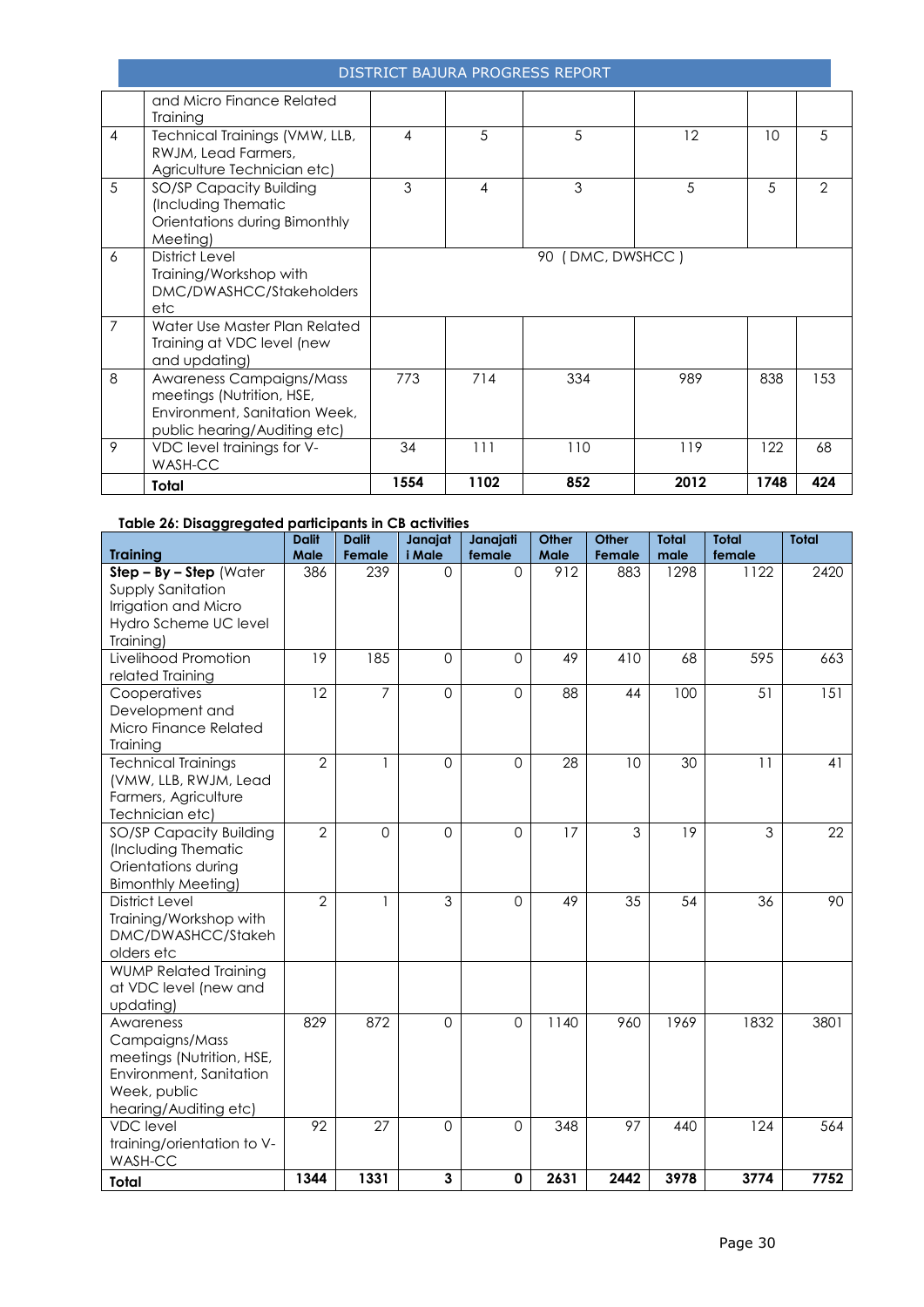#### 5.1. Gender Equality and Social Inclusion

<span id="page-30-0"></span>RVWRMP has integrated and mainstreamed Gender Equity and Social Inclusion (GESI) approach in all its activities as cross cutting issues. Major focuses have been given during the formation of users committee (UCs), selection of any training participants and also more focused in livelihoods/income generating activities to enhance capacities for the socioeconomic empowerment of females, minorities and disadvantaged groups.

Since phase I, the main project goal is to improve the quality of life through equitable distribution and use of water resources and create livelihoods opportunities. RVWRMP recognizes that gender equity is a central concern in water resources and WASH. Because of females are the first beneficiaries of water resources who always involved in water resources based daily activities. Therefore, RVWRMP promotes social change by empowering women and disadvantaged groups through participatory WUMP planning process, meaningful participation in scheme selection, fixing of taps and other structures, operation & maintenance of schemes and proper utilization of water schemes as their basic human rights. During the FY01, the DDC/RVWRMP Bajura has been conducted various activities to mainstreaming female and DAG communities. As results achieved, 50% females are representing in UC's key position, more than 85% livelihoods participants are female and DAG households are also representing in all project activities with proportionately.

With these improvement in GESI aspects, still some social issues to be addressed in coming fiscal years. Such as staying women in chau-huts during menstruation, not allowed using toilets and taps during menstruation and somehow somewhere, women are not allowed to eat homemade nutritious foods like; milk, curds etc. So that, the issues would be addressed by all concerning agencies in the district and VDC level for further improvements.

# <span id="page-30-1"></span>5.2. Human Rights, Democracy and Good Governance

Participation, transparency, accountability and anti-corruptions are the inherent in RVWRMP activities, which support to promote human rights, democratic systems in each form and maintain good governance. Since starting the phase I, project is very sincere towards ensuring the human rights through public hearing, auditing at all level & installation of project information boards in each schemes. It has been ensuring right to information (RTI) as a basic human right. The role of users, users committees and all stakeholders has been well discussed and mentioned in MoU/agreements to ensure the accountability. As a part of enhancing capacities of users in terms of demanding and negotiating their necessities with DDC/DTO/line agencies have been found increased. The voices of women, dalits & disadvantaged group have been increased in UC and VDC level meeting for their rights. Project has been made such democratic provisions, where community people have right to choose their appropriate UC members without any pressure.

As a basic human right, right to get clean water, quality & quantity of water has been followed in line with International Conventions signed by GoN and policies reflections like; water access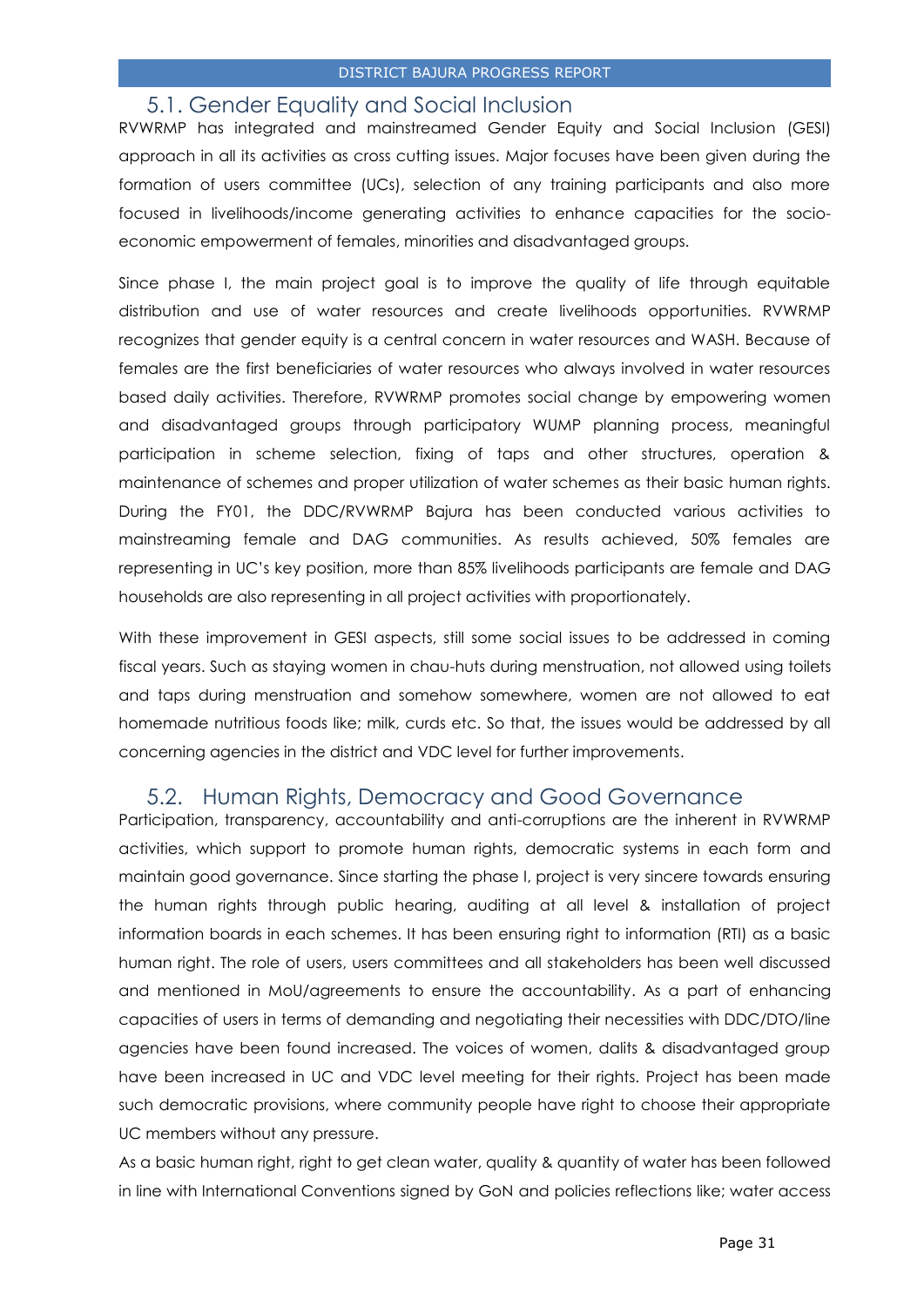within 15 minutes distance, drinking water should be safe and contamination free and 45 litres/day/person as the basic human rights including ensuring the child rights through construction of child friendly taps in all schemes. Through the livelihoods intervention, project is ensuring the right to food and nutrition. As a result, the number of households using vegetables has been increased. The strictly implementation of WUMP process and hardship priorities at VDC level to choose the schemes, the interfere of political leaders & so called intellectuals have been totally avoided, the selection of new UC members through UC general assembly and public auditing/hearing practices shows the good result towards maintain the good governance system. This ultimately supports to ensure the basic human rights.

# <span id="page-31-0"></span>5.3. Environmental and Climate Change Sustainability

Since planning process of VDC level WUMP, the issues related to environment, disaster risks reduction & climate change adaption have been well discussed and prioritized. The existing scenario and tradition of open defecting near or around the village, public paths and around the water sources has completely banded after declaration of VDC ODF/District ODF. It has been contributed to reduce the pollution load in environment and supporting to reduce the possible faecal contamination in water. Due to number of awareness raising activities, the practices of plantation near the source catchment area, source protection and implementation of water safety plan has been increased. To increase the capacity at local level, various days and weeks have been celebrated at community/VDC/District level. The project has been capacitating to D-WASH-CC/DMC, V-WASH-CC members on disaster risk management (DRM), climate change adaption (CCA) practices and total sanitation. Similarly, various capacity building trainings for UC/ VMW, HGM group, nursery leaders were organized at district & VDC level to avoid the possible epidemic disasters due to water contamination and decrease the environmental degradation. Similarly, project has been supporting and coordinating with various district level partners for promotion of improved cooking stoves, biogas for environmental sustainability. Since FY01, project has been paid more attention on construction of recharge pits above the identified critical water sources and constructed recharge ponds for ground water recharge purposed. At the same time RVWRMP Bajura have been creating mass awareness on source protection, multi-use of available water sources and also aware to the communities for declaration of **"No open grazing areas"** to protect the water sources and protect from the possible water contamination.

To sensitize on climate change, its impacts on natural resources & agricultural productions, the topic has been well discussed in HGM training. As an adaptation practices, farmers have avoided to use of chemical fertilizers/pesticides and as alternatives they are using organic pesticides and organic fertilizers.

# <span id="page-31-1"></span>6.Assumptions and Risks

Fill in the table with correct options: High/ Medium/ Low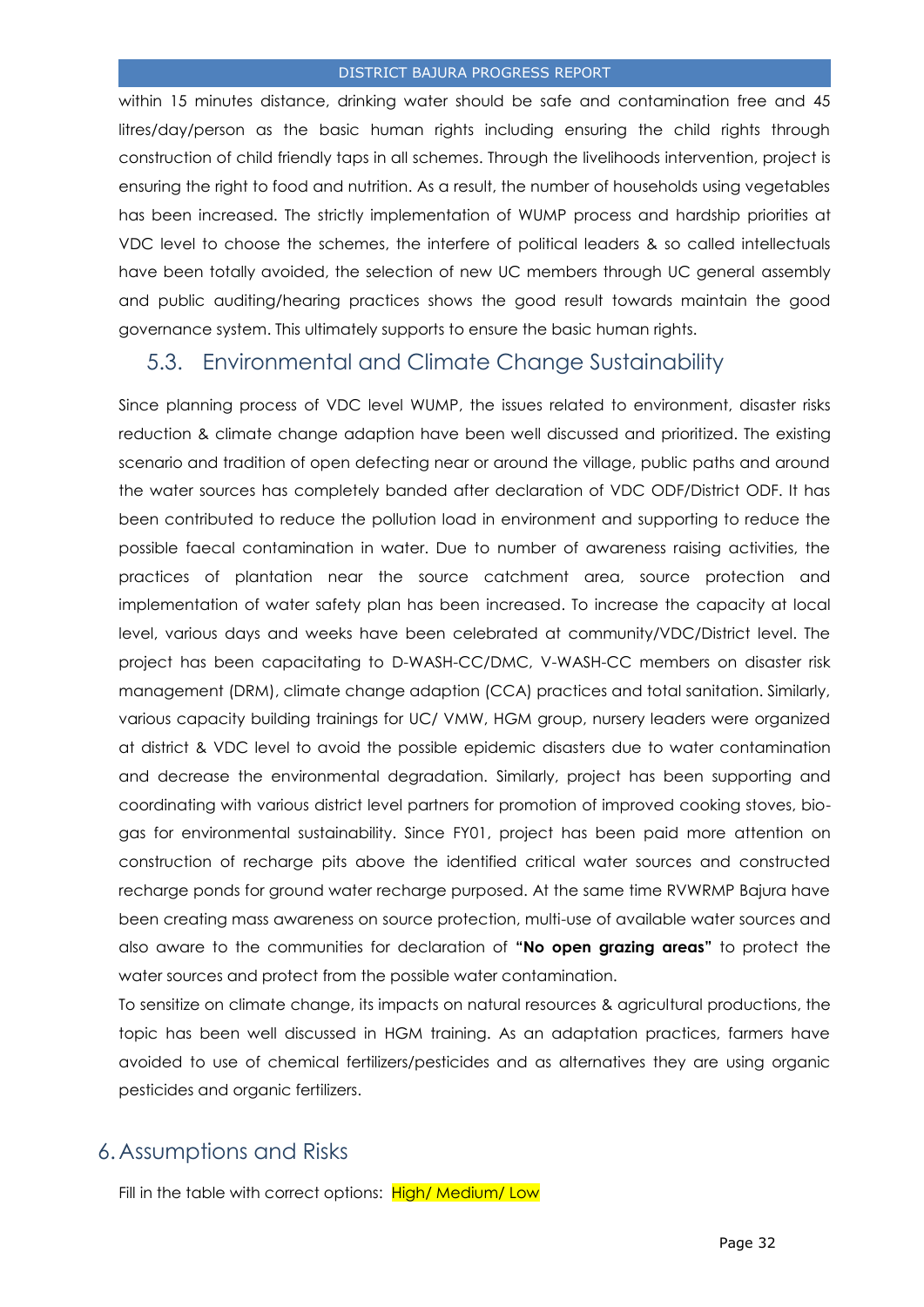| <b>NOVE ZI. MOR GITGLY 313</b>              |                             |                                     |
|---------------------------------------------|-----------------------------|-------------------------------------|
| <b>IssuesandRisk</b>                        | Likelihood of<br>Occurrence | Impact on Phase<br>III achievements |
| Natural calamities, climatechange           | <b>High</b>                 | <b>High</b>                         |
| Political instabilities and anarchy         | <b>High</b>                 | Medium                              |
| New administrative structure delayed        | Medium                      | Medium                              |
| Limited political will to decentralize      | Low                         | Low                                 |
| Limited support from local level            | Medium                      | High                                |
| Limited capacity of SOs                     | Low                         | Low                                 |
| Remoteness and access to market             | <b>High</b>                 | <b>High</b>                         |
| Delayed or missing contributions            | Low                         | Low                                 |
| Political pressure on expansion             | Low                         | Low                                 |
| HIV/AIDS                                    | Low                         | Low                                 |
| Inadequate O&M and revenue collection       | Low                         | Low                                 |
| Possible devaluation of EUR against USD/NPR | Low                         | Low                                 |
|                                             |                             |                                     |

Following are the analysis of only high risks areas:

**Table 27: Risk analysis**

**Natural calamities, climate change:** During the FY01, natural calamities and climate change impact on project achievements was very high. Because, due to impacts of climate change the Bajura district faced 3 months drought and it impacts on food production. Similarly, it has been effects on water sources. Proposed scheme's sources in FY01 also dried-out and discharge have been decreased by 30-50%. This ultimately affects the designs of structures in Dahakot.

**Political instabilities:** The frequently changing government and political instabilities affect the daily life of people. Blocked in Terai region causes the shortage of daily commodities and also shortage of non-local materials (Pipe, cements, fittings etc.) which directly affects project activities, especially scheme construction works.

New administrative structures delayed: Its impact is low in project activities/achievements. Most of of the VDC secretaries and local political leaders were busy in meeting and new administrative structures dialogue. So it has been slightly impacts on monitoring and supervision of project activities.

**Limited support from local level:** Especially DDC support in FY01 was not satisfactory. During the fiscal year about 5.3 million Nepali rupees was freeze at the end of FY, however, the amount can be carried over. So, its impact is observed high in project achievement.

**Remoteness & access to market:** Due to remoteness and unavailability of market at local level in Bajura, it directly affects to the procurement of non-local materials from Dhangadhi. UCs/UC's procurement committee members have been spending more than 30 days for nonlocal materials in Dhangadhi. So its impact is high in project achievement.

# <span id="page-32-0"></span>7.Resource Allocation

As per the Annual Work Plan (AWP) FY01, total annual budget was allocated NPR. 35,563,000.00, of which GoN budget was NPR. 17784000.00 (50%) and GoF contribution was NPR. 17,779,000.00 (49.99%) as central budget. Similarly, DDC was allocated NPR. 500,000.00 as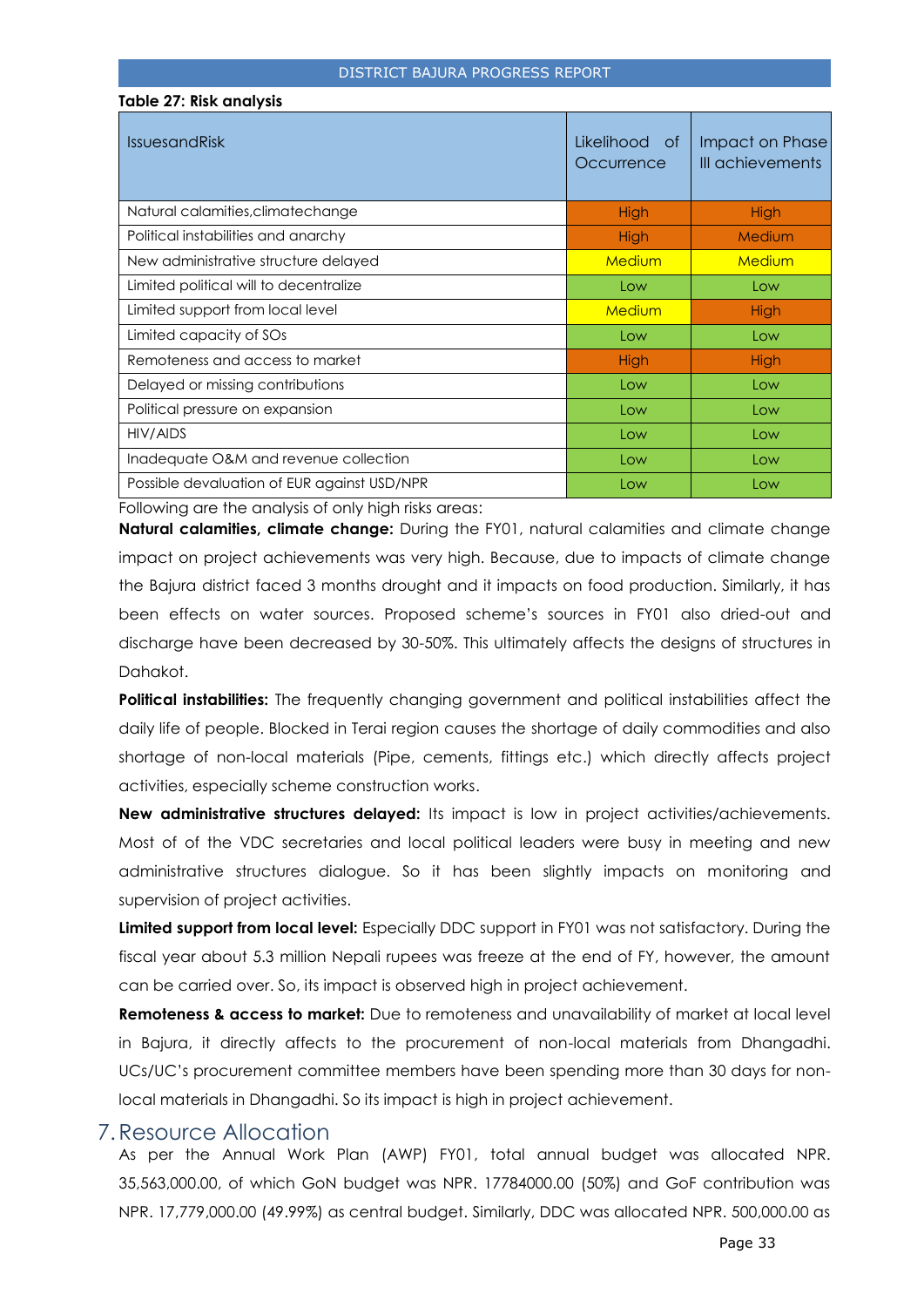matching fund for project investment. Out of total allocated budget NPR. 12,460,000.00 (35%) was allocated as recurrent heading. The heading wise allocation was, 3.51% for environmental sanitation/post ODF activities, 10.04% for capacity building at VDC level including step-by-step, 4.06% was allocated for awareness campaign and GESI, 9.60% was allocated for livelihoods, 6.44% for sustainability, 56.47% for SP mobilization, 6.91% for district level CBT, 0.97% for scheme/VDC level monitoring & 1.99% budget was allocated for administrative cost of DDC. As end of FY01, the expenditures status under recurrent heading is given in table-28.

| S.N.           | <b>Training</b>                                                                                         | <b>DWRDF</b>  | ΤA         | <b>Total</b>  |
|----------------|---------------------------------------------------------------------------------------------------------|---------------|------------|---------------|
|                | Environmental Sanitation (ODF/Post ODF, CHF, IPF<br>campaigns, Plantation/Conservation, +++)            | 470,480.50    |            | 470,480.50    |
| 2              | Capacity Building<br>(VDC/VWASHCC/UCs/Conference, LLB/VMW,<br>Exposures Visit ++++) at VDC/Scheme level | 1,166,987.91  |            | 1,166,987.91  |
| 3              | Awareness Campaigns at district/VDC level<br>(Special events, Media mobilization                        | 410,500.00    |            | 410,500.00    |
| $\overline{4}$ | Livelihood (Basic/Advance/ME/Cooperative/Micro-<br>finance, Collaborative efforts)                      | 1,042,914.13  |            | 1,042,914.13  |
| 5              | Sutainability/PoCo                                                                                      | 421,874.27    |            | 421,874.27    |
| 6              | SO/SPs mobilization (Fee & other Benefits including<br>bi-monthly thematic orientation                  | 6,088,808.34  | 59,720.00  | 6,148,528.34  |
| 7              | Capacity Building at District level (SO/<br>DDC/VWASHCC/DMC, Exposure Visit, ++)                        | 607,500.00    | 29,850.00  | 637,350.00    |
| 8              | Scheme/VDC monitoring                                                                                   | 79,210.81     |            | 79,210.81     |
| 9              | Administration cost to DDC                                                                              | 167,000.00    |            | 167,000.00    |
| 10             | WUMP preparation/Capacity Building, SP<br>mobilization etc                                              |               | 715,500.00 | 715,500.00    |
|                | Total                                                                                                   | 10,455,275.96 | 805,070.00 | 11,260,345.96 |

#### **Table 28: Resource expenditure**

# <span id="page-33-0"></span>7.1. District Water Resources Development Fund (DWRDF)

District Water Resources Development Fund (DWRDF) is purely provisioned under the District Development Fund ( DDF) to execute the central and DDC matching fund to release and expenditures for RVWRMP activities. DWRDF includes the contributions GoN, GoF and DDC matching fund into the scheme investments and also for various capacity buildings at different level. The administrative cost of GoN for DDC also includes in the red book and reflected into DWRDF. The expected contributions from VDCs and users are directly deposited into the users' committee accounts. During the FY01, DWRDF budget status was reported on monthly basis to DoLIDAR/MoFALD and NPC and also presented and reported as quarterly and annual reporting basis at district and central level. As a verification and monitoring process and to ensure the transparency of the DWRDF account, the monitoring from DoLIDAR/RVWRMP was conducted and annual internal auditing from DDC auditing section and office of the auditor general will be done. Regarding the unsettled amount (BERUJU) of previous FY's, this year DDC took the action and settled all BERUJU amount.

# 7.2. TA Fund

<span id="page-33-1"></span>Technical Assistance (TA) funds flows through the TA consultant FCG International and funds for office administration, capacity buildings (planned as special events), per diem and fee of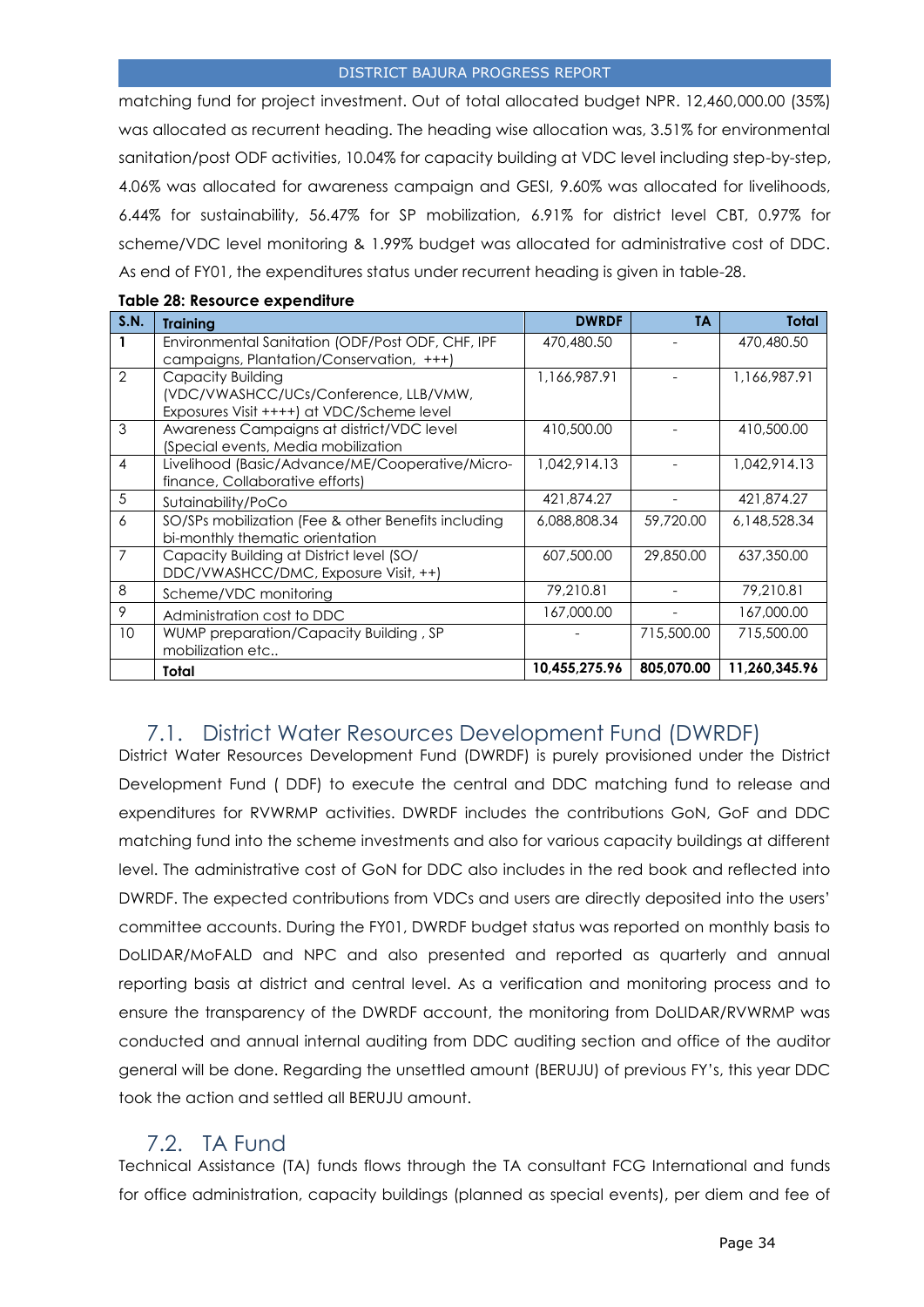short-term service providers/office support staffs flows directly to district TA account operating by Water Resources Adviser (WRA). This is reporting in monthly basis to the project support unit (PSU) and PSU report monthly and trimester basis details to the GoF. For this FY01, the TA funds have been reported regularly as monthly basis.

# 7.3. Human Resources

<span id="page-34-0"></span>RVWRMP Bajura is working as support person (SP) modality to conduct the field level activities. The Support Person (SP) model means, DDC directly hired 22 support persons on the basis of individual annual contract. Since terminated the support organization (SO) on 2067/068 BS, DMC hired the individual support persons (SPs) and its continued.

During end of the Phase II, some support persons (SPs) were resigned from the post due to uncertainty for continuation of their jobs. During the first and second trimester of FY01, there were only 13 SPs working under the DDC to provide VDC level support for the project. But DMC was decided and recruited new staffs in vacant position and mobilized 9 different position staffs from 1st March 2016. Currently, DDC Bajura has mobilized following number of staffs at field level to perform the project activities and conducted the annual performance evaluation. As per scored in annual performance evaluation, annual contract has been extended of all SP staffs.

| Field Coordinators:   | 6 (One for each VDC)         |
|-----------------------|------------------------------|
| Sub-Engineers:        | 2 (One SE look after 3 VDCs) |
| Livelihoods Promoter: | 2 (One LP look after 3 VDCs) |
| Health Promoter:      | 6 (One for each VDC)         |

Water Resources Technician: 6 (One for each VDC and mobilized as per nos. of schemes).

As comparing the present AWP and activities, the numbers of mobilized staff is sufficient to perform the field level activities. However, technical capacity of sub-engineers should be enhanced; especially in schemes detail survey, designing and estimates of the schemes. At the same time, if the project will support the construction of prioritized schemes in new WUMP VDCs, then additional staffs should be provisioned because DDC and DTOs are unable to provide staffs as required.

# <span id="page-34-1"></span>8. Lessons Learned and recommendations

During FY01, RVWRMP Bajura performed satisfactory in terms of schemes implementation, performance of software activities also found very good and satisfactory of budget expenditures status, despite the operational challenges caused by delayed on Phase transition, political instability and strikes/series of blocked (Bandas) in Terai region and some non-local materials procurement issues related to UCs. During the fiscal year, project has been faced some issues/challenges equally achieved good results. So, the RVWRMP Bajura has some following lessons as learning for further betterment of the project.